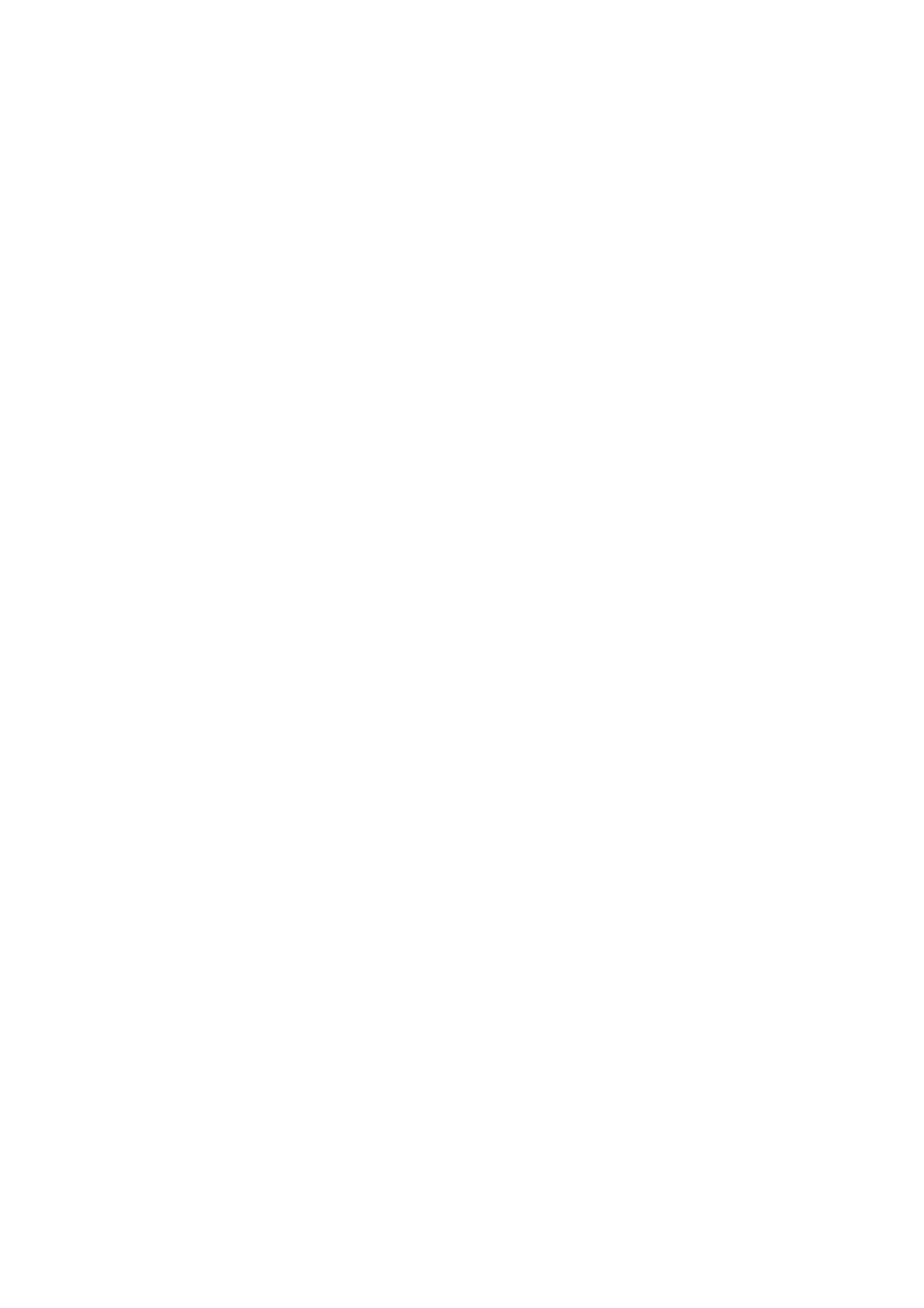*PEKKA MANNINEN*

## **BREIT-PAULI HAMILTONIAN AND MOLECULAR MAGNETIC RESONANCE PROPERTIES**

Academic Dissertation to be presented with the assent of the Faculty of Science, University of Oulu, for public discussion in Kuusamonsali (Auditorium YB210), Linnanmaa, on October 2nd, 2004, at 12 noon.

OULUN YLIOPISTO, OULU 2004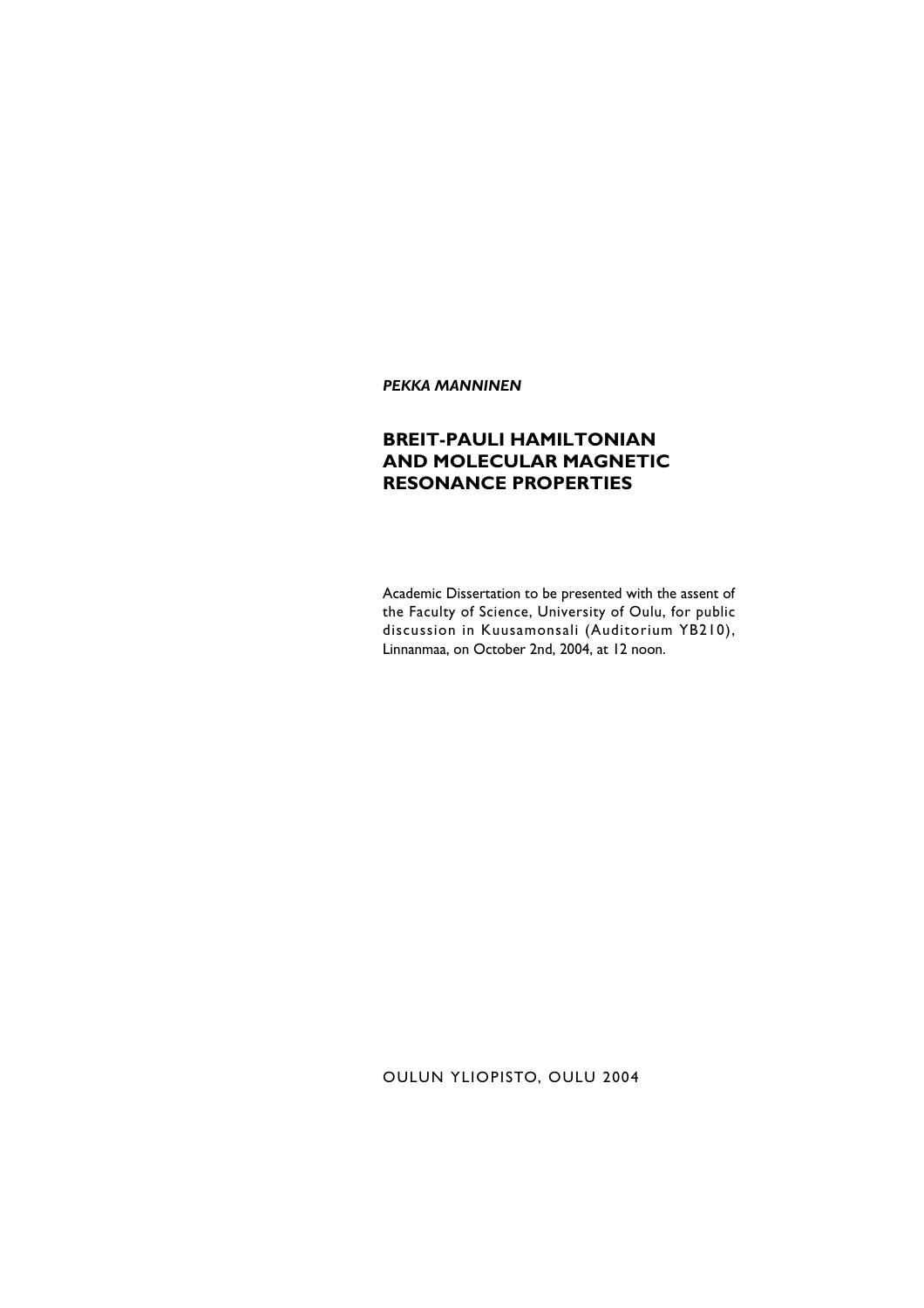Copyright © 2004 University of Oulu, 2004

Supervised by Doctor Juha Vaara

Reviewed by Doctor Antonio Rizzo Doctor Dage Sundholm

ISBN 951-42-7430-X (nid.) ISBN 951-42-7431-8 (PDF) http://herkules.oulu.fi/isbn9514274318/ ISSN 0355-3191 http://herkules.oulu.fi/issn03553191/

OULU UNIVERSITY PRESS OULU 2004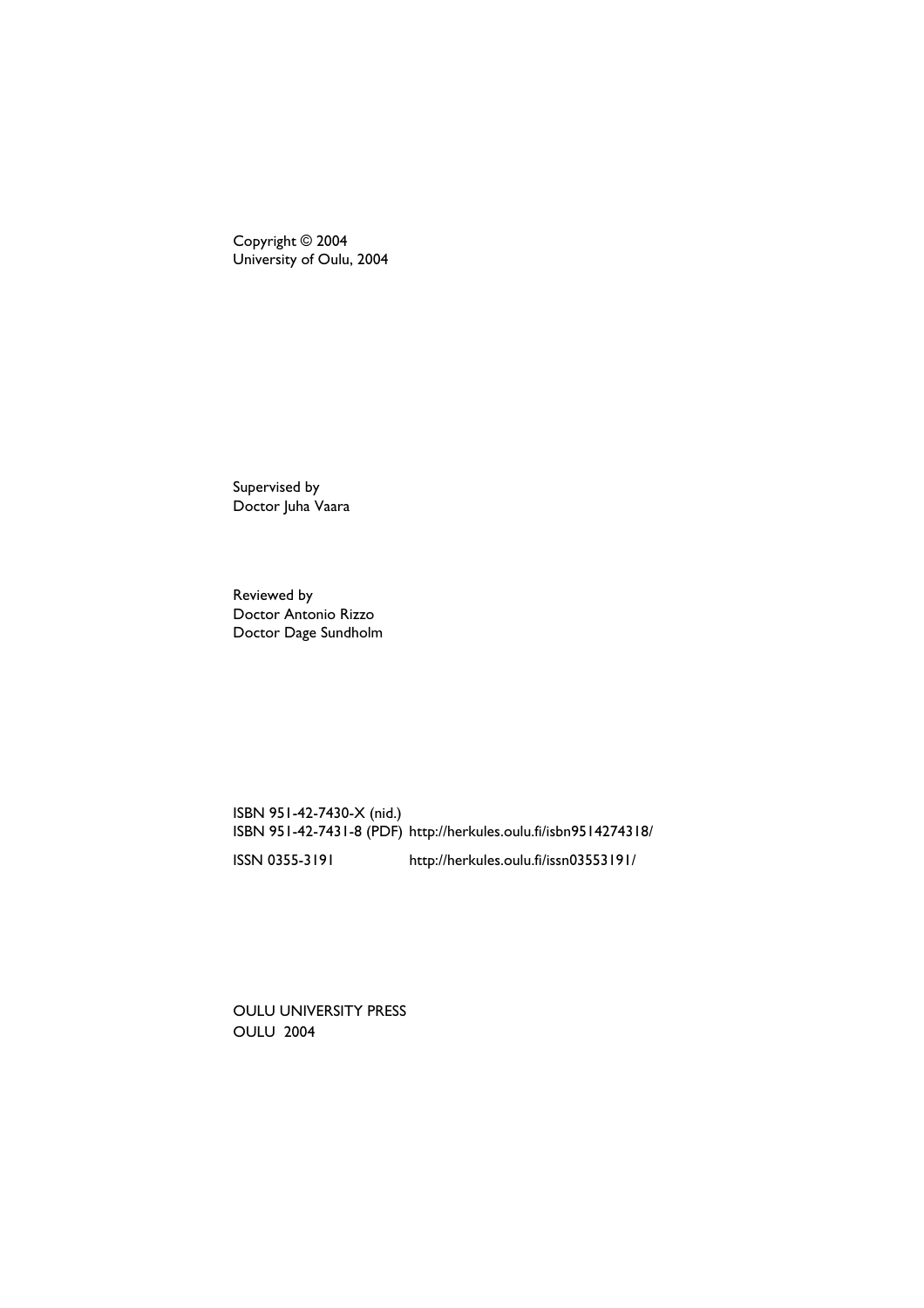### **Manninen, Pekka, Breit-Pauli Hamiltonian and Molecular Magnetic Resonance Properties**

Department of Physical Sciences, University of Oulu, P.O.Box 3000, FIN-90014 University of Oulu, Finland *2004* Oulu, Finland

#### *Abstract*

In this thesis, the theory of static magnetic resonance spectral parameters of nuclear magnetic resonance (NMR) and electron spin resonance (ESR) spectroscopy is investigated in terms of the molecular Breit-Pauli Hamiltonian, which is obtained from the relativistic Dirac equation via the Foldy-Wouthuysen transformation. A leading-order perturbational relativistic theory of NMR nuclear shielding and spin-spin coupling tensors, and ESR electronic *g*-tensor, is presented. In addition, the possibility of external magnetic-field dependency of NMR parameters is discussed.

Various first-principles methods of electronic structure theory and the role of one-electron basis sets and their performance in magnetic resonance properties in terms of their completeness profiles are discussed. The presented leading-order perturbational relativistic theories of NMR nuclear shielding tensors and ESR electronic *g*-tensors, as well as the theory of the magnetic-field dependent NMR shielding and quadrupole coupling are evaluated using first-principles wave function and density-functional theories.

*Keywords:* Breit-Pauli Hamiltonian, ESR, first-principles studies, g-tensor, indirect spinspin coupling, magnetic-field dependence, NMR, nuclear shielding, quadrupole coupling, relativistic effects, spin Hamiltonian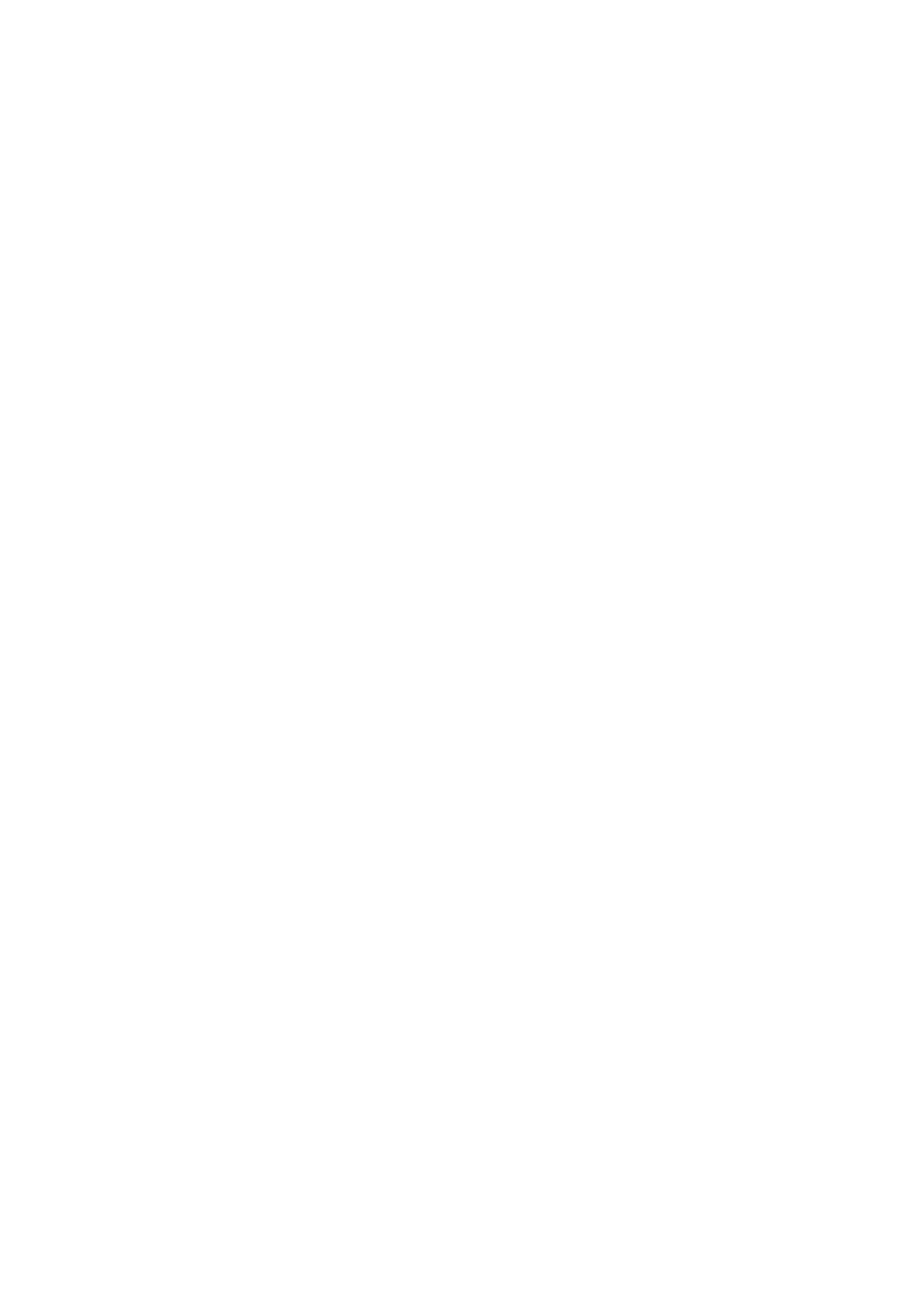*"The underlying physical laws necessary for the mathematical theory of a large part of physics and the whole of chemistry are thus completely known, and the difficulty is only that the exact solution of these laws leads to equations much too complicated to be soluble."* **Paul Dirac 1929**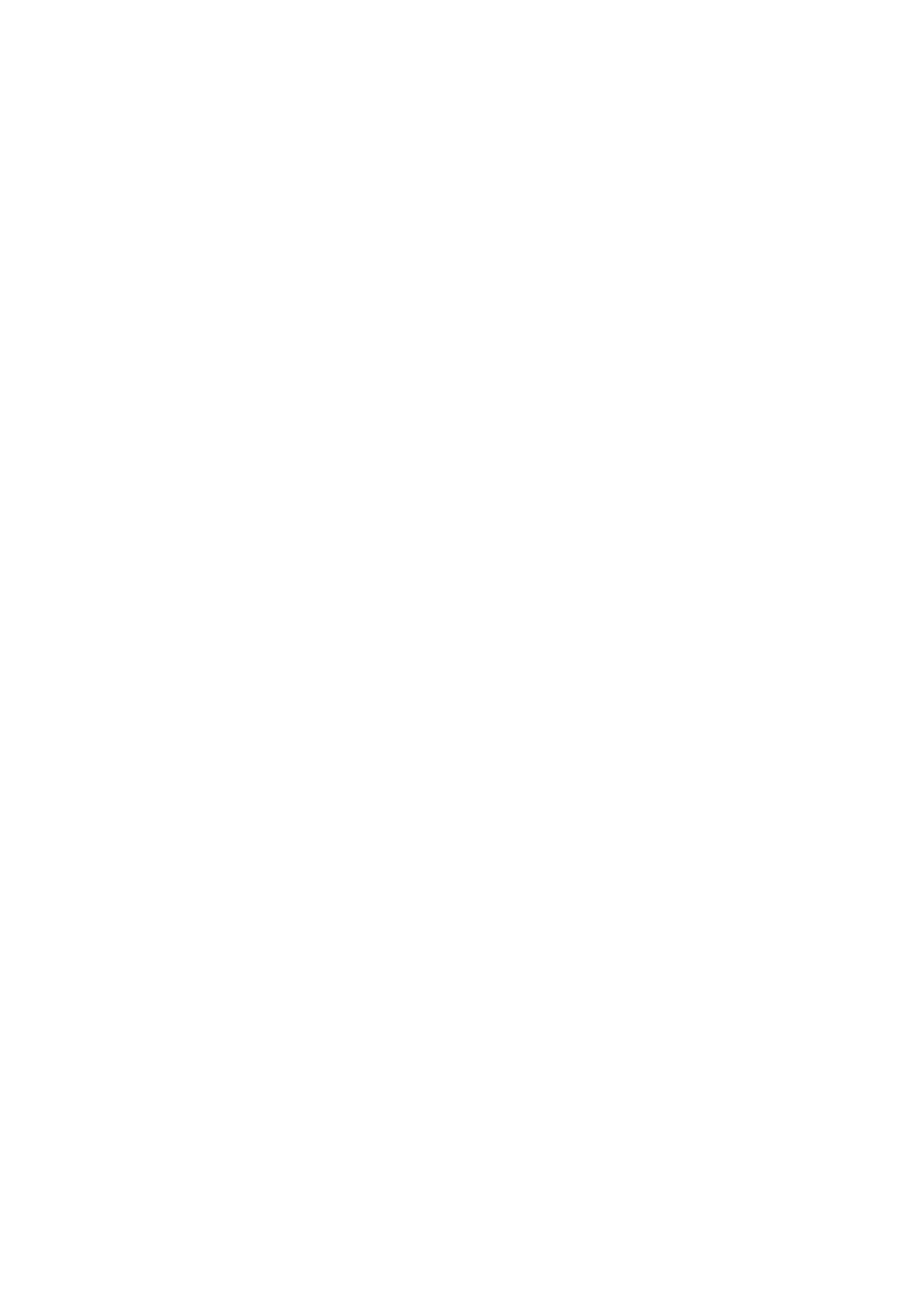## **Acknowledgments**

This work was carried out during April 2002–May 2004 in two locations. It was started in the Department of Physical Sciences, University of Oulu, and completed in the Department of Chemistry, University of Helsinki. I had an opportunity to work in excellent environment in both places and I am grateful to the staff of these Departments, especially to Profs. Jukka Jokisaari (Oulu), Pekka Pyykkö (Helsinki), Lauri Halonen (Helsinki), and Markku Räsänen (Helsinki). The work was financially supported by the Academy of Finland, Jenny and Antti Wihuri Fund, Magnus Ehrnrooth Fund, Vilho, Yrjö, and Kalle Väisälä Foundation, Tauno Tönninki Fund, as well as the Chancellor of the University of Helsinki. The computational resources were partially provided by CSC (Espoo, Finland).

First of all, my humble thanks belong to my supervisor, Dr. Juha Vaara (University of Helsinki) for the priviledge to work in his group, for ambitious education and interesting scientific tasks, and for all his patience with me.

I want to thank Dr. Perttu Lantto (Oulu), Prof. Kenneth Ruud (Tromsø), Dr. Juhani Lounila (Oulu) and Prof. Pekka Pyykkö (Helsinki) for scientific co-operation, and the reviewers Dr. Antonio Rizzo (Pisa) and Dr. Dage Sundholm (Helsinki) for valuable comments concerning my thesis.

I express my gratitude to my parents, Virpi Ylilehto and Ahti Manninen for a continuous support and a good, educated home to grow up in, which yielded my enthusiasm towards sciences that I have had since childhood.

And, of course, hugs and thanks to all my friends in Oulu – Lauri, Jani, Vesa & Tuire, Kapteeni Ioni, Ollikainen, Tomi & Karo, Niksu & Emppu, Peltsi, Taneli, Janne, Petteri, Simo, Kuokkanen, and Juho – as well as in Helsinki; Klas, Markus, Matti, the habitué of Kallionhovi (especially MP, Michael, Olli and Dr. Berger), Antti L., Tommy, Sampo, Antti, Jukka, Riikka, and Anu. I am also thankful to my quantum chemical brothers and sisters, Ulf, Ola, Silke, Stinne, Lea, Mark and Nicola, for all the scientific and nonscientific discussions and joyful parties.

Very special thanks to my fiancée Minna.

Helsinki, August 2004 Pekka Manninen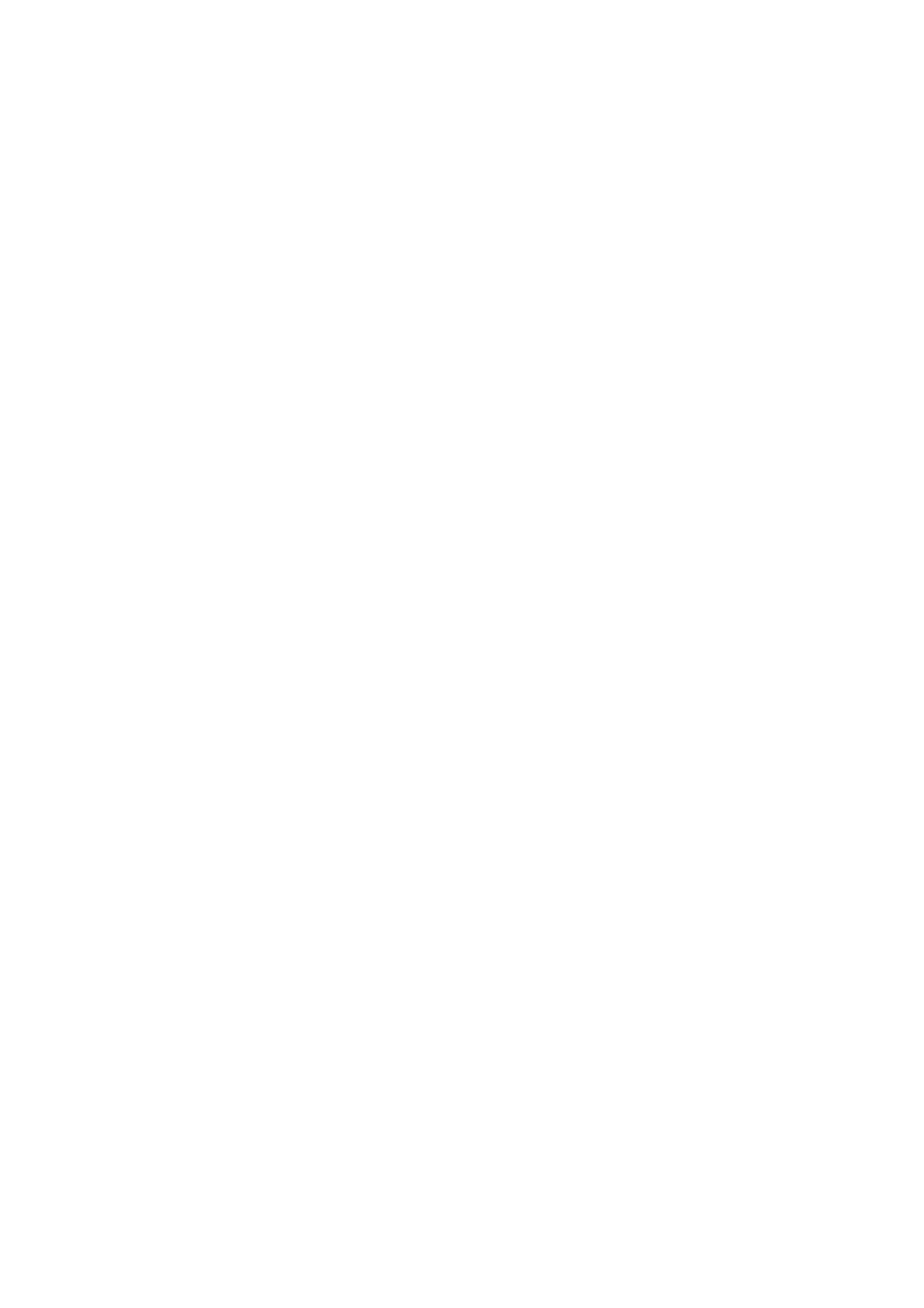# **List of original papers**

This thesis consists of an introductory part and the following six papers which will be referred to in the text by the following Roman numbers.

- I Vaara J, Manninen P & Lantto P (2004) Perturbational and ECP calculation of relativistic effects in NMR shielding and spin-spin coupling. In: Kaupp M, Bühl M & Malkin VG (eds) Calculation of NMR and EPR Parameters: Theory and Applications, Wiley-VCH, Weinheim.
- II Manninen P, Lantto P, Vaara J & Ruud K (2003) Perturbational ab initio calculations of relativistic contributions to nuclear magnetic resonance shielding tensors. Journal of Chemical Physics 119: 2623.
- III Manninen P, Vaara J & Ruud K (2004) Perturbational relativistic theory of electron spin resonance g-tensor. Journal of Chemical Physics 121: 1258.
- IV Vaara J, Manninen P & Lounila J (2003) Magnetic field dependence of nuclear magnetic shielding in closed-shell atomic systems. Chemical Physics Letters 372: 750.
- V Manninen P & Vaara J (2004) Magnetic-field dependence of  $^{59}$ Co nuclear magnetic shielding in Co(III) complexes. Physical Review A 69: 022503.
- VI Manninen P, Vaara J & Pyykkö P (2004) Magnetic field-induced quadrupole coupling in the nuclear magnetic resonance of noble gas atoms and molecules. Physical Review A, *accepted for publication*.

Paper I is a theoretical survey of all leading-order relativistic contributions to NMR nuclear shielding and spin-spin coupling tensors. Papers II and III are theoretical and *ab initio* studies on the effects of special relativity on NMR shielding tensors and ESR *g*tensors using the Breit-Pauli Hamiltonian and perturbation theory. Papers IV–VI contain theoretical and first-principles studies on the external magnetic-field dependence of NMR parameters.

The author performed part of the calculations in Papers I and IV, and all calculations in the other papers. The theoretical work as well as the completion of all the papers were carried out as teamwork. The first versions of every paper except Papers I and IV were written by the author.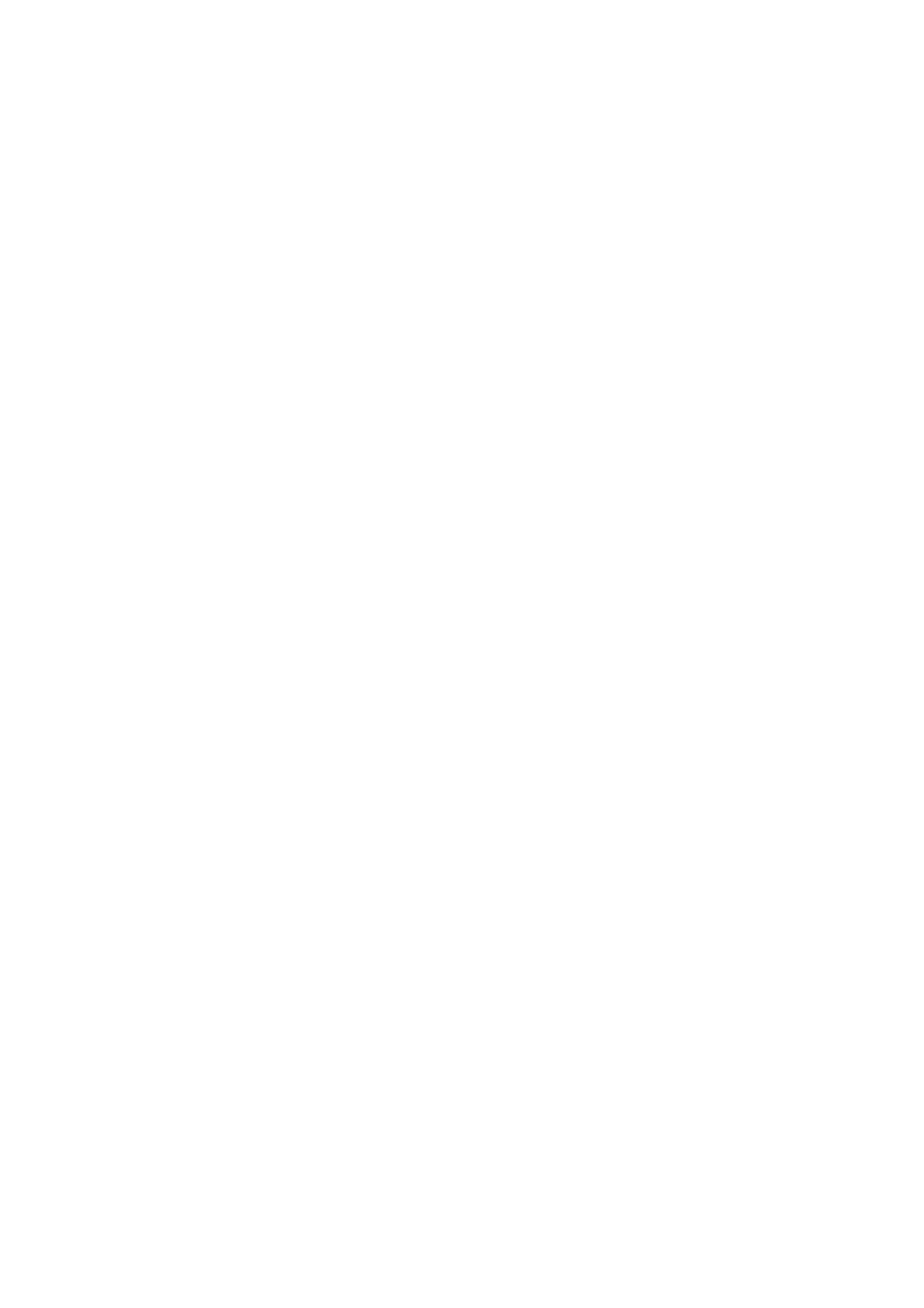# **Abbreviations**

| AO          | atomic orbital                                                                  |
|-------------|---------------------------------------------------------------------------------|
| B3LYP       | three-parameter hybrid Becke-Lee-Yang-Parr exchange-correlation func-<br>tional |
| <b>BLYP</b> | exchange-correlation functional with LYP correlation and Becke exchange         |
| CAS         | complete active space                                                           |
| <b>CBS</b>  | complete basis set (limit)                                                      |
| cc          | (with lower case letters) correlation-consistent                                |
| CC          | (with capital letters) coupled cluster (method)                                 |
| <b>CCD</b>  | coupled cluster with double excitations                                         |
| <b>CCSD</b> | coupled cluster with single and double excitations                              |
| CCSD(T)     | CCSD with non-iterative triple excitations                                      |
| <b>CGTO</b> | contracted Gaussian type orbital                                                |
| <b>CI</b>   | configuration interaction (method)                                              |
| <b>CISD</b> | configuration interaction with single and double excitations                    |
| <b>DCB</b>  | Dirac-Coulomb-Breit (Hamiltonian)                                               |
| DF          | Dirac-Fock (method)                                                             |
| <b>DFT</b>  | density-functional theory                                                       |
| ECP         | effective core potential                                                        |
| <b>EFG</b>  | electric field gradient                                                         |
| <b>ESR</b>  | electron spin resonance (spectroscopy)                                          |
| FCI         | full configuration interaction                                                  |
| FW          | Foldy-Wouthyusen (transformation)                                               |
| <b>GIAO</b> | gauge-including atomic orbital                                                  |
| <b>GTO</b>  | Gaussian type orbital                                                           |
| HF          | Hartree-Fock (theory)                                                           |
| <b>IGLO</b> | individual gauge for localised orbitals                                         |
| <b>LCAO</b> | linear combination of atomic orbitals                                           |
| LORG        | localised orbitals/local origins                                                |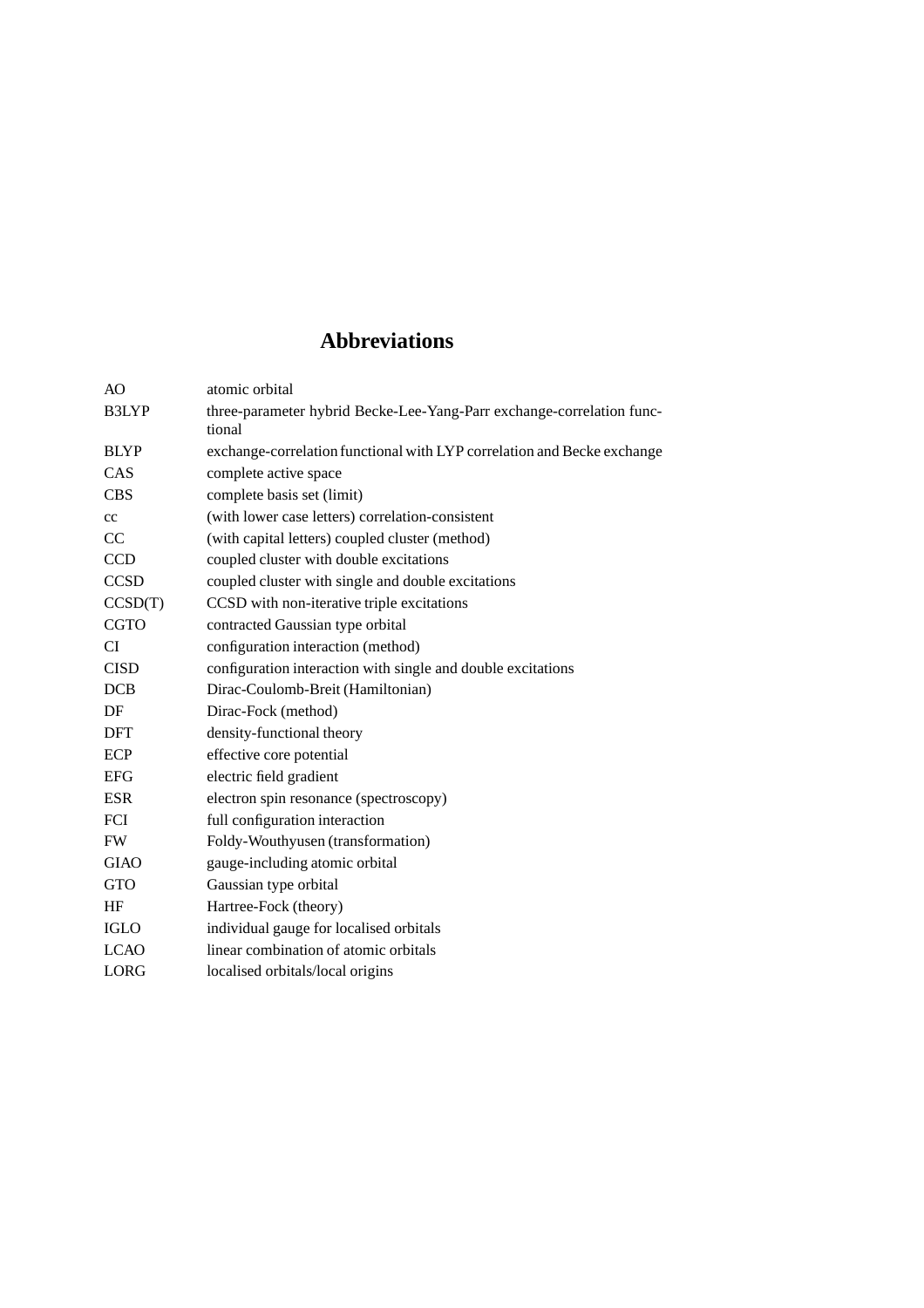| <b>LYP</b><br>Lee-Yang-Parr correlation functional                  |  |
|---------------------------------------------------------------------|--|
|                                                                     |  |
| <b>MCSCF</b><br>multiconfigurational self-consistent field (method) |  |
| <b>MO</b><br>molecular orbital                                      |  |
| $nth$ order Møller-Plesset many-body perturbation theory<br>MPn     |  |
| <b>NMR</b><br>nuclear magnetic resonance (spectroscopy)             |  |
| <b>NON</b><br>natural occupation number                             |  |
| NR.<br>non-relativistic                                             |  |
| <b>PT</b><br>perturbation theory                                    |  |
| <b>RAS</b><br>restricted active space                               |  |
| <b>SCF</b><br>self-consistent field                                 |  |
| SO.<br>spin-orbit                                                   |  |
| <b>SR</b><br>scalar relativistic                                    |  |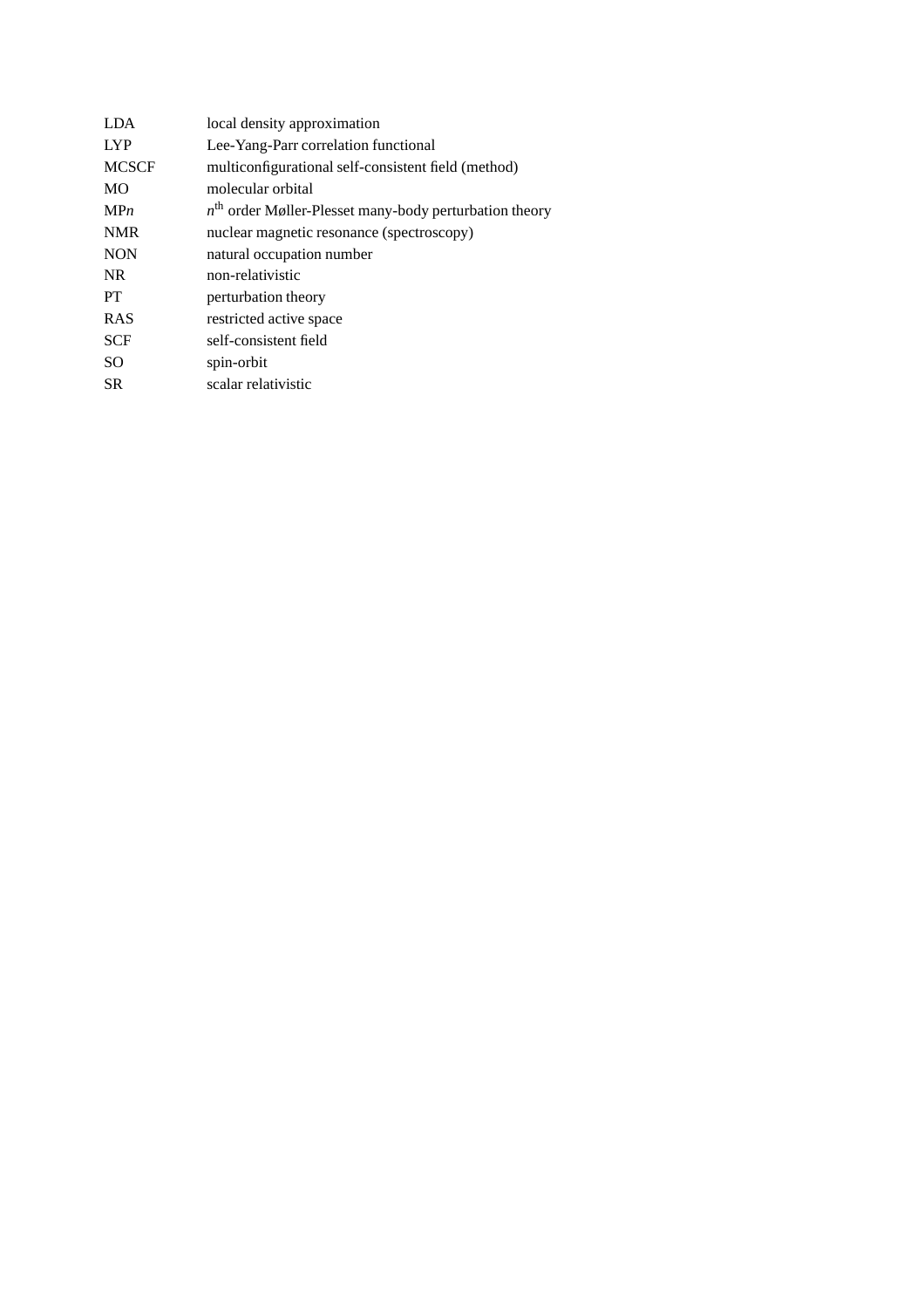# **Contents**

|                |          | Acknowledgments<br>List of original papers |                                                              |  |    |
|----------------|----------|--------------------------------------------|--------------------------------------------------------------|--|----|
|                |          | Abbreviations                              |                                                              |  |    |
|                | Contents |                                            |                                                              |  |    |
| 1              |          |                                            |                                                              |  | 15 |
| $\mathfrak{D}$ |          |                                            |                                                              |  | 18 |
|                | 2.1      |                                            |                                                              |  | 18 |
|                |          | 2.1.1                                      | Relativistic Hamiltonians for many-particle systems          |  | 19 |
|                | 2.2      |                                            |                                                              |  | 20 |
|                | 2.3      |                                            |                                                              |  | 29 |
| 3              |          |                                            |                                                              |  | 31 |
|                | 3.1      |                                            |                                                              |  | 31 |
|                |          | 3.1.1                                      |                                                              |  | 32 |
|                |          | 3.1.2                                      |                                                              |  | 33 |
|                |          | 3.1.3                                      | Configuration interaction and coupled cluster methods        |  | 34 |
|                |          | 3.1.4                                      | Møller-Plesset perturbation theory                           |  | 35 |
|                |          | 3.1.5                                      | Multiconfigurational self-consistent field method            |  | 36 |
|                | 3.2      |                                            |                                                              |  | 36 |
|                |          | 3.2.1                                      | Hohenberg-Kohn theorems and Kohn-Sham equations              |  | 37 |
|                |          | 3.2.2                                      |                                                              |  | 37 |
|                | 3.3      |                                            |                                                              |  | 39 |
|                | 3.4      |                                            |                                                              |  | 39 |
|                |          | 3.4.1                                      | Gaussian-type orbital basis set families                     |  | 39 |
|                |          | 3.4.2                                      | Basis sets and magnetic resonance properties                 |  | 41 |
|                |          | 3.4.3                                      | NMR properties and basis-set completeness                    |  | 42 |
|                | 3.5      |                                            | Computer software for electronic structure calculations      |  | 48 |
| 4              |          |                                            |                                                              |  | 49 |
|                | 4.1      |                                            |                                                              |  | 49 |
|                |          | 4.1.1                                      |                                                              |  | 49 |
|                |          | 4.1.2                                      |                                                              |  | 50 |
|                |          | 4.1.3                                      | Spectral parameters as derivatives of energy                 |  | 51 |
|                | 4.2      |                                            | NMR and ESR spectral parameters in the Breit-Pauli framework |  | 52 |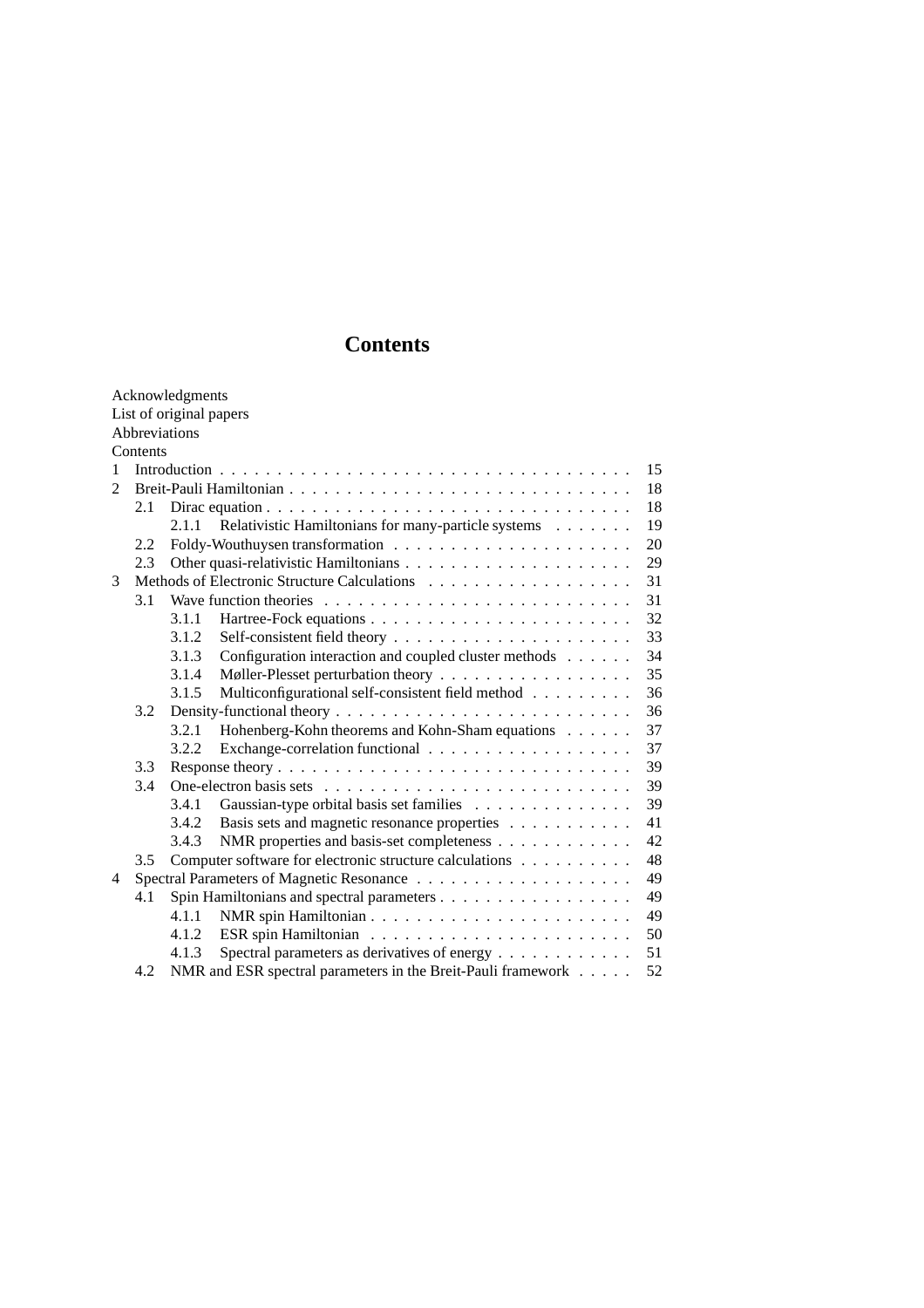|            |  | 4.2.2.1 NMR parameters $\ldots \ldots \ldots \ldots \ldots \ldots \ldots \ldots$ 53 |  |
|------------|--|-------------------------------------------------------------------------------------|--|
|            |  |                                                                                     |  |
|            |  | 4.3 Magnetic-field dependence of NMR parameters 59                                  |  |
|            |  |                                                                                     |  |
| References |  |                                                                                     |  |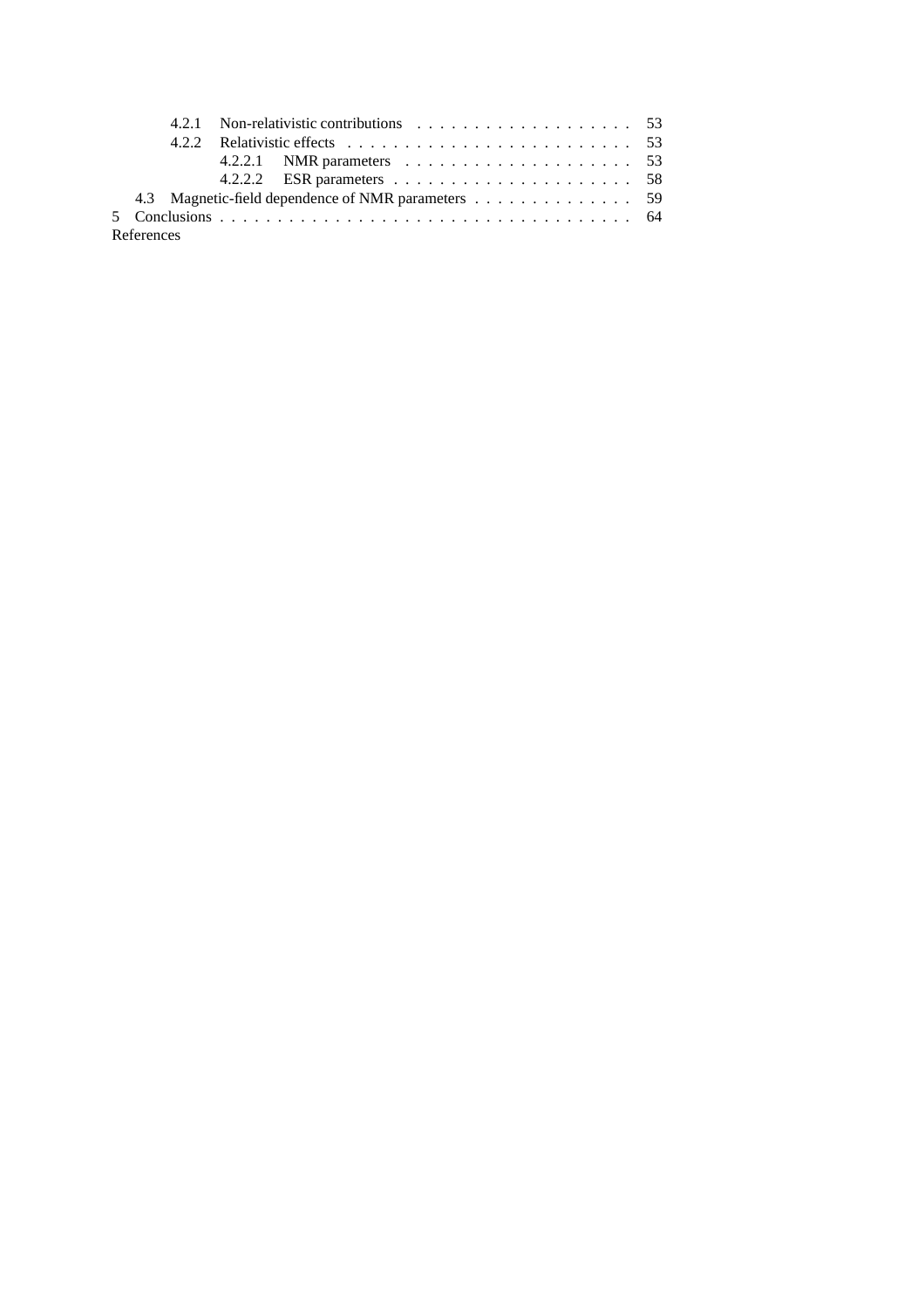## **1 Introduction**

Besides experimentally, molecular properties can be investigated by computational methods. This thesis is concerned with the magnetic properties of molecules, of which the parameters of nuclear magnetic resonance (NMR) [1, 2] and electron spin resonance (ESR) [1, 3] spectroscopy are usually of interest. In magnetic resonance spectroscopy, transitions are observed between Zeeman energy levels. The use of NMR and ESR spectroscopy in the research of the structure of matter is based on the sensitivity of the spectral parameters to the prevailing microscopic state. NMR is mostly applied to closed-shell molecules and ESR to open-shell species. They can both be applied to the structural research of matter in solid, liquid, as well as gaseous form. NMR is applied widely in physics, chemistry, biochemistry, materials science, biology and medicine. ESR is used for studying radicals formed during chemical reactions or by radiation, many *d*-metal complexes, and molecules in triplet states.

In first-principles studies, the parametrisation of models is not based upon experimental results. These methods provide results that are at best quantitatively accurate and complementary to experimental methods. In the first-principles studies, the methods of quantum chemistry [4, 5] are used to solve the Schrödinger and/or Dirac equations, which are applied to the electronic cloud of the investigated atomic or molecular system. Magnetic response properties can be obtained from the approximate solutions of these equations by using perturbation theory. Of NMR parameters, the nuclear shielding tensor [6, 7], the indirect spin-spin coupling tensor [8], and the nuclear quadrupole coupling tensor [9], as well as the electronic *g*-tensor and the hyperfine coupling tensor [10, 11] among ESR parameters are usually of interest. In the first-principles studies of magnetic resonance parameters, isolated molecules at their rigid equilibrium geometries are often considered using the non-relativistic formulation of quantum mechanics. These approximations are major sources of error, as the experiments are carried out in the liquid or solid phase and at finite temperature. If heavy elements are present, the non-relativistic treatment fails. In addition, the standard assumptions made in the derivation of the effective magnetic resonance spin Hamiltonians are not necessarily guaranteed to be adequate at the field strengths that are involved in modern magnetic resonance spectroscopy.

In this thesis, the author aims i) to map the effects of the theory of special relativity on magnetic resonance observables, to develop computational modelling methods for these, and ii) to study higher than leading-order effects in the perturbation theory of mag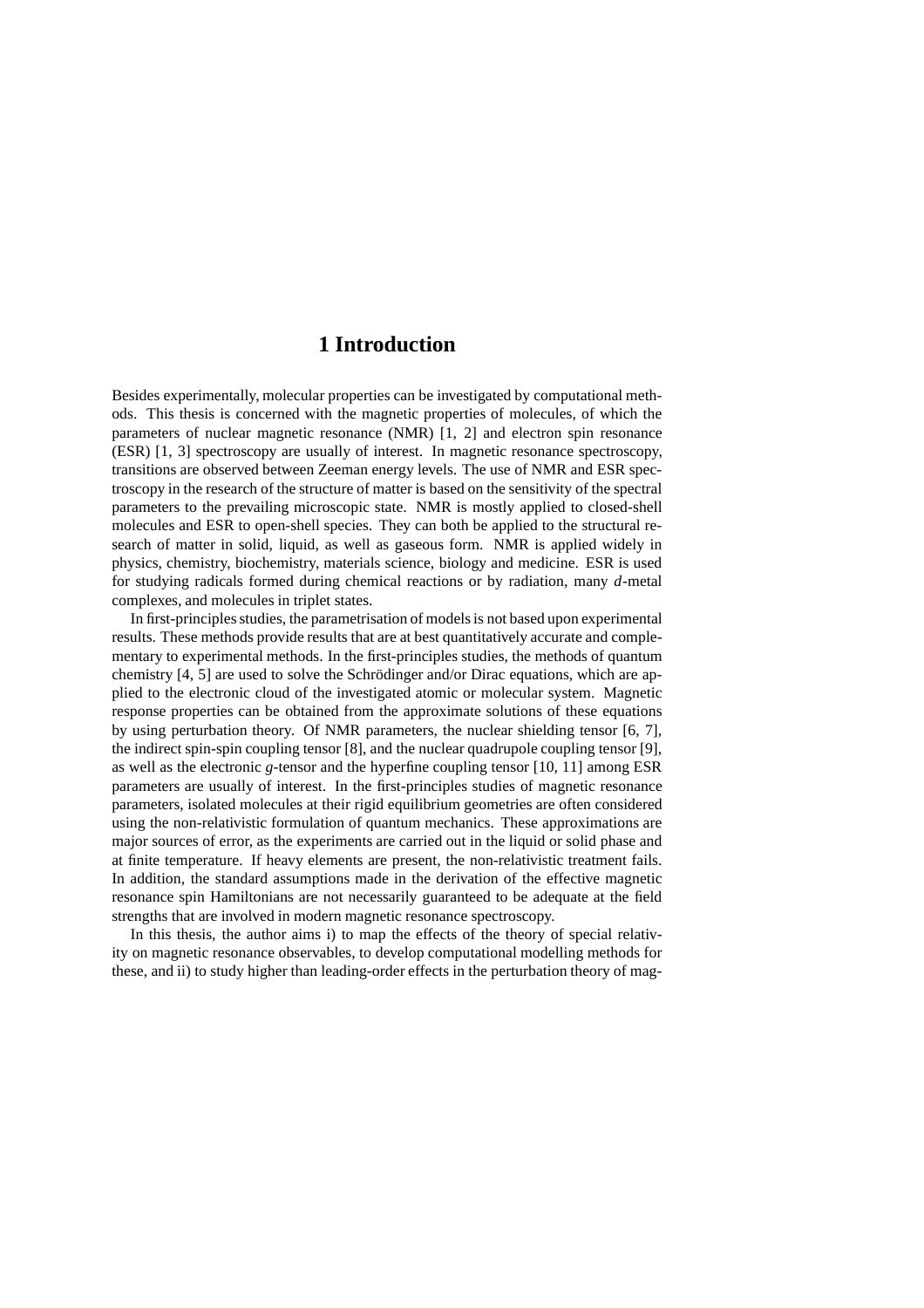netic resonance observables, in this case the external magnetic-field dependence of NMR parameters. The effects of special relativity on the molecular magnetic properties are a consequence of the strong contribution they obtain from the core region of the electronic cloud of the atom, where the speed of the electrons is no longer small compared to the speed of light. The magnetic resonance parameters of heavy elements cannot be reliably calculated without the inclusion of the effects of special relativity, and therefore it is necessary to develop relativistic computational methods for NMR or ESR studies of e.g. metal complexes. The role of the first-principles methods is especially apparent in the study of compounds containing the heaviest elements, since their experimental study is often difficult and dangerous due their radioactivity and chemical toxicity. The magnetic properties of molecules, on the other hand, provide an excellent framework for studying relativistic quantum mechanics and the manifestation of the most fundamental effects of nature on the scale of molecules. For example, the effects of electroweak interactions [12, 13] and quantum electrodynamics [14] may be observable in parameters of magnetic resonance spectroscopy.

This thesis consists of an introductory part, which describes the theoretical methodologies used, and Papers I–VI, which are reprinted in Chapter 6. In Chapter 2, an introduction to relativistic molecular quantum mechanics and a description of the Breit-Pauli Hamiltonian [4, 15, 16] can be found. The methods of modern electronic structure calculations applied in this work are described in Chapter 3, as are the basic concepts of the spectral parameters of magnetic resonance spectroscopies (Chapter 4). The summary of the thesis is given in Chapter 5.

In Papers I and II, the effects of special relativity on the nuclear magnetic shielding and spin-spin coupling tensors are investigated using a scheme based on the quasi-relativistic Breit-Pauli Hamiltonian and perturbation theory. This approach is appealing especially as it provides an extrapolation scheme between the non-relativistic and "fully relativistic" regimes, but also due to its moderate computational cost. This allows the inclusion of electron correlation, which is important for these properties. An analogous approach is applied in Paper III to the electronic *g*-tensor of ESR spectroscopy. In these studies, *ab initio* multiconfigurational self-consistent field methods and analytical linear and nonlinear response theories have been used. Paper I is a chapter of a textbook in which a systematic theoretical treatment of the perturbational inclusion of special relativity in NMR shielding and spin-spin coupling tensors is carried out, and model calculations with a comparison to the inclusion of special relativity via the effective core potential method are presented. Paper II is probably the most profound numerical analysis of this property in this framework, but a few contributions left unconsidered still prevent it from being a complete leading-order study.

Papers IV–VI consider the possibility of magnetic-field dependence of NMR observables. In Paper IV, an analytical response theory formulation of field-dependentshielding, originally proposed by Ramsey [17], is demonstrated with rigorous *ab initio* calculations, using high-quality basis sets for halogen and alkali metal ions as well as noble gases up to the fifth row. The field-dependence was found to be too small for being observable in these systems. Paper V presents a generalisation of this formulation to molecules of arbitrary symmetry, and density-functional theory calculations in two Co(III) complexes, in which this phenomenon was previously experimentally claimed [18]. A qualitative agreement with the experimental result was found. The same approach is again applied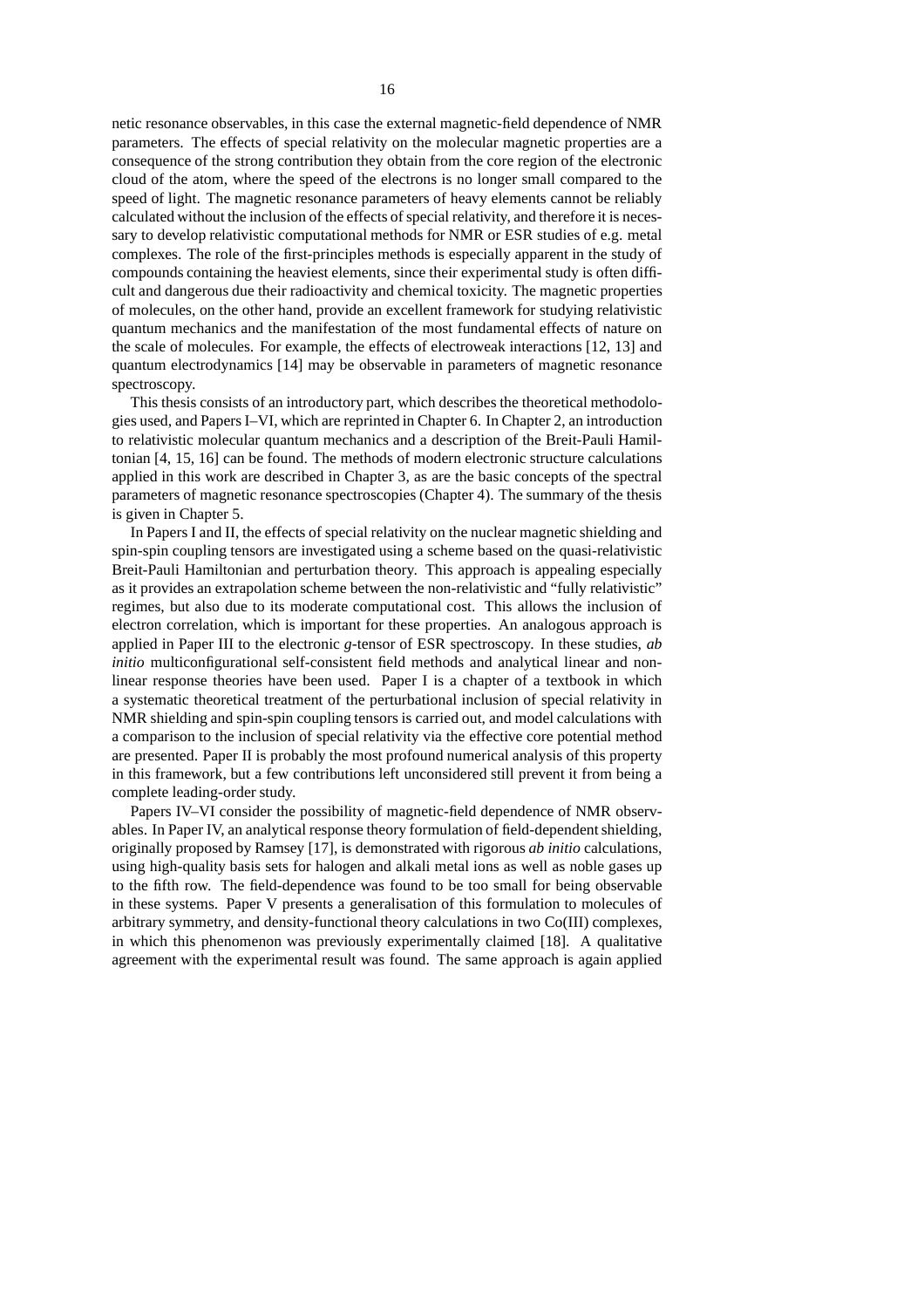in Paper VI on a different NMR observable, the quadrupole coupling. Paper VI presents *ab initio* and density-functional theory calculations for noble gas atoms and molecules possessing octahedral or tetrahedral symmetry, where the field-independent quadrupole coupling vanishes. The results indicate the possibility of experimental observation in certain group(IV) tetrahalides.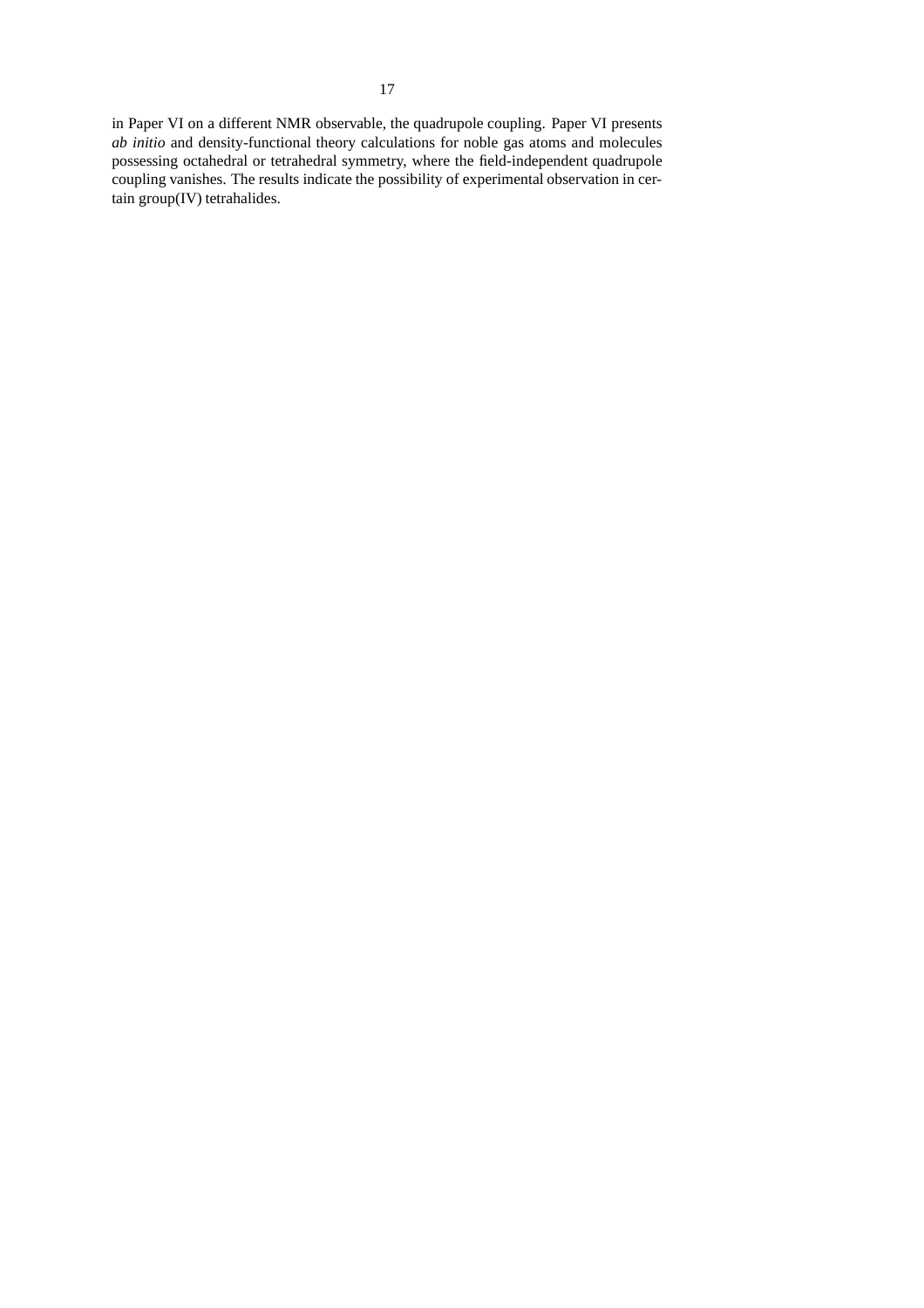# **2 Breit-Pauli Hamiltonian**

In this Chapter, a brief description of relativistic one- and many-body quantum mechanics is given. In addition, the Chapter discusses the Breit-Pauli Hamiltonian, which is obtained through a Foldy-Wouthuysen transformation of the Dirac-Coulomb-Breit Hamiltonian, and its expansion in the presence of magnetic fields [15, 16].

## **2.1 Dirac equation**

The straightforward relativistic analogue for the non-relativistic (NR) Schrödinger equation,  $H \psi = i \partial \psi / \partial t$ , <sup>1</sup> using a relativistic energy-momentum relation,  $E^2 = p^2 c^2 + m^2 c^4$ , is the Klein-Gordon equation

$$
-\left(\frac{1}{c^2}\frac{\partial^2}{\partial t^2} + \nabla^2\right)\psi = m^2c^2\psi.
$$
 (2.1)

The problem with the Klein-Gordon equation lies with the negative energy solutions that involve a negative probability density. To avoid these, Paul Dirac suggested a form of an equation [19, 20] that is linear in both  $\partial/\partial t$  and  $\nabla$  as

$$
H^{\text{Dirac}}\psi = (c\alpha \cdot \mathbf{p} + \beta mc^2)\psi, \qquad (2.2)
$$

where the factors  $\alpha_i$  (*i* = 1,2,3) and  $\beta$  are defined by demanding that the relativistic energy-momentum relation be satisfied. A comparison of Eq. (2.2) with the energymomentum relation shows that  $\alpha_i$  and  $\beta$  anticommute and that  $\alpha_i^2 = \beta^2 = 1$ .  $\alpha_i$  and  $β$  are *N* × *N* matrices, with *N* = 4 being the lowest dimension that satisfies the equation. The equation can be written also in terms of larger *N*. The representation of  $\alpha$  and  $\beta$  is not unambiguous. The Dirac-Pauli representation

$$
\alpha_i = \begin{pmatrix} 0 & \sigma_i \\ \sigma_i & 0 \end{pmatrix}, \qquad \beta = \begin{pmatrix} 1 & 0 \\ 0 & -1 \end{pmatrix}, \tag{2.3}
$$

<sup>&</sup>lt;sup>1</sup>A SI-based atomic unit system, where  $\hbar = m_e = 4\pi \varepsilon_0 = e = 1$ ,  $c = 1/\alpha \approx 137$ ,  $\alpha$  being the dimensionless fine structure constant, is used throughout the thesis unless otherwise noted.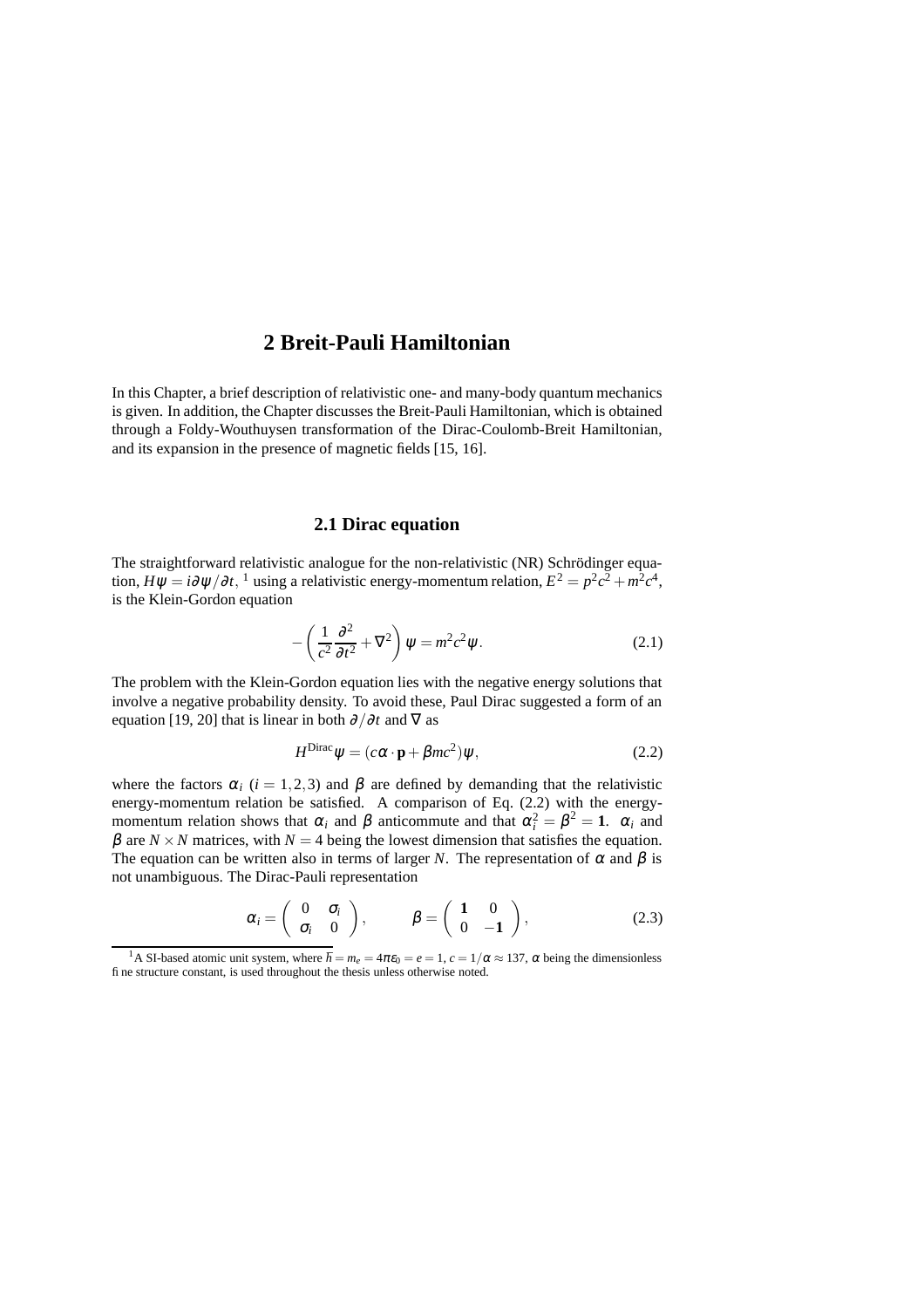where  $\sigma_i$  are the Pauli spin matrices

$$
\sigma_1 = \begin{pmatrix} 0 & 1 \\ 1 & 0 \end{pmatrix}, \quad \sigma_2 = \begin{pmatrix} 0 & -i \\ i & 0 \end{pmatrix}, \quad \sigma_3 = \begin{pmatrix} 1 & 0 \\ 0 & -1 \end{pmatrix}, \tag{2.4}
$$

is the most commonly used. The Dirac equation can be shown to be Lorentz covariant and describe spin-half particles. The solution of the Dirac equation is a four-component Dirac spinor. The solution also contains negative energy solutions, but with a positive probability density. They were interpreted as positrons, electrons with opposite charge. The positrons were experimentally observed a few years later [21]. The Dirac spinor can be divided into

$$
\psi = \begin{pmatrix} \psi_+ \\ \psi_- \end{pmatrix}, \tag{2.5}
$$

where  $\psi_+$  and  $\psi_-$  are the large- and small-component solutions. The solutions with large  $\Psi$  correspond mainly to the positive energy i.e. electronic solutions, whereas solutions with large  $\psi$  correspond to the positronic states.<sup>2</sup>

The substitution  $p_{\mu} \rightarrow \pi_{\mu} = p_{\mu} - qA_{\mu}/c$ , where  $A_{\mu}$  is the 4-vector potential  $(A, -i\phi)$ , yields the Dirac equation for a particle with charge *q* in the presence of an electromagnetic field. For a constant magnetic field, the scalar potential  $\phi = 0$  and this equation in terms of large and small components becomes

$$
\begin{pmatrix} mc^2 & c\vec{\sigma} \cdot \pi \\ c\vec{\sigma} \cdot \pi & -mc^2 \end{pmatrix} \begin{pmatrix} \psi_+ \\ \psi_- \end{pmatrix} = E \begin{pmatrix} \psi_+ \\ \psi_- \end{pmatrix}.
$$
 (2.6)

#### *2.1.1 Relativistic Hamiltonians for many-particle systems*

As the essence of chemistry is a many-body quantum mechanical problem, it would be tempting to introduce a way of treating interacting electrons within the Dirac picture and hence obtain a proper description for the problem. The easiest way to construct a relativistic Hamiltonian for a many-electron system would be to include the potential terms that describe nucleus-electron and electron-electron Coulombic interactions,

$$
H^{DC} = \sum_{i} \left( H_i^{Dirac} + \sum_{K} \frac{Z_K}{r_{iK}} \right) + \frac{1}{2} \sum_{i,j} \frac{1}{r_{ij}},
$$
 (2.7)

where  $r_{ij}$  denotes the distance between electrons *i* and *j* and  $\mathbf{r}_{iK} = \mathbf{r}_i - \mathbf{R}_K$  is the location of *i* with respect to the nucleus *K*. The potentials of this Dirac-Coulomb Hamiltonian affect instantly, and hence *H* DC is not Lorentz covariant. The Bethe-Salpeter equation [23, 24], which is essentially a generalisation of the Dirac equation for two particles, transforms properly under the Lorentz transformation. It is an integro-differential equation, which at least in principle can be made accurate to an arbitrarily high order. The

<sup>&</sup>lt;sup>2</sup>The non-relativistic limit ( $c \rightarrow \infty$ ) of the Dirac equation, often referred to as the Lévy-Leblond equation [22], is a Galilei-invariant four-component equation that describes spin one-half particles. It describes correctly also the interaction between the electron spin and an external magnetic field, with the gyromagnetic ratio equalling to 2.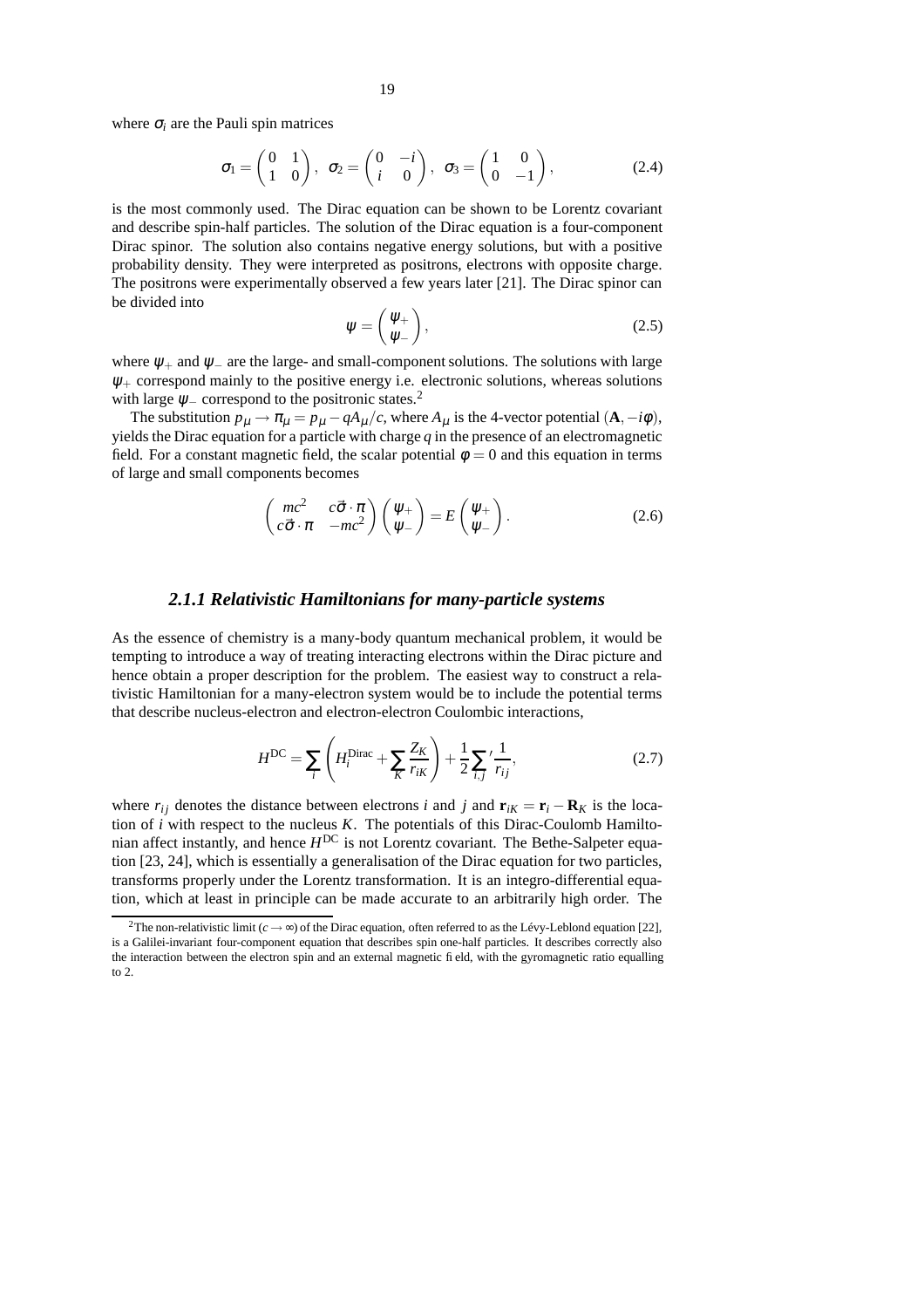solution of the resulting equation is problematic, and it features different time variables for the two particles. This is essential for the covariance but makes physical interpretation more difficult.

An approximate relativistic many-electron Hamiltonian can be constructed from the Dirac Hamiltonian by adding the Breit term [25]

$$
H_{ij}^{\text{Breit}} = -\frac{1}{r_{ij}} \left[ \alpha_i \cdot \alpha_j - \frac{(\alpha_i \cdot \mathbf{r}_{ij})(\alpha_j \cdot \mathbf{r}_{ij})}{2r_{ij}^2} \right]
$$
(2.8)

that consists of the leading terms in the series obtained from the Bethe-Salpeter equation. It describes other pairwise additive interactions than the standard Coulomb interaction of electrons *i* and *j*, the first being the magnetic Gaunt term [26], and the second being a term that describes retardation, i.e. the finite speed of interaction. With this term, the Dirac-Coulomb-Breit Hamiltonian is written as

$$
H^{\text{DCB}} = \sum_{i} H_i^{\text{Dirac}} + \sum_{i,K} \frac{1}{r_{iK}} + \frac{1}{2} \sum_{i,j} \frac{1}{r_{ij}} + \frac{1}{2} \sum_{i,j} \frac{H_{ij}^{\text{Breit}}}{H_{ij}^{\text{B}}}
$$
(2.9)

It implicitly includes all relativistic effects on the kinetic energy as well as spin-orbit (SO) interaction. This Hamiltonian is, however, not Lorentz covariant, and it treats the effects of quantum electrodynamics perturbationally up to  $\mathscr{O}(\alpha^2)$ . Practical quantum chemistry with  $H^{DCB}$  is computationally too expensive for many purposes.

In addition, there are some theoretical defects in the Dirac-Coulomb-Breit Hamiltonian, such as the Brown-Ravenhall disease [27], or the continuum dissolution, in which any bound multi-particle state is degenerate with a state containing negative energy continuum solutions. Another problem is related to the self-consistent field solution of the four-component equations [the Dirac-Fock(-Breit) method], in which solutions are obtained that not always are true upper bounds to the exact solution [28]. This is called the finite basis set disease. It can be at least partially treated using kinetic balance [29], which, however, leads to very large basis sets. These problems have kept applications of true chemical interest largely, but not completely, beyond the reach of rigorous fourcomponent methods.

#### **2.2 Foldy-Wouthuysen transformation**

Since chemistry is only concerned with the positive energy solutions of the Dirac equation, it would be useful to decouple the positive and negative energy components of (2.5) to give a two-component equation for the positive energy solutions, which could be used in the same manner as NR equations. There are several ways to reduce *H* DCB into twocomponent form. Such approximate Hamiltonians are usually called quasi-relativistic Hamiltonians.

For an electron in potential *V*, when the zero-level of energy is chosen to be  $+mc^2$ , Eq.  $(2.6)$  is written as

$$
\begin{pmatrix} V & c\vec{\sigma}\cdot\pi \\ c\vec{\sigma}\cdot\pi & V-2mc^2 \end{pmatrix} \begin{pmatrix} \psi_+ \\ \psi_- \end{pmatrix} = E\begin{pmatrix} \psi_+ \\ \psi_- \end{pmatrix}.
$$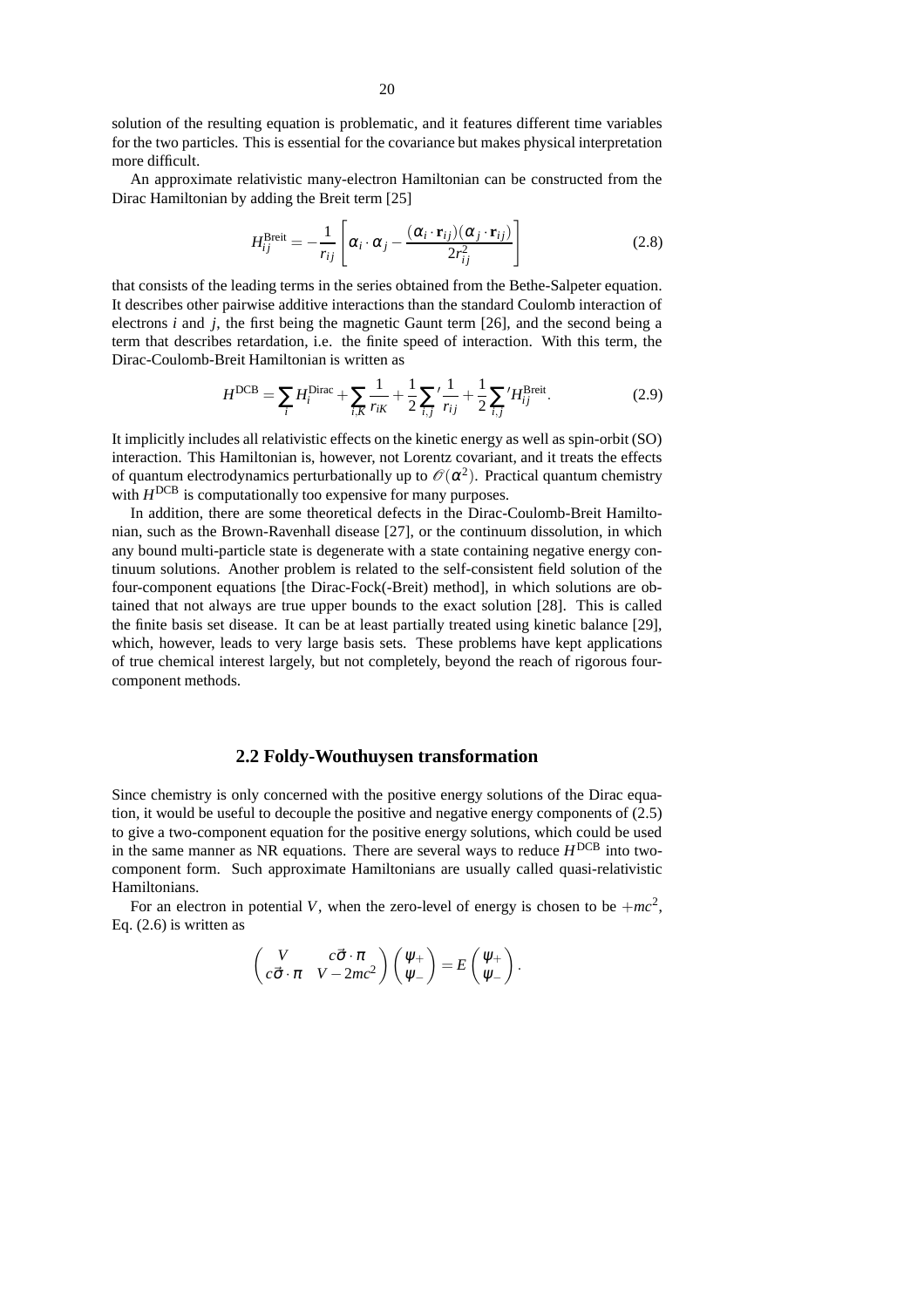Elimination of the small component (ESC) gives

$$
\Psi_{-} = \frac{c\vec{\sigma} \cdot \pi}{2c^2 + E - V} \Psi_{+} = \frac{1}{2c} \left( 1 + \frac{E - V}{2c^2} \right)^{-1} \vec{\sigma} \cdot \pi \Psi_{+} \equiv \vec{X} \Psi_{+},
$$

and therefore

$$
H^{\rm ESC}\psi_+ \equiv V\psi_+ + c\vec{\sigma}\cdot\pi\vec{X}\psi_+ = E\psi_+.
$$
 (2.10)

The Hamiltonian  $H^{\text{ESC}}$  is dependent on the energy  $E$  and operates on the unnormalised large component. In the normalised ESC approach [30], a normalised two-component wave function is generated, which affects the sc. picture change [31].

Foldy and Wouthuysen [32] introduced a systematic procedure, the Foldy-Wouthuysen (FW) transformation, for decoupling the large and small components to a successively higher order of  $c^{-1}$  by finding a unitary transformation that block-diagonalises the fourcomponent Hamiltonian. For a positive-energy two-component effective Hamiltonian, the transformation matrices

$$
U = \begin{pmatrix} \frac{1}{\sqrt{1+X^{\dagger}X}} & \frac{1}{\sqrt{1+X^{\dagger}X}}X^{\dagger} \\ -\frac{1}{\sqrt{1+X^{\dagger}X}}X & \frac{1}{\sqrt{1+X^{\dagger}X}} \end{pmatrix},
$$
(2.11)

$$
U^{-1} = U^{\dagger} = \begin{pmatrix} \frac{1}{\sqrt{1+X^{\dagger}X}} & -X^{\dagger} \frac{1}{\sqrt{1+X^{\dagger}X}} \\ X \frac{1}{\sqrt{1+X^{\dagger}X}} & \frac{1}{\sqrt{1+X^{\dagger}X}} \end{pmatrix}
$$
(2.12)

generate the desired two-component FW wave function

$$
\begin{pmatrix} \phi \\ 0 \end{pmatrix} = U \begin{pmatrix} \psi_+ \\ \psi_- \end{pmatrix}.
$$
 (2.13)

When the energy-dependent  $\bar{X}$  in Eq. (2.10) is expanded with respect to  $(E - V)/2c^2$ to the lowest order,  $X \approx (1/2c^2)c\vec{\sigma} \cdot \mathbf{p}$  is obtained, and to order  $c^{-2}$  in the absence of electromagnetic fields

$$
U = \begin{pmatrix} 1 - \frac{p^2}{8c^2} & \frac{c\vec{\sigma} \cdot \mathbf{p}}{2c^2} \\ -\frac{c\vec{\sigma} \cdot \mathbf{p}}{2c^2} & 1 - \frac{p^2}{8c^2} \end{pmatrix}.
$$
 (2.14)

This, used with the FW transformation, gives rise to the Pauli Hamiltonian [33] (writing  $\alpha$  instead of  $c^{-1}$ ),

$$
H^{\text{Pauli}} = V + \frac{p^2}{2} - \frac{1}{8}\alpha^2(p^4 - \nabla^2 V) + \frac{1}{4}\alpha^2 \vec{\sigma} \cdot (\nabla V \times \mathbf{p}).\tag{2.15}
$$

Here the first two terms correspond to the NR Hamiltonian. The third and the fourth term represent, respectively, the mass-velocity (mv) and Darwin (Dar) corrections that are often called the scalar relativistic (SR) corrections. The last term is the SO coupling term.

A two-component quasi-relativistic Hamiltonian for many-electron systems with the inclusion of the Breit term, i.e. the Breit-Pauli Hamiltonian, is gained from the Dirac-Coulomb-Breit Hamiltonian (2.9) for two-electron systems through the FW transformation and a generalisation to *N* electrons [4, 15, 16]. Omitting terms that describe the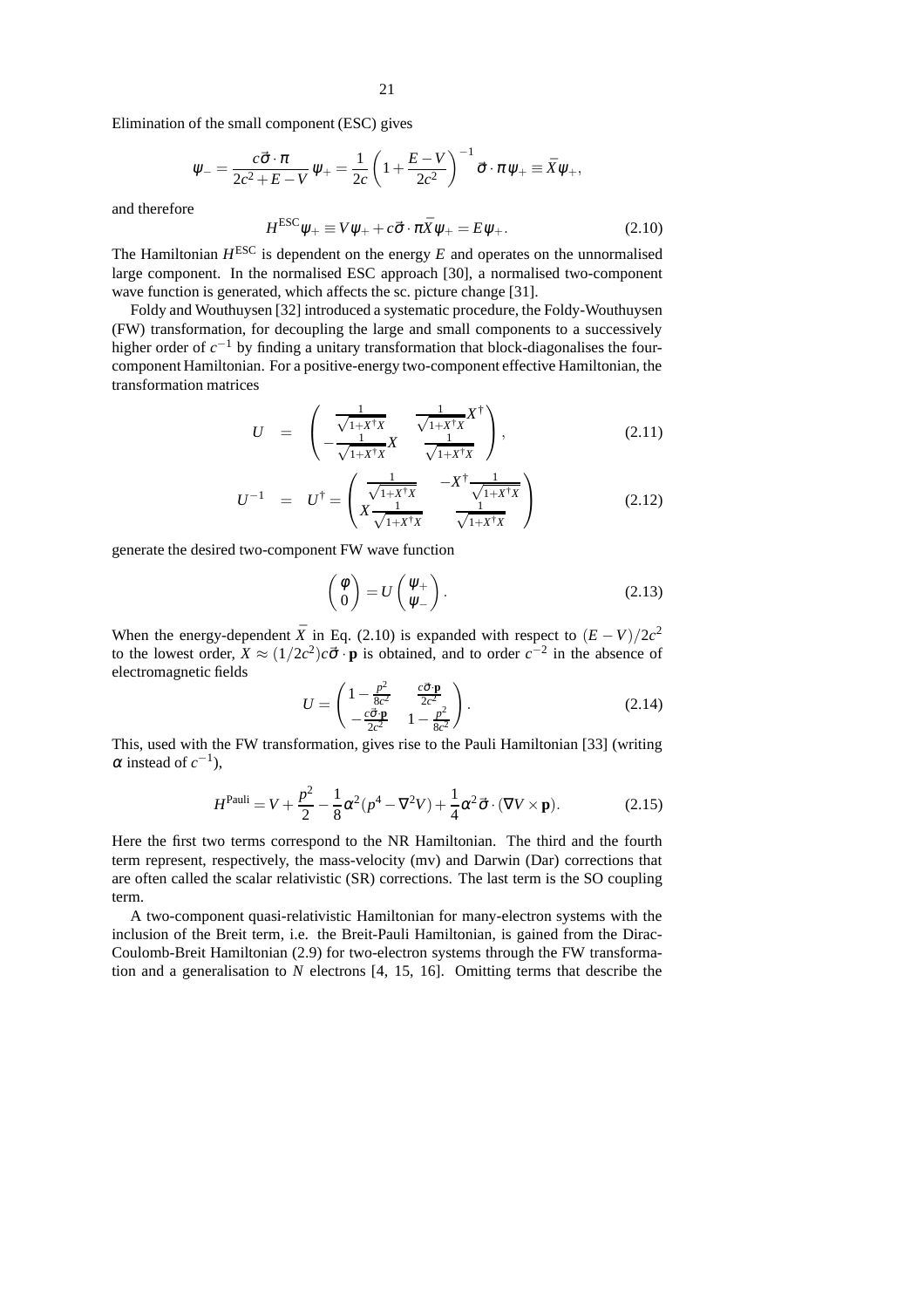motion of the nuclei, the electronic part is written as

$$
H^{\rm BP} = \sum_{i} h_i + \frac{1}{2} \sum_{i,j}^{\prime} h_{ij},\tag{2.16}
$$

where the one-electron part is in the presence of electromagnetic fields

$$
h_i = -\sum_K \frac{Z_K}{r_{iK}} \tag{2.17}
$$

$$
+ \frac{1}{2}(\pi_i^2 + i\vec{\sigma}_i \cdot \pi_i \times \pi_i)
$$
\n(2.18)

$$
- \frac{1}{8}\alpha^2(\pi_i^2 + i\vec{\sigma}_i \cdot \pi_i \times \pi_i)^2 \tag{2.19}
$$

$$
+ \frac{1}{4}\alpha^2 \sum_{K} \frac{Z_K}{r_{iK}^3} \vec{\sigma}_i \cdot (\mathbf{r}_{iK} \times \pi_i)
$$
\n(2.20)

$$
+ \quad \frac{\pi}{2} \alpha^2 \sum_K Z_K \delta(\mathbf{r}_{iK}). \tag{2.21}
$$

Eq.  $(2.17)$  is the non-relativistic nuclear attraction potential,  $(2.18)$  describes nonrelativistic kinematics and spin Zeeman interaction, term (2.19) is a relativistic correction to  $(2.18)$ ,  $(2.20)$  is the one-electron relativistic spin-orbit term, and  $(2.21)$  represents the one-electron Darwin effect. The two-electron part of the Breit-Pauli Hamiltonian consists of

$$
h_{ij} = \frac{1}{r_{ij}} \tag{2.22}
$$

$$
- \frac{1}{4}\alpha^2 \frac{\vec{\sigma}_i \cdot (\mathbf{r}_{ij} \times \pi_i) - \vec{\sigma}_j \cdot (\mathbf{r}_{ij} \times \pi_j)}{r_{ij}^3}
$$
 (2.23)

$$
- \pi \alpha^2 \delta(\mathbf{r}_{ij}) \tag{2.24}
$$

$$
- \frac{1}{2}\alpha^2 \left[ \pi_i \cdot \frac{\pi_j}{r_{ij}} + \frac{(\pi_i \cdot \mathbf{r}_{ij})(\mathbf{r}_{ij} \cdot \pi_j)}{r_{ij}^3} \right]
$$
(2.25)

$$
- \frac{1}{2} \alpha^2 \frac{\vec{\sigma}_i \cdot (\mathbf{r}_{ij} \times \pi_j) - \vec{\sigma}_j \cdot (\mathbf{r}_{ij} \times \pi_i)}{r_{ij}^3}
$$
 (2.26)

$$
- \frac{1}{4} \alpha^2 \left[ \frac{8\pi}{3} \delta(\mathbf{r}_{ij}) (\vec{\sigma}_i \cdot \vec{\sigma}_j) - \frac{(\vec{\sigma}_i \cdot \vec{\sigma}_j)}{r_{ij}^3} + \frac{3(\vec{\sigma}_i \cdot \mathbf{r}_{ij}) (\vec{\sigma}_j \cdot \mathbf{r}_{ij})}{r_{ij}^5} \right]
$$
(2.27)

Here (2.22) is the Coulomb repulsion between the electrons, (2.23) the two-electron spinsame orbit term, (2.24) the two-electron Darwin term, (2.25) the orbit-orbit interaction, (2.26) the spin-other orbit interaction, and (2.27) the electronic spin-spin interaction.

The cornerstone of this thesis, an approximate electronic Hamiltonian for a molecule carrying a point-like nuclear magnetic dipole  $\vec{\mu}_K = \gamma_K \mathbf{I}_K$ , where  $\gamma_K$  is the nuclear gyromagnetic ratio and  $\mathbf{I}_K$  the nuclear spin, in external magnetic field  $\mathbf{B}_0$ , is obtained by making a substitution  $\pi \rightarrow \mathbf{p} + \mathbf{A}$  into  $H^{\text{BP}}$ . This substitution and the corresponding expansion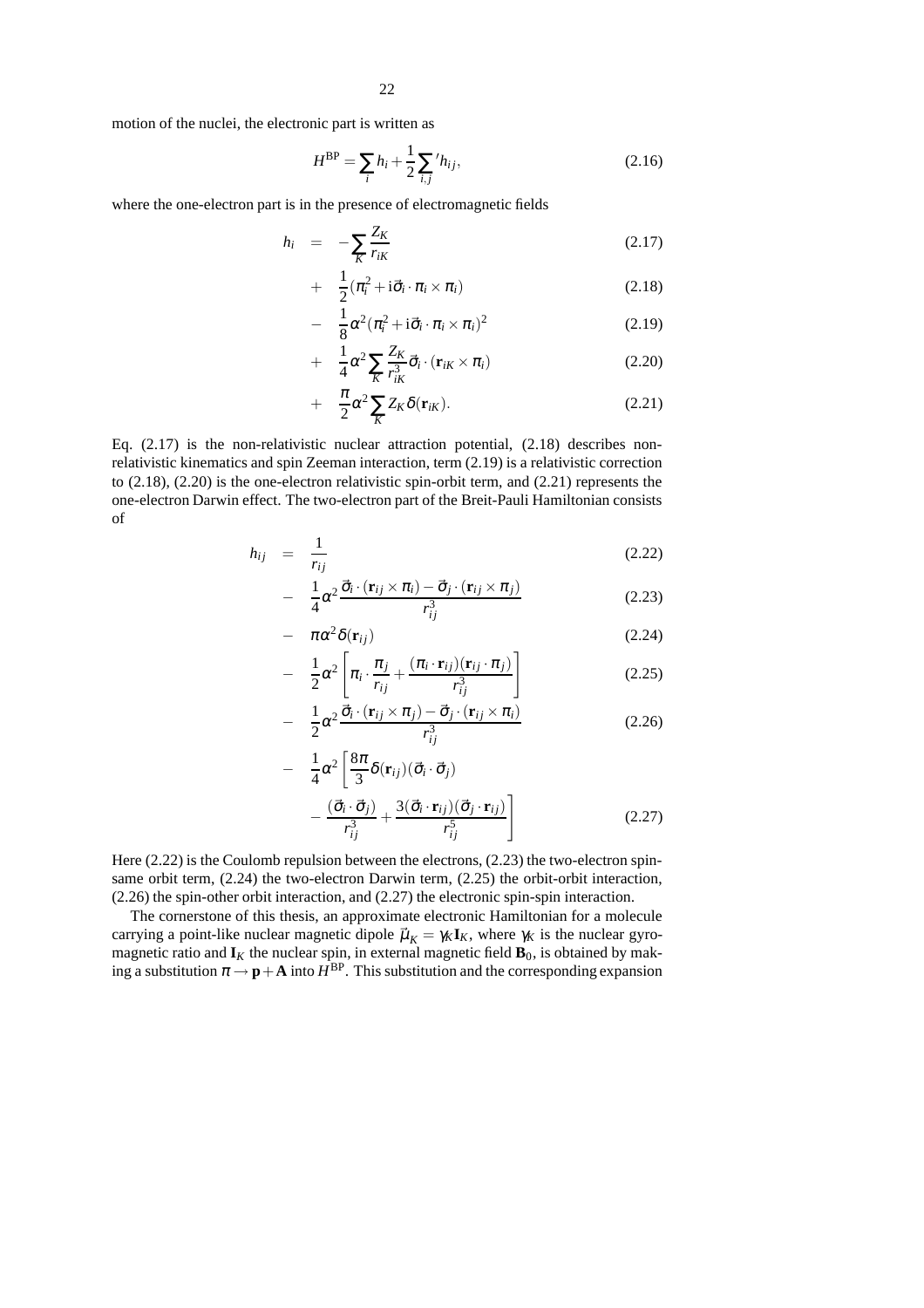is presented in detail in Paper I. In this treatment, the vector potential **A** is expanded as a sum  $A = A_0 + A_K + A_L$ , where  $A_0$  is the vector potential corresponding to  $B_0$  in the Coulomb gauge  $\nabla \cdot \mathbf{A} = 0$ , and

$$
\mathbf{A}_0(\mathbf{r}_i) = \frac{1}{2} \mathbf{B}_0 \times \mathbf{r}_{iO} \tag{2.28}
$$

$$
\mathbf{A}_{K}(\mathbf{r}_{i}) = \alpha^{2} \gamma_{K} \frac{\mathbf{I}_{K} \times \mathbf{r}_{iK}}{r_{iK}^{3}}
$$
(2.29)

are the fields caused by the point-like magnetic dipole moments of nuclei *K* and *L*. In Eq. (2.28),  $\mathbf{r}_{i0} = \mathbf{r}_i - \mathbf{R}_0$ , where *O* refers to the gauge origin. The terms containing a third or higher power in  $B_0$  or a second or higher power in  $I_K$  or  $I_L$  are omitted. Explicit forms and physical interpretations of the obtained terms are presented in Tables 2.1, 2.2 and 2.3.

From the one-electron part, (2.18) is expanded as

$$
\frac{1}{2}\sum_{i}\pi_{i}^{2} \approx h^{\text{KE}} + h_{B_{0}}^{\text{OZ}} + h_{K}^{\text{PSO}} + h_{L}^{\text{PSO}} + h_{B_{0}^{2}}^{\text{SUSC}} + h_{KB_{0}}^{\text{DS}} + h_{LB_{0}}^{\text{DS}} + h_{KL}^{\text{DSO}} \tag{2.30}
$$

for the NR kinematics. The NR spin Zeeman term becomes

$$
\frac{1}{2}\mathbf{i}\sum_{i}\vec{\sigma}_{i}\cdot(\pi_{i}\times\pi_{i})=\frac{1}{2}\sum_{i}\vec{\sigma}_{i}\cdot\mathbf{B}_{i}=h_{B_{0}}^{\mathrm{SZ}}+h_{K}^{\mathrm{FC}}+h_{L}^{\mathrm{FC}}+h_{K}^{\mathrm{SD}}+h_{L}^{\mathrm{SD}}.\tag{2.31}
$$

Some text books, e.g. [16, 34], consider these terms, especially the Fermi contact interaction *h* FC, as relativistic effects similarly to the other terms that arise from the reduction from the Dirac equation to (Breit-)Pauli form, such as the Darwin term. However, according to the analysis by Kutzelnigg [35], these hyperfine interactions (and the spin Zeeman interaction) are not relativistic effects, but they are straightforwardly derived from the NR Lévy-Leblond equation. In (2.19),  $\pi_i^2$  and  $i\vec{\sigma}_i \cdot \pi_i \times \pi_i$  do not commute when spatially non-uniform nuclear dipole fields are present, and thus the term is first expanded as

$$
H_{\text{kin}}^{\text{R}} = -\frac{1}{8}\alpha^2 \sum_{i} \pi_i^4 - \frac{1}{8}\alpha^2 \sum_{i} \left[ \pi_i^2, \vec{\sigma}_i \cdot \pi_i \times \pi_i \right]_{+} + \frac{1}{8}\alpha^2 \sum_{i} \left( \vec{\sigma}_i \cdot \pi_i \times \pi_i \right)^2, \tag{2.32}
$$

where the anticommutator of the operators *A* and *B* is denoted as  $[A, B]_+ = AB + BA$ . Expanding the first term gives rise to

$$
-\frac{1}{8}\alpha^2 \sum_{i} \pi^4 \approx h^{\text{mv}} + h_{B_0}^{\text{OZ}-\text{KE}} + h_K^{\text{PSO}-\text{KE}} + h_L^{\text{PSO}-\text{KE}} + h_{KB_0}^{\text{DS}-\text{KE}} + h_{LB_0}^{\text{DS}-\text{KE}} + h_{KL}^{\text{PSO}-\text{KE}} + h_{KB_0}^{\text{PSO}-\text{KE}} + h_{KB_0}^{\text{PSO}-\text{OS}} + h_{LB_0}^{\text{PSO}-\text{PSO}} + h_{KL}^{\text{SSC}-\text{KE}} (2.33)
$$

and the electron-spin dependent second term in Eq. (2.32) becomes

$$
-\frac{1}{8}\alpha^2 \mathbf{i} \sum_i \left[\pi_i^2, \vec{\sigma}_i \cdot \pi_i \times \pi_i\right]_+ = -\frac{1}{8}\alpha^2 \sum_i \left[\pi_i^2, \vec{\sigma}_i \cdot \mathbf{B}_i\right]_+ \approx h_{B_0}^{SZ-KE} + h_K^{FC-KE} + h_L^{FC-KE} + h_K^{SD-KE} + h_L^{SD-KE}.
$$
 (2.34)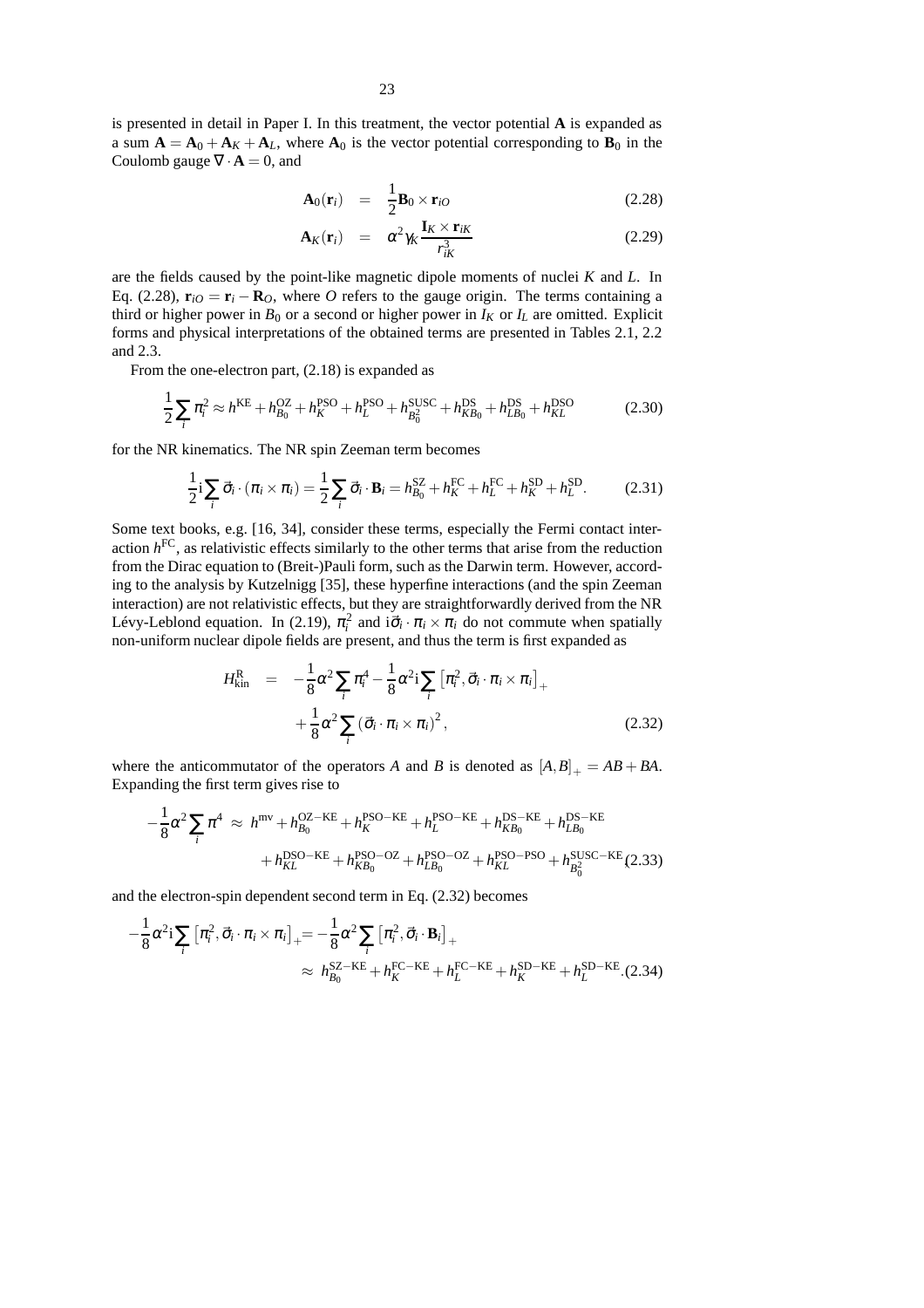The last term to arise from  $H_{kin}^R$  is

$$
\frac{1}{8}\alpha^2 \sum_{i} (\vec{\sigma}_{i} \cdot \pi_{i} \times \pi_{i})^2 = -\frac{1}{8}\alpha^2 \sum_{i} (\vec{\sigma}_{i} \cdot \mathbf{B}_{i})^2
$$
\n
$$
\approx h_{KB_0}^{\text{con}} + h_{LB_0}^{\text{con}} + h_{KB_0}^{\text{dip}} + h_{KL}^{\text{dip}} + h_{KL}^{\text{con-dip}} + h_{KL}^{\text{dip-dip}}, \quad (2.35)
$$

in which the dependence on electron spin vanishes, i.e.  $({\vec{\sigma}}_i \cdot {\bf B}_i)^2 = B_i^2$ , as can be seen when applying  $({\vec{\sigma}} \cdot {\bf A})({\vec{\sigma}} \cdot {\bf B}) = {\bf A} \cdot {\bf B} + i{\vec{\sigma}} \cdot {\bf A} \times {\bf B}$ . The corresponding "con-con" cross term, which is proportional to the product of the contact fields of two nuclei that do not coincide, vanishes everywhere in space. The one-electron SO term (2.20) divides into field-independent and -dependent SO interactions

$$
\frac{1}{4}\alpha^2 \sum_{K} \frac{Z_K}{r_{iK}^3} \vec{\sigma}_i \cdot (\mathbf{r}_{iK} \times \pi) \approx h^{\text{SO}(1)} + h_{B_0}^{\text{SO}(1)} + h_K^{\text{SO}(1)} + h_L^{\text{SO}(1)}.
$$
 (2.36)

Combining Eqs. (2.23) and (2.26) of the two-electron part gives rise to field-dependent and -independent two-electron spin-orbit interactions

$$
-\frac{1}{4}\alpha^2 \frac{\vec{\sigma}_i \cdot (\mathbf{r}_{ij} \times \pi_i) - \vec{\sigma}_j \cdot (\mathbf{r}_{ij} \times \pi_j)}{r_{ij}^3} \approx h^{\text{SSO}(2)} + h^{\text{SOO}(2)} + h_{B_0}^{\text{SSO}(2)} + h_{B_0}^{\text{SOO}(2)} + h_L^{\text{SOO}(2)}.
$$
\n
$$
+ h_K^{\text{SSO}(2)} + h_K^{\text{SSO}(2)} + h_L^{\text{SSO}(2)} + h_L^{\text{SOO}(2)}.
$$
\n(2.37)

From the first part of Eq. (2.25), two-electron counterparts of the operators in (2.30) appear, but they are neglected here. This term gives rise to the field-independent electronelectron orbital interaction term, listed e.g. in Ref. [16], and it is included in Table 2.2.

The terms in Tables 2.1–2.3 are classified according to their appearance in the orders of  $\alpha$ , and further in accordance with their dependence on i) the electron spin, ii) the nuclear spin, and iii) the external magnetic field. Indices *i*, *j* are used to label electrons and  $K$ , *L* to label nuclei. The operators with dependence on the index *K* will appear in a similar form for nucleus *L*.

The nuclear quadrupole interaction (NQCC) listed in Table 2.1 does not arise naturally from the present treatment, in which a point-like nucleus is assumed. It arises as the leading non-trivial term from the treatment of the Coulombic  $Z/r_{ik}$  term in presence of a finite i.e. physically correct nuclear model. However, its inclusion is necessary due to its major importance in the consideration of the spectral parameters of nuclear magnetic resonance.

The operators of  $H^{\text{BP}}$  are intuitively interpretable in terms of familiar NR concepts, and provide an interpolation step between the NR and Dirac regimes. There are inherent difficulties in Hamiltonians arising from the FW-transformation, as investigated e.g. by Moss and co-workers[36–39]. Farazdel and Smith criticised the mass-velocity term [40], pointing out that for large momenta ( $p > \alpha^{-1}$ ), the mass-velocity term is not obtained unless the expansion of the square-root operator outside its radius of convergence is used. Most of the difficulties originate from the fact that the expansions implicitly or explicitly rely on expansion  $(E - V)/2c^2$ , which is invalid for particles in a Coulomb potential, where there will always be a region of space close to the nucleus in which  $(E - V)/2c^2 > 1$ . Furthermore, several terms pose a  $\delta$ -function singularity at the origin, which is absent in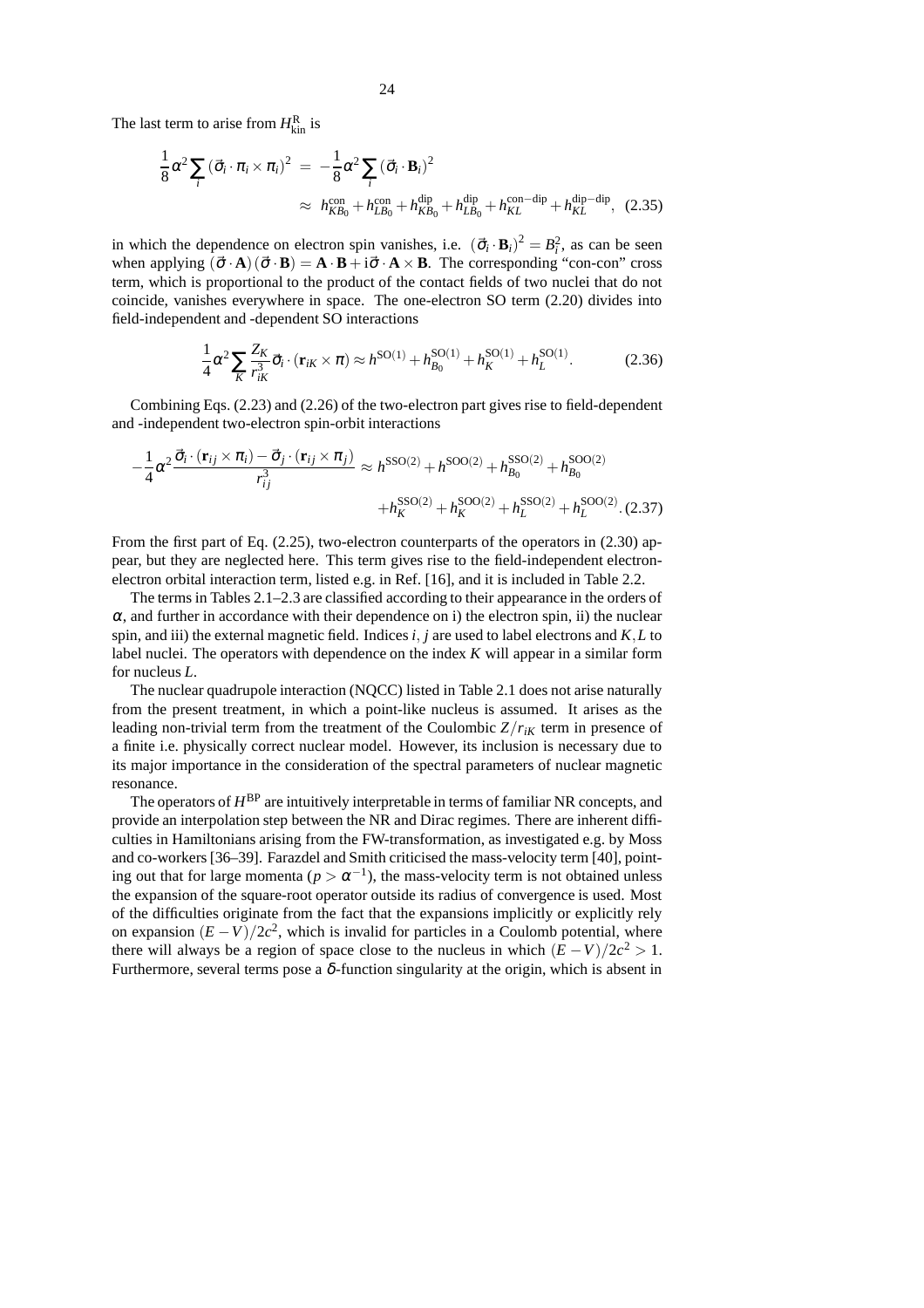| Label                                           | <b>Description</b>                    | <b>Operator</b>                                                                                                                                                                          |
|-------------------------------------------------|---------------------------------------|------------------------------------------------------------------------------------------------------------------------------------------------------------------------------------------|
| $h^{\text{KE}}$                                 | Kinetic energy                        | $-\frac{1}{2}\sum_i \nabla_i^2$                                                                                                                                                          |
| $h^{\text{NE}}$                                 | Electron-nuclear Coulomb interaction  | $-\sum_{i,K}\frac{Z_K}{r_{iK}}$                                                                                                                                                          |
| $h^{\text{EE}}$                                 | Electron-electron Coulomb interaction | $\frac{1}{2}\sum_{i,j}^{\prime}\frac{1}{r_{ii}}$                                                                                                                                         |
|                                                 | Spin-dependence, no field-dependence  |                                                                                                                                                                                          |
| $h_{\kappa}^{\text{NQCC}}$                      | Nuclear quadrupole interaction        | $-\frac{1}{2}\frac{Q_K}{I_K(2I_K-1)}\sum_i\frac{Ir_K^2-3r_{iK}r_{iK}}{r^3}$                                                                                                              |
|                                                 | Field-dependence, no spin-dependence  |                                                                                                                                                                                          |
|                                                 | Orbital Zeeman interaction            |                                                                                                                                                                                          |
| $\frac{h^{\rm OZ}_{B_0}}{h^{\rm SUSC}_{B_0^2}}$ | Diamagnetic susceptibility            | $\frac{\frac{1}{2}\sum_{i} \mathbf{l}_{iO} \cdot \mathbf{B}_{0}}{\frac{1}{8}\sum_{i} \mathbf{B}_{0} \cdot (\mathbf{1}r_{iO}^{2} - \mathbf{r}_{iO}\mathbf{r}_{iO}) \cdot \mathbf{B}_{0}}$ |
|                                                 | Spin- and field-dependence            |                                                                                                                                                                                          |
| $h_{B_0}^{SZ}$                                  | Electron spin Zeeman                  | $\frac{1}{2}g_e \sum_i \mathbf{s}_i \cdot \mathbf{B}_0$                                                                                                                                  |

*Table* 2.1. *The*  $\mathcal{O}(\alpha^0)$  *terms of the approximate Hamiltonian,*  $H^{\text{BP}}$ *, in the presence of point-like nuclear magnetic dipoles and an external magnetic field.*

the Dirac Hamiltonian. These features are ostensibly problematic, as it has been demonstrated that relativistic effects originate mostly from the region close to nucleus. Numerous quantitative studies verify, however, the practical feasibility of *H* BP for many atomic and molecular properties.

Other difficulties arise also with regard to the self-consistent treatment of FW transformed Hamiltonians, as the eigenvalue equation  $H^{\text{Pauli}}\Psi = E\Psi$  yields a continuous eigenvalue spectrum without lower bound due to the mass-velocity and SO operators, unless the operator is not restricted to the solution space of the NR Hamiltonian [41]. Due to difficulties in the iterative solution of FW transformed Hamiltonians, perturbation theory has to be applied. In some cases, e.g. with the heaviest nuclei, the relativistic effects may be so large that a perturbation theoretical approach is inadequate.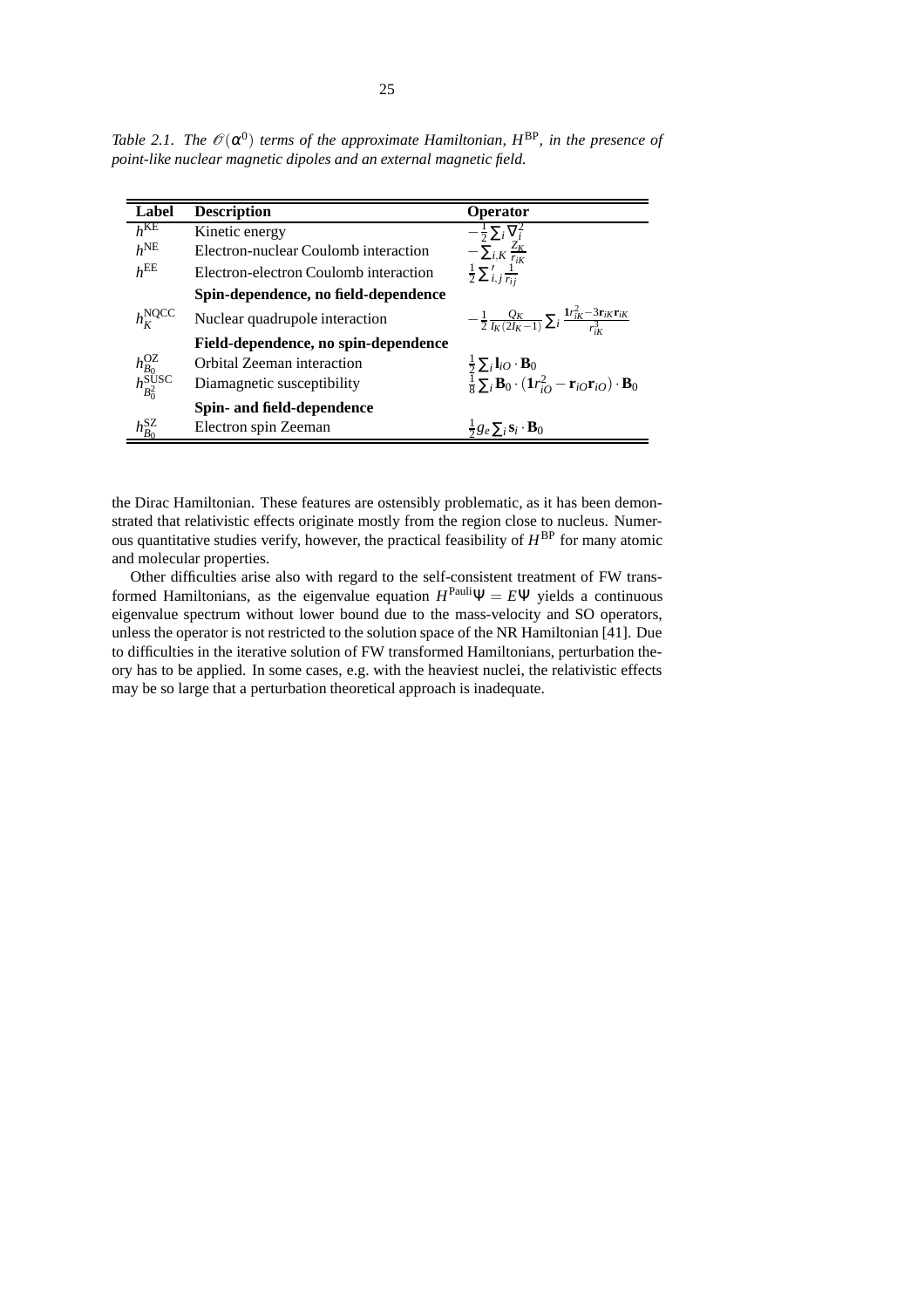| Label                       | Description                                           | Operator                                                                                                                                                                                                                        |
|-----------------------------|-------------------------------------------------------|---------------------------------------------------------------------------------------------------------------------------------------------------------------------------------------------------------------------------------|
|                             | Scalar relativistic corrections                       |                                                                                                                                                                                                                                 |
| $n^{\rm{mv}}$               | Mass-velocity term                                    | $-\frac{1}{8}\alpha^2\sum_i \nabla_i^4$                                                                                                                                                                                         |
| $h^{\operatorname{Dar}(1)}$ | Electron-nuclear Darwin term                          | $\frac{\pi}{2}\alpha^2\sum_{i,K}Z_K\delta(\mathbf{r}_{iK})$                                                                                                                                                                     |
| $h^{\mathrm{Dar}(2)}$       | Electron-electron Darwin term                         |                                                                                                                                                                                                                                 |
| $h^{OO}$                    | Electron-electron orbital interaction                 | $\frac{-\frac{\pi}{2}\alpha^2\sum_{i,j}^{'}\delta(\mathbf{r}_{ij})}{\frac{1}{4}\alpha^2\sum_{i,j}^{'}\sum_{r_{ij}}^{V_{i}\rightarrow V_{j}}-\frac{(\nabla_{l}\cdot\mathbf{r}_{ij})(\mathbf{r}_{ij}\cdot\nabla_{j})}{r_{ij}^2}}$ |
|                             | Spin-dependence, no field-dependence<br>Electron spin |                                                                                                                                                                                                                                 |
| $h^{\text{SO}(1)}$          | Spin-orbit interaction                                | $\frac{1}{4}\alpha^2 g_e \sum_{i,K} \frac{Z_K}{r_{i_K}^2} s_i \cdot \mathbf{l}_{iK}$                                                                                                                                            |
| $h^{\rm{SSO(2)}}$           | Electron-electron spin-orbit interaction              | $-\frac{1}{4}\alpha^2 g_e \sum_{i,j} s_i \cdot \frac{\mathbf{I}_{ij}}{r_{i,j}^3}$                                                                                                                                               |
| $h^{\rm SOO(2)}$            | Electron-electron spin-other-orbit interaction        | $\frac{1}{2}\alpha^2 g_e \sum_{i,j}^{\prime} s_j \cdot \frac{1}{r_{i,j}^2}$                                                                                                                                                     |
| $h^{\rm SSD(2)}$            | Spin-spin dipolar interaction                         | $\frac{1}{4}\alpha^2g_e^2\sum_{i,j}\frac{r_{ij}^2(\mathbf{s}_i\cdot\mathbf{s}_j)-(\mathbf{s}_i\cdot\mathbf{r}_{ij})(\mathbf{r}_{ij}\cdot\mathbf{s}_j)}{r_{\cdot\cdot\cdot}^5}$                                                  |
| $h^{\rm SSC(2)}$            | Spin-spin contact interaction<br>Nuclear spin         | $-\frac{\pi g_e^2}{3}\alpha^2\sum_{i,j} s_i\cdot s_j\delta(\mathbf{r}_{ij})$                                                                                                                                                    |
| $h_K^{\rm PSO}$             | Orbital hyperfine interaction                         | $\alpha^2 \gamma_K \sum_i \mathbf{I}_K \cdot \frac{\mathbf{i}_K}{\mathbf{i}_K}$                                                                                                                                                 |
|                             | Electron and nuclear spins                            |                                                                                                                                                                                                                                 |
| $h_K^{\rm SD}$              | Dipolar hyperfine interaction                         | $\frac{1}{2}\alpha^2 g_e \gamma_K \sum_i \mathbf{s}_i \cdot \frac{3\mathbf{r}_{iK}\mathbf{r}_{iK} - \mathbf{I}_{iK}^{\gamma^2}}{\mathbf{s}} \cdot \mathbf{I}_K$                                                                 |
| $h_K^{\rm FC}$              | Fermi contact hyperfine interaction                   | $\frac{4\pi}{3}\alpha^2 g_e \gamma_K \sum_i \delta(\mathbf{r}_{iK})s_i \cdot \mathbf{I}_K$                                                                                                                                      |

Table 2.2. Partial listing of  $\mathcal{O}(\alpha^2)$  terms of the approximate Hamiltonian. O(α2) *terms of the approximate Hamiltonian. Table 2.2*. *Partial listing of*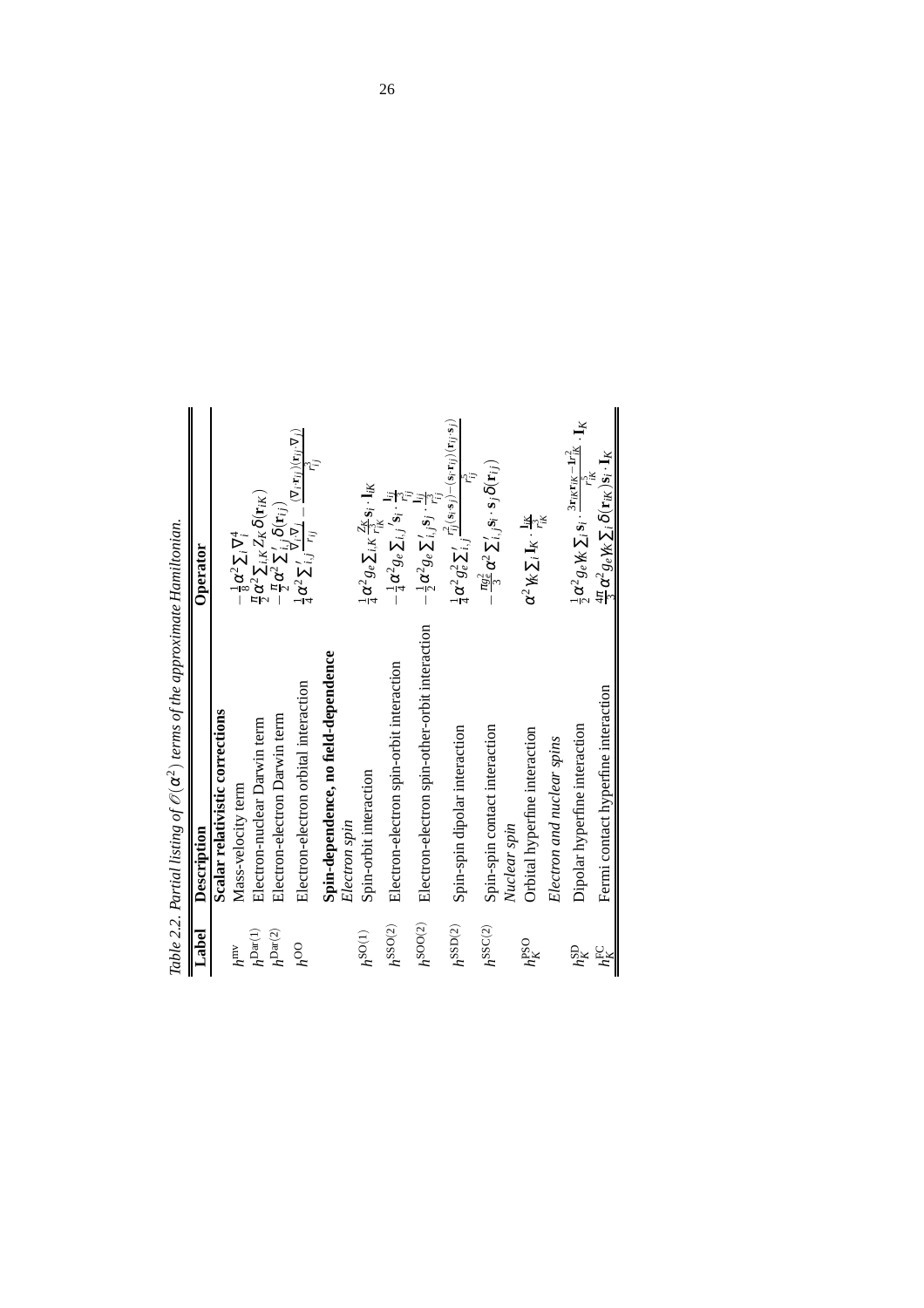$(Table~2.2~continued) % The number of values of the number of times in the right, the number of times in the right, the number of times in the right, the number of times in the right, the number of times in the right, the number of times in the right, the number of times in the right, the number of times in the right, the number of times in the right, the number of times in the right, the number of times in the right, the number of times in the right, the number of times in the right, the number of times in the right, the number of times in the right, the number of times in the right, the number of times in the right, the number of times in the right, the number of times in the right, the number of times in the right, the number of times in the right, the number of times in the right, the number of times in the right, the number of times in the right, the number of times in the right, the number of times in$ *(Table 2.2 continued)*

| $\frac{1}{4}\alpha^2g_e\sum_i\mathbf{s}_i\cdot\mathbf{B}_0\nabla^2_i$<br>Electron-electron spin-orbit Zeeman gauge correction<br>Diamagnetic susceptibility kinetic energy correction<br>Electron spin Zeeman kinetic energy correction<br>Orbital hyperfine-orbital Zeeman interaction<br>Spin-other-orbit Zeeman gauge correction<br>Orbital Zeeman kinetic energy correction<br>Electron nuclear Zeeman modification<br>Spin-orbit Zeeman gauge correction<br>Spin- and field-dependence<br>Electron spin<br>Nuclear spin<br>$h^{\rm SUSC-KE}_{B^2_r}$<br>$h_{KB0}^{\text{PSO}-\text{OZ}}$<br>$h_{B_0}^{\rm SZ-KE}$<br>$h_{B_0}^{\mathrm{SOO}(2)}$<br>$h_{B_0}^{\mathrm{SSO}(2)}$<br>$h_{KB_0}^{\rm DS}$ |                   | Field-dependence, no spin-dependence |                                                                                                                                                                |
|-------------------------------------------------------------------------------------------------------------------------------------------------------------------------------------------------------------------------------------------------------------------------------------------------------------------------------------------------------------------------------------------------------------------------------------------------------------------------------------------------------------------------------------------------------------------------------------------------------------------------------------------------------------------------------------------------------------|-------------------|--------------------------------------|----------------------------------------------------------------------------------------------------------------------------------------------------------------|
|                                                                                                                                                                                                                                                                                                                                                                                                                                                                                                                                                                                                                                                                                                             | $h_{B_0}^{OZ-KE}$ |                                      | $\frac{1}{4}\alpha^2\sum_i \mathbf{l}_{iO}\cdot\mathbf{B}_0\nabla_i^2$                                                                                         |
| $h_{B_0}^{SO(1)}$                                                                                                                                                                                                                                                                                                                                                                                                                                                                                                                                                                                                                                                                                           |                   |                                      | $\frac{1}{32}\alpha^2\,\Sigma_i\,\mathbf{B}_0\cdot\big[\nabla^2_i,( \mathbf{1}\eta^2_{i0}-\mathbf{r}_{i0}\mathbf{r}_{i0})\big]_+\cdot\mathbf{B}_0$             |
|                                                                                                                                                                                                                                                                                                                                                                                                                                                                                                                                                                                                                                                                                                             |                   |                                      |                                                                                                                                                                |
|                                                                                                                                                                                                                                                                                                                                                                                                                                                                                                                                                                                                                                                                                                             |                   |                                      |                                                                                                                                                                |
|                                                                                                                                                                                                                                                                                                                                                                                                                                                                                                                                                                                                                                                                                                             |                   |                                      |                                                                                                                                                                |
|                                                                                                                                                                                                                                                                                                                                                                                                                                                                                                                                                                                                                                                                                                             |                   |                                      | $\frac{1}{8}\alpha^2 g_e\sum_N Z_N\sum_i {\bf s}_i\cdot\frac{{\bf 1}({\bf r}_{iO}{\bf r}_{iN})-{\bf r}_{iO}{\bf r}_{iK}}{r_{iN}^3} \cdot{\bf B}_0$             |
|                                                                                                                                                                                                                                                                                                                                                                                                                                                                                                                                                                                                                                                                                                             |                   |                                      | $-\frac{1}{8}\alpha^2 g_e\sum_{i,j}{\bf s}_i\cdot\frac{{\bf 1}\left({\bf r}_{iO}{\bf r}_{ij}\right)-{\bf r}_{iO}{\bf r}_{ij}}{r_{ij}^2}\cdot{\bf B}_0$         |
|                                                                                                                                                                                                                                                                                                                                                                                                                                                                                                                                                                                                                                                                                                             |                   |                                      | $-\frac{1}{4}\alpha^2 g_e \sum_{i,j}^\prime {\bf s}_j \cdot \frac{{\bf 1}({\bf r}_{i0}\cdot {\bf r}_{ij})-{\bf r}_{i0}{\bf r}_{ij}}{r_{ij}^3} \cdot {\bf B}_0$ |
|                                                                                                                                                                                                                                                                                                                                                                                                                                                                                                                                                                                                                                                                                                             |                   |                                      |                                                                                                                                                                |
|                                                                                                                                                                                                                                                                                                                                                                                                                                                                                                                                                                                                                                                                                                             |                   |                                      | $\frac{1}{2}\alpha^2\gamma_K\sum_i\mathbf{I}_K\cdot\frac{\mathbf{1}(r_{iO}r_{iK})-r_{iO}r_{iK}}{r_{iS}^3}$ . $\mathbf{B}_0$                                    |
|                                                                                                                                                                                                                                                                                                                                                                                                                                                                                                                                                                                                                                                                                                             |                   |                                      | $\frac{1}{4}\alpha^2\gamma_K\sum_i\mathbf{I}_K\cdot\left[\frac{\mathbf{l}_K}{r_K^2},\mathbf{l}_{iO}\right]_+\cdot\mathbf{B}_0$                                 |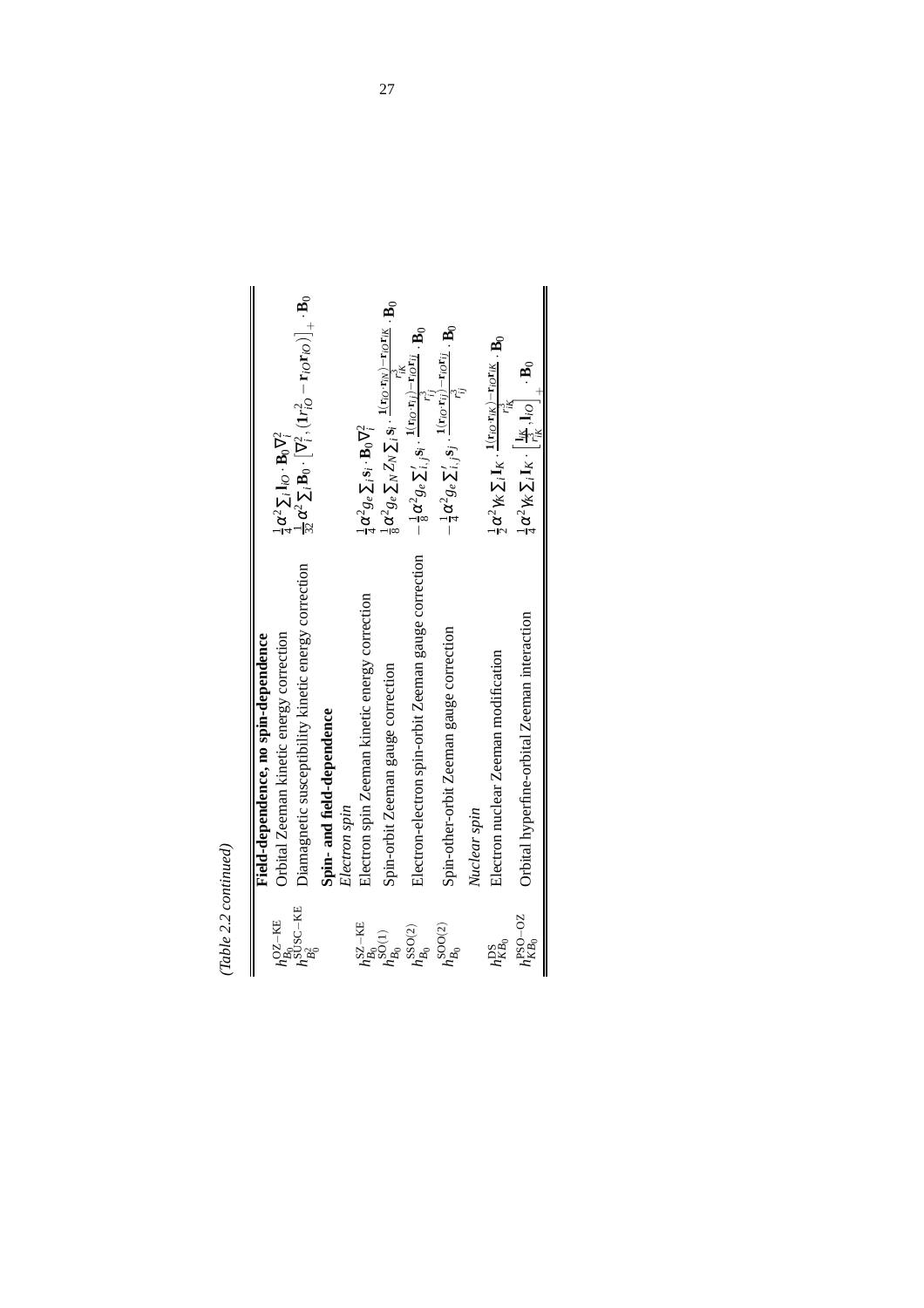| Label                                                                           | Description                                                                        | Operator                                                                                                                                                                                                                                                                                                                                                                                                                                              |
|---------------------------------------------------------------------------------|------------------------------------------------------------------------------------|-------------------------------------------------------------------------------------------------------------------------------------------------------------------------------------------------------------------------------------------------------------------------------------------------------------------------------------------------------------------------------------------------------------------------------------------------------|
|                                                                                 | Spin-dependence, no field-dependence<br>Nuclear spin                               |                                                                                                                                                                                                                                                                                                                                                                                                                                                       |
| $h_K^{\text{PSO-KE}}$                                                           | correction of the orbital hyperfine interaction<br>Kinetic energy                  |                                                                                                                                                                                                                                                                                                                                                                                                                                                       |
| $h_{KL}^{\rm DSO}$                                                              | Electron coupled nuclear spin-spin interaction                                     |                                                                                                                                                                                                                                                                                                                                                                                                                                                       |
| $h_{KL}^{\rm DSO-KE}$                                                           | Kinetic energy correction of the electron coupled nuclear<br>spin-spin interaction | $\begin{array}{l} \frac{1}{4}\alpha^4\gamma_K\sum_i\mathbf{I}_{K}\cdot\left[\nabla^2_i,\frac{\mathbf{l}_{K}}{r_{K}^2}\right]_{+}^{+}\\ \frac{1}{2}\alpha^4\gamma_K\gamma_L\sum_i\mathbf{I}_{K}\cdot\frac{\mathbf{1}(\mathbf{r}_{iK}x_{iL}^+)-\mathbf{r}_{iK}\mathbf{r}_{iL}}{r_{iK}^2\cdot\mathbf{I}_{iL}\cdot\mathbf{I}_{L}}\cdot\mathbf{I}_{L}\\ \frac{1}{8}\alpha^6\gamma_K\gamma_L\sum_i\mathbf{I}_{K}\cdot\left[\nabla^2_i,\frac{\mathbf{1}(\$   |
| $h^{\rm PSO-PSO}_{KL}$                                                          | Orbital hyperfine coupled nuclear spin-spin interaction                            | $\frac{1}{2}\alpha^6\gamma_K\gamma_L\sum_i\mathbf{I}_K\cdot\left[\frac{\mathbf{I}_{K}}{r_K^{\gamma_K}},\frac{\mathbf{I}_{K\!L}}{r_L^{\gamma_L}}\right]_+\cdot\mathbf{I}_L$                                                                                                                                                                                                                                                                            |
| $h^{\rm con-dip}_{KL}$                                                          | Contact hyperfine coupled nuclear spin-spin interaction                            | $-\frac{2\pi}{3}\alpha^6\gamma_K\gamma_L\sum_i {\bf I}_K\cdot\left[\delta({\bf r}_{iK})\frac{3{\bf r}_{iL}{\bf r}_{iL}-{\bf h}_{iL}^2}{r_{i\gamma}^2}+ \delta({\bf r}_{iL})\frac{3{\bf r}_{iK}{\bf r}_{iK}-{\bf h}_{iK}^2}{r_{i\gamma}^2}\right]\cdot{\bf I}_L$                                                                                                                                                                                       |
| $h^{\rm dip-dip}_{KL}$                                                          | Dipolar hyperfine coupled nuclear spin-spin interaction                            | $-\frac{1}{4}\alpha^6\gamma_K\gamma_L\sum_i\mathbf{I}_K\cdot\frac{1}{r_{K}^{\prime}r_{K}^{\prime}}\left[\mathbf{9r}_{iK}\mathbf{r}_{iL}(\mathbf{r}_{iK}\cdot\mathbf{r}_{iL})-\mathbf{3r}_{iK}\mathbf{r}_{iL}(r_{iK}^2+r_{iL}^2)\right]$<br>$+1(r_{iK}^2r_{iL}^2)\big]\cdot\mathbf{I}_L$                                                                                                                                                               |
|                                                                                 | Electron and nuclear spins                                                         |                                                                                                                                                                                                                                                                                                                                                                                                                                                       |
| $h_K^{\rm SD-KE}$                                                               | Kinetic energy correction of the dipolar hyperfine interaction                     | $\begin{array}{l} \frac{1}{8}\alpha^4g_e\gamma_K\sum_i{\bf s}_i\cdot\left[\nabla_i^2,\frac{3\tau_K{\bf r}_{1K}-{\bf 1}\gamma_{K}^2}{r_{1K}^2}\right]\cdot{\bf I}_K\\ \frac{\pi}{2}\alpha^4g_e\gamma_K\sum_i{\bf s}_i\cdot\left[\nabla_i^2,\delta\left({\bf r}_{1K}\right)\right]_+\cdot{\bf I}_K\\ \frac{1}{4}\alpha^4g_e\gamma_K\sum_N Z_N\sum_i{\bf s}_i\cdot\frac{{\bf 1}\left({\bf r}_{1K}{\bf r}_{1N}\right)-{\bf r}_{1K}{\bf r}_{1N}}{r_{1,K}^$ |
| $\begin{array}{l} h_K^{\text{FC}-\text{KE}}\\ h_S^{\text{SO}(1)}\\ \end{array}$ | correction of the Fermi contact interaction<br>Kinetic energy                      |                                                                                                                                                                                                                                                                                                                                                                                                                                                       |
|                                                                                 | Spin-orbit hyperfine correction                                                    |                                                                                                                                                                                                                                                                                                                                                                                                                                                       |
| $h_K^{\rm{SSO(2)}}$                                                             | Spin-same-orbit hyperfine correction                                               | $-\frac{1}{4}\alpha^4g_e\gamma_K\sum_{i,j}^{\prime}s_i\cdot\frac{\mathbf{I}(\mathbf{r}_{iK}\cdot\mathbf{r}_{ij})-\mathbf{r}_{iK}\mathbf{r}_{iJ}}{r_{i2}^2\cdot r_{i3}^2\cdot\mathbf{r}_{i2}^2}\cdot\mathbf{I}_K$                                                                                                                                                                                                                                      |
| $h_K^{\rm SOO(2)}$                                                              | Spin-other-orbit hyperfine correction                                              | $\lambda$ a set $\lambda \leq i, j$ and $\frac{r_{ik}^2 r_{ij}^2}{r_{ik}^2 (r_{ij}) - r_{ik} r_{ij}}$ .<br>$-\frac{1}{2} \alpha^4 g_e \gamma_K \sum_{i,j} s_j$ , $\frac{1(r_{ik} r_{ij}) - r_{ik} r_{ij}}{r_{ik}^2 r_{ij}^2}$ . I <sub>K</sub>                                                                                                                                                                                                        |
|                                                                                 | Spin- and field-dependence<br>Nuclear spin                                         |                                                                                                                                                                                                                                                                                                                                                                                                                                                       |
| $h^{\rm DS-KE}_{KB_0}$                                                          | correction of the electron nuclear Zeeman<br>Kinetic energy<br>modification        | $\frac{1}{8}\alpha^4\gamma_K\sum_i \mathbf{I}_K\cdot\left[\nabla_i^2,\frac{\mathbf{I}(r_{i0}\cdot\mathbf{r}_{iK})-\mathbf{r}_{i0}\mathbf{r}_{iK}}{r_{iK}^2}\right]_+\cdot\mathbf{B}_0$                                                                                                                                                                                                                                                                |
| $h^{\rm con}_{KB_0}$                                                            | Nuclear spin Zeeman contact hyperfine interaction                                  | $-\frac{2\pi}{3}\alpha^4\gamma_K\sum_i\delta(\mathbf{r}_{iK})\mathbf{I}_K\cdot\mathbf{B}_0$                                                                                                                                                                                                                                                                                                                                                           |
| $h^{\mathrm{dip}}_{KB_0}$                                                       | Nuclear spin Zeeman dipolar hyperfine interaction                                  | $-\frac{1}{4}\alpha^4\,\gamma_K\sum_{l} \mathbf{I}_K\cdot\frac{3\mathbf{r}_{lK}\mathbf{r}_{lK}-\mathbf{L}^2_{lK}}{r_K^3}\cdot\mathbf{B}_0$                                                                                                                                                                                                                                                                                                            |

28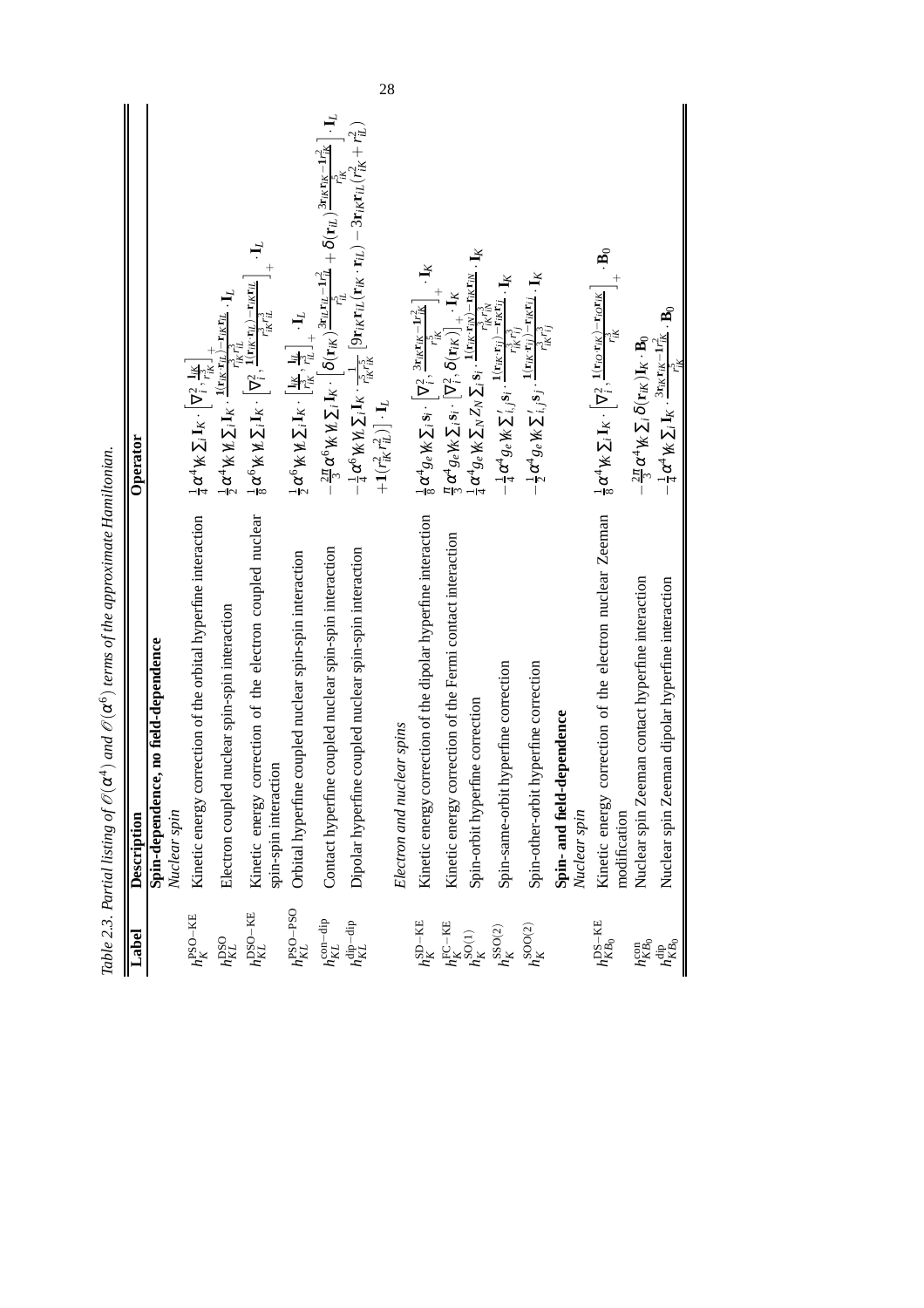

**Figure 2.1**. **A schematic illustration of the behaviour of ZORA and Pauli approximations with respect to the Dirac equation. Drawn after Ref. [31].**

### **2.3 Other quasi-relativistic Hamiltonians**

An alternative approach for decoupling the large and small components of the Dirac equation is the zeroth-order regular approximation (ZORA) Hamiltonian [42]. The derivation of the ZORA Hamiltonian proceeds almost in complete analogy with that of the Pauli Hamiltonian, except here the expansion is carried out with respect to  $E/(2c^2 - V)$ . It has similarities with the earlier Chang-Pelisser-Durand zeroth-order effective Hamiltonian [43]. ZORA containssimilar relativistic corrections as are present in the Pauli Hamiltonian but in a regularised form. The inclusion of the first-order in the expansion yields FORA (first-order regular approximation). The features and differences between the Pauli and ZORA approximations are outlined in Figure 2.1, in which the *x*-axis is the distance *r* from the nucleus. The Pauli approximation breaks down near the nucleus but approaches the correct limit at large r. ZORA is bounded from below, up to  $Z = 137$ , and it is a good approximation for  $|V| \gg |E| > 0$ , i.e. where the potential dominates, but it does behave erroneously when energies and distances are large [31, 44]. This difference is due to the fact that the change of picture [45] is neglected and that the ZORA Hamiltonian does not contain all terms of the  $\alpha^2$  order.

There are other ideas for the regular approximation scheme. In exponential regular approximation (ERA) [46], an exponential function is added to the definition of the small component in order to correct the metrics. The idea is to remove the singularity as with ZORA, without introducing the long-range dependence into the ansatz. In modified ERA (MERA) [46], part of the relativistic contribution is omitted to avoid spin-orbit terms in the metric. In infinite-order regular approximation (IORA) [47, 48] and its MERA-type modification (MIORA) [46], the expansion may be taken to infinite order by using an unnormalised FW transformation, which results in the ZORA Hamiltonian and a non-unit metric. Filatov and Cremer [49] recently presented a scaled IORA (SIORA) method, in which an effective energy-independent relativistic Hamiltonian was obtained by a reg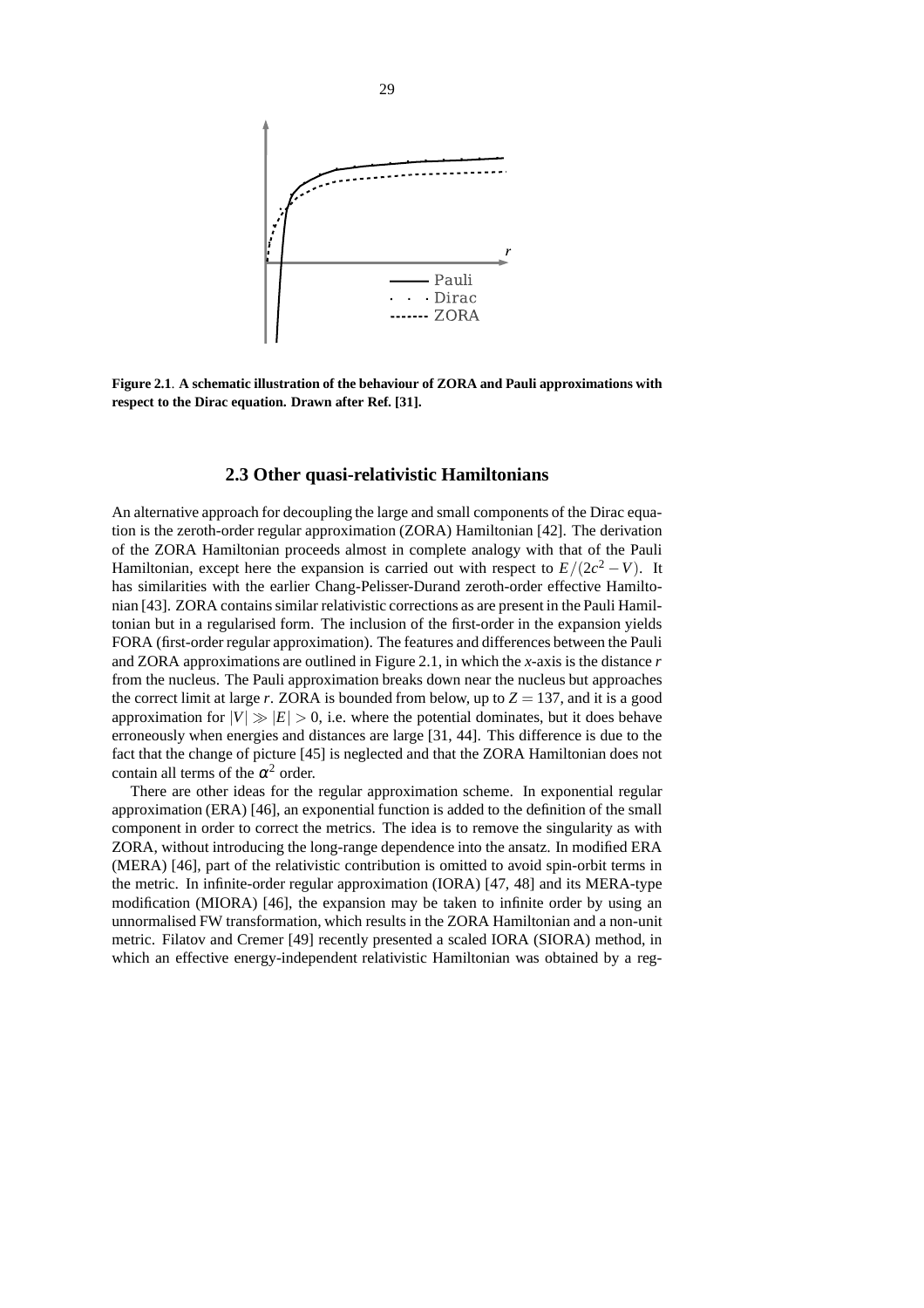ular expansion of the exact Hamiltonian for electronic states in terms of linear energyindependent operators.

Another alternative is an approach with external field projectors. This method has been developed by Hess [50, 51] on the basis of theoretical work by Sucher [52] and Douglas and Kroll [53]. This scheme is often called the Douglas-Kroll-Hess(DKH) method. In the method, the FW transformation is carried out up to the first order in the momentum space, and the result is then split into odd and even parts. After that, the FW transformation is repeated to order *n*, with antihermitian matrices  $W_n$ ,  $U_n = \sqrt{1 + W_n^2} + W_n$ . The form of the *W*'s is chosen to cancel certain terms. The resulting Hamiltonian is decoupled, i.e. it operates on the large and small components independently, to order  $n+1$ . Already  $U_1$ includes several relativistic phenomena. DKH is widely used in molecular calculations. It has the benefit of being bounded from below, with no unphysical states occuring. It also approaches the correct NR limit.

Yet another alternative is to apply perturbation theory straight to the Dirac equation, and to change the metrics between the large and small component, yielding direct (or Dirac) perturbation theory (DPT) [54–56]. This approach gives non-singular forms for energy and wave function to arbitrary order. However, it is computationally almost as expensive as using the four-component framework, and its implementation is considered to be difficult.

Besides in the Hamiltonian, the relativistic effects can partly be included as "artifacts" in the formally non-relativistic calculations themselves by using the relativistic effective core potential (ECP) approach (see e.g. Refs. [57] or [58] and references therein).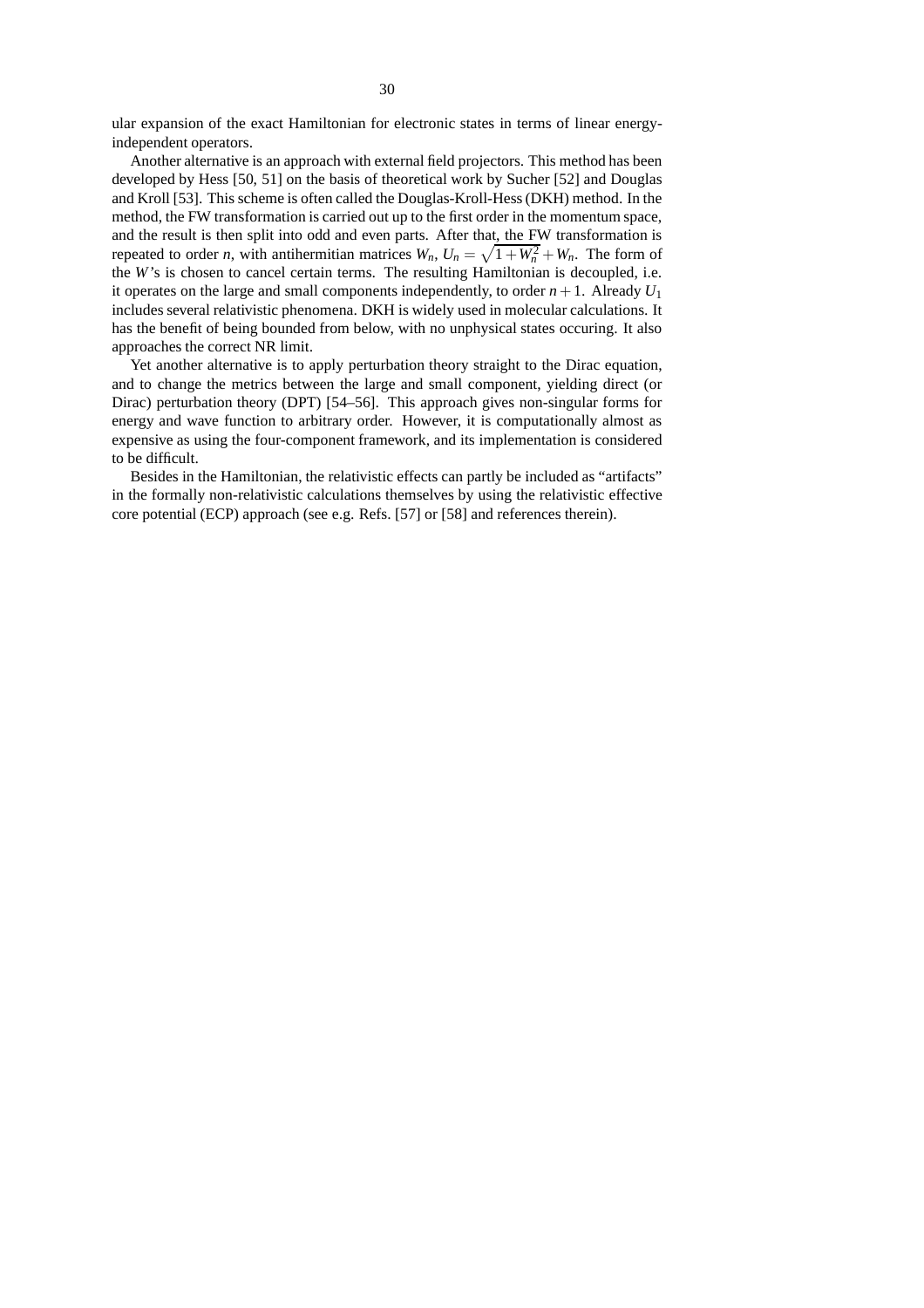# **3 Methods of Electronic Structure Calculations**

This Chapter addresses the various methods of modern electronic structure theory. The description focuses on the methods used in the applications presented in this thesis.

## **3.1 Wave function theories**

To find an approximate solution to the *n*-electron Schrödinger equation, one approach would be to postulate a trial wave function as a product of *n* one-electron wave functions,

$$
\Theta(\mathbf{x}_1,\ldots,\mathbf{x}_n)=\varphi_1(\mathbf{x}_1)\cdots\varphi_n(\mathbf{x}_n). \hspace{1cm} (3.1)
$$

This is called the Hartree product. Due to the Pauli exclusion principle, it must also be demanded that the many-electron wave function be antisymmetric with respect to the interchange of the coordinates of any two electrons. The wave function conforms to the exclusion principle if the trial function is written as

$$
\Phi = CA\Theta,\tag{3.2}
$$

where *A* is the antisymmetrisation operator, by which *A*Θ can be expressed as a determinant. The normalisation constant can be shown to be  $C = (n!)^{-1/2}$  and

$$
\Phi(\{\mathbf{x}\}) = \frac{1}{\sqrt{n!}} \begin{vmatrix} \varphi_1(\mathbf{x}_1) & \varphi_2(\mathbf{x}_1) & \cdots & \varphi_k(\mathbf{x}_1) & \varphi_l(\mathbf{x}_1) & \cdots & \varphi_n(\mathbf{x}_1) \\ \varphi_1(\mathbf{x}_2) & \varphi_2(\mathbf{x}_2) & \cdots & \varphi_k(\mathbf{x}_2) & \varphi_l(\mathbf{x}_2) & \cdots & \varphi_n(\mathbf{x}_2) \\ \vdots & \vdots & \ddots & \vdots & \vdots & \ddots & \vdots \\ \varphi_1(\mathbf{x}_n) & \varphi_2(\mathbf{x}_n) & \cdots & \varphi_k(\mathbf{x}_n) & \varphi_l(\mathbf{x}_n) & \cdots & \varphi_n(\mathbf{x}_n) \end{vmatrix},
$$
(3.3)

which is referred to as the Slater determinant.

Within the Born-Oppenheimer approximation, the non-relativistic many-electron Hamiltonian is written as

$$
H = -\frac{1}{2} \sum_{i} \nabla_{i}^{2} - \sum_{i} \sum_{K} \frac{Z_{K}}{r_{iK}} + \sum_{i < j} \frac{1}{r_{ij}} \tag{3.4}
$$

$$
= \sum_{i} h(\mathbf{x}_i) + \frac{1}{2} \sum_{i,j}^{\prime} g(\mathbf{x}_i, \mathbf{x}_j).
$$
 (3.5)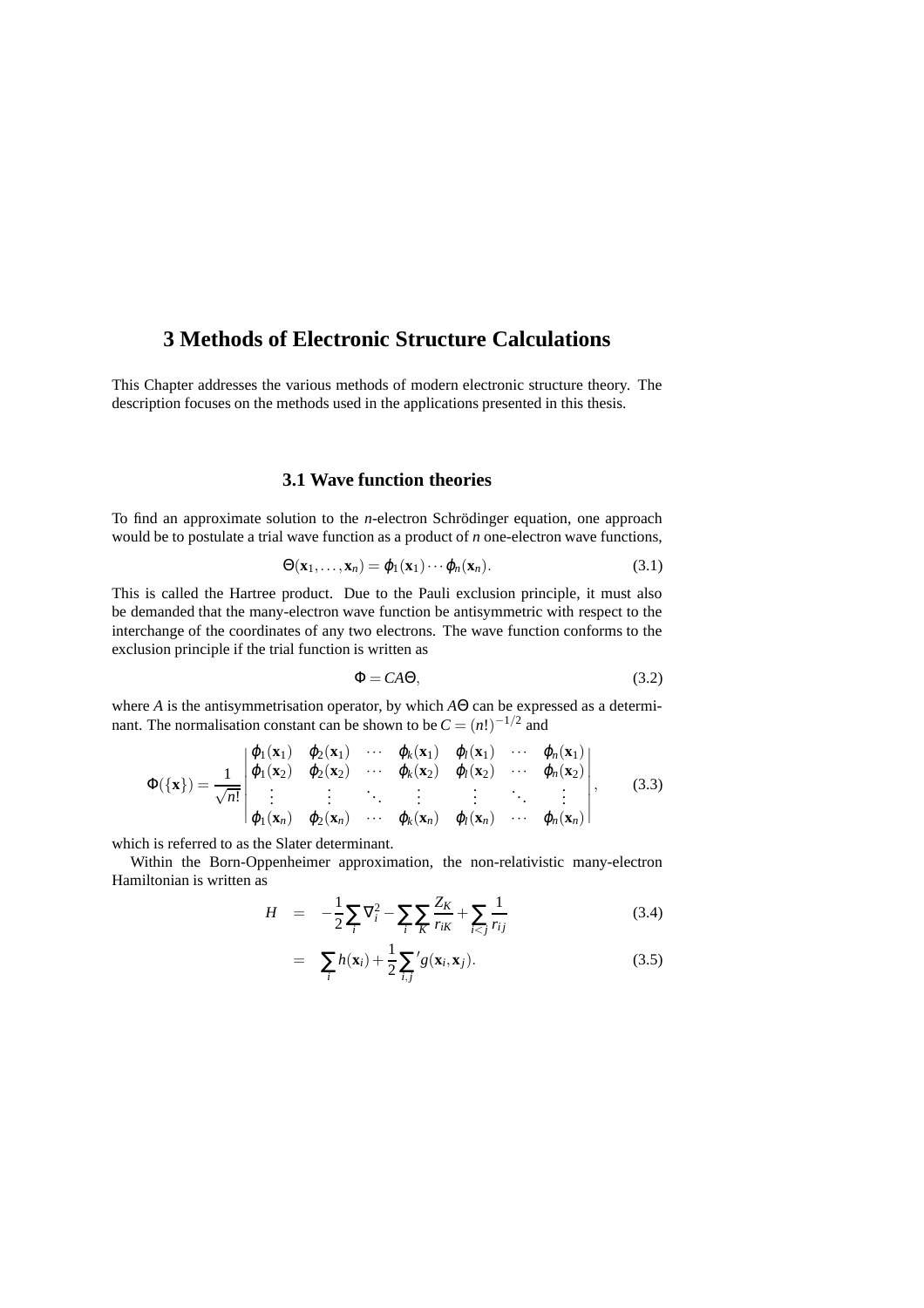With the determinant wave function, the energy of the many-electron system is written as

$$
E[\Phi] = \langle \Phi | H | \Phi \rangle = \sum_{k} \langle \varphi_{k} | h | \varphi_{k} \rangle + \frac{1}{2} \sum_{k,l} (\langle \varphi_{k} \varphi_{l} | g | \varphi_{k} \varphi_{l} \rangle - \langle \varphi_{k} \varphi_{l} | g | \varphi_{l} \varphi_{k} \rangle)
$$
  

$$
= \sum_{k} \langle \varphi_{k} | h | \varphi_{k} \rangle + \frac{1}{2} \sum_{k} \langle \varphi_{k} | J - K | \varphi_{k} \rangle.
$$
 (3.6)

In the latter equality, the Coulomb and exchange operators *J* and *K* are introduced.

#### *3.1.1 Hartree-Fock equations*

The orbitals that define the wave function expressed as a Slater determinant can be determined using the variational principle. By introducing the Fock operator

$$
F = h + \sum_{k} J_k - \sum_{k} K_k = h + J - K,
$$
\n(3.7)

the variation of  $\varphi_k$  subject to the orthonormality constraint  $\langle \varphi_k | \varphi_l \rangle = \delta_{kl}$  yields the general Hartree-Fock (HF) equation

$$
F|\varphi_k\rangle = \sum_l \varepsilon_{lk} |\varphi_l\rangle.
$$
 (3.8)

When  $\varepsilon_{kl}$  is diagonalised by a unitary transformation in a transformed molecular orbital (MO) basis, the canonical HF equations

$$
F|\varphi_k\rangle = \varepsilon_k|\varphi_k\rangle \tag{3.9}
$$

are obtained. The corresponding orbitals are canonical HF orbitals, and the eigenvalues  $\varepsilon_k$  are referred to as the orbital energies.<sup>1</sup> The HF method does not describe the electronelectron interaction in detail, and it is thus called an uncorrelated treatment. Correlation energy is defined as the difference between the exact energy and the energy obtained by the HF method [60].

The electron spin degree of freedom can be introduced to the MO theory by defining spin-orbitals

$$
\begin{array}{rcl}\n\varphi^{(\alpha)}(\mathbf{x}) & = & \phi^{(\alpha)}(\mathbf{r})\alpha \\
\varphi^{(\beta)}(\mathbf{x}) & = & \phi^{(\beta)}(\mathbf{r})\beta,\n\end{array} \tag{3.10}
$$

<sup>&</sup>lt;sup>1</sup>An alternative language for this standard, 'first-quantisation' presentation is the formalism of the second quantisation (see [59] and references therein), where the wave functions are also expressed in terms of operators, namely the creation and annihilation operators,  $a_P^{\dagger}$  and  $a_P$ , respectively, operating on the vacuum state. From these operators, one is able to construct all the standard operators of the first quantisation, such as those appearing in the electronic Hamiltonian. For example, the Hartree-Fock equations would be written as  $\hat{f}a_{p\sigma}^{\dagger}$  *vac*) =  $\epsilon_p a_{p\sigma}^{\dagger}$  |*vac*}, where the Fock operator is written using the singlet excitation operator *E* as  $\hat{f} = \sum_{pq} f_{pq} E_{pq}$ . The eigenfunctions of  $\hat{f}$  in the basis where the Fock matrix  $f_{pq}$  is diagonal, are canonical spin-orbitals and the corresponding eigenvalues  $\varepsilon_p$  are the orbital energies.

Although the second quantisation formalism allows developing the important relationships in an elegant manner, the first quantisation notation is used throughout the work for the reasons of illustrativity and consistency with the original papers.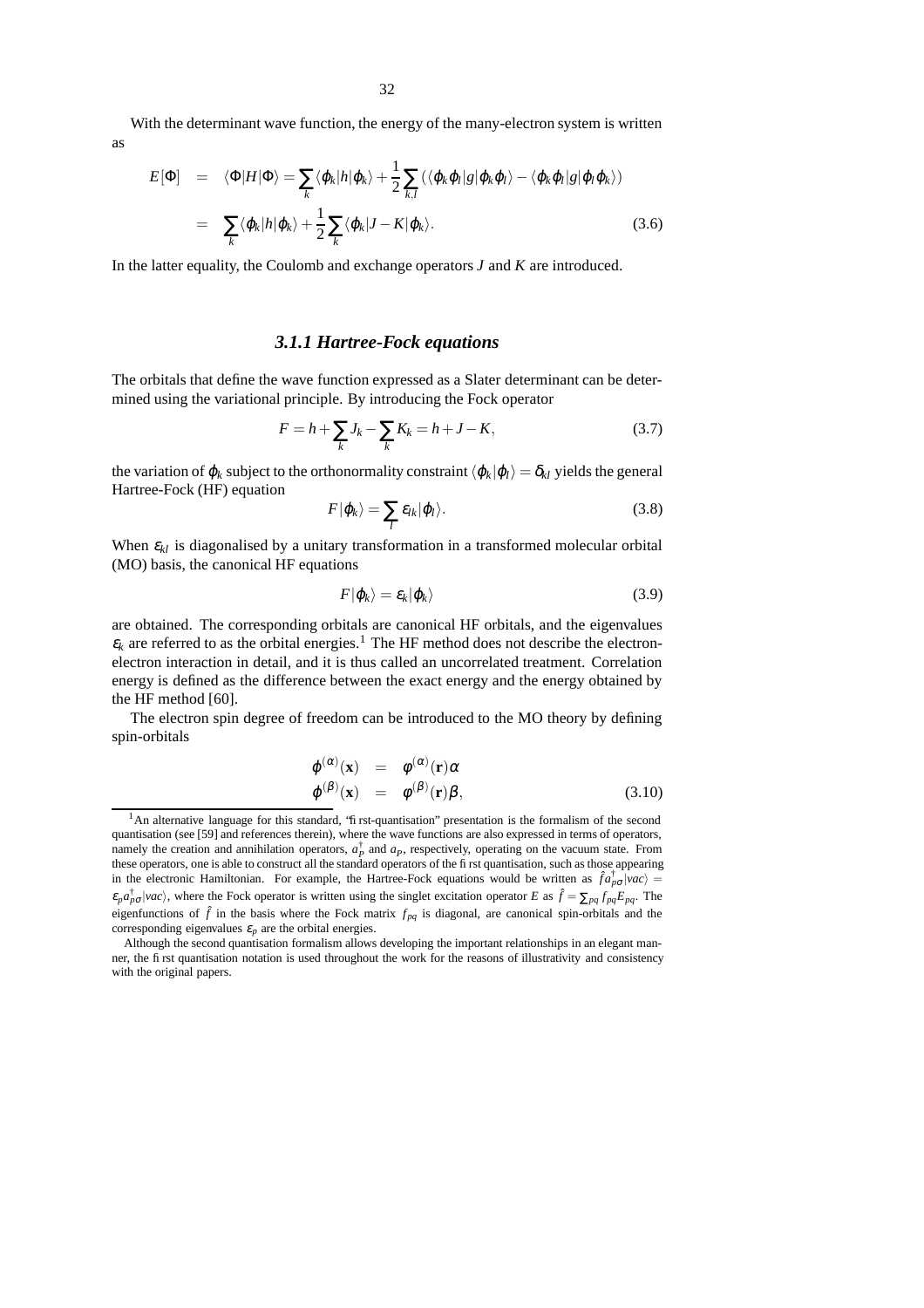where  $\phi$  are spatial orbitals, which may also depend on whether the spin part is  $\alpha$  or  $\beta$ , the eigenfunctions of the operator *s<sup>z</sup>* . A distinction must be made on the basis of whether the Fock operator operates on an  $\alpha$  or a  $\beta$  orbital – in it, one-electron and Coulomb operators are the same as before, whereas exchange interaction is possible only between electrons with the same spin part. This straightforward inclusion of spin is known as the unrestricted Hartree-Fock theory (UHF), which does not have constraints for the total wave function. The UHF method is subject to spin-contamination, as nothing guarantees that the total spin operator  $S^2$  satisfies the necessary relation  $S^2\Psi = S(S+1)\Psi$ .

When considering a singlet electronic state, perfect spin pairing, i.e. setting the spatial functions to be equal, is an important simplification. The computational requirements are then reduced because summations over  $n/2$  occupied orbitals in the energy expression (3.6) are needed. This procedure is called the restricted Hartree-Fock (RHF), and it is the most commonly used Hartree-Fock type method.

In the restricted open-shell Hartree-Fock theory (ROHF), perfect spin pairing is used for  $n_c$  closed shells, while  $n_o$  open shells are treated to be singly occupied, all with the  $\alpha$ spin.

## *3.1.2 Self-consistent field theory*

Although the HF method clearly simplifies the original Schrödinger equation of the manyelectron problem, the resulting equations are too complicated to be soluble for all but atoms and small diatomics. For practical purposes, the spatial molecular orbital  $\phi(\mathbf{r})$  is expanded to a linear combination of atomic orbitals (LCAO),

$$
\phi_k(\mathbf{r}) = \sum_p c_{kp} \chi_p(\mathbf{r}).\tag{3.11}
$$

Although the  $\chi_p(\mathbf{r})$  are referred to as the approximate atomic orbitals, they are in this basis set expansion approach hardly more than functions of the coordinates of a single electron. To find a solution for the HF equations, the energy is minimised with respect to the coefficients  $c_{kp}$ . This is performed under the orthonormality constraint  $\mathbf{c}^\dagger \mathbf{S} \mathbf{c} = \mathbf{1}$ , where **S** is the overlap matrix,  $S_{pq} = \langle \chi_p | \chi_q \rangle$ . This is achieved in the Roothaan-Hall equations [61, 62],

$$
\mathbf{Fc} = \mathbf{Sc}\mathcal{E} \tag{3.12}
$$

where  $\varepsilon$  is a diagonal matrix containing orbital energies. In the self-consistent field (SCF) procedure, a set of orbitals is guessed, without any particular justification. With these, the Fock operator is constructed, diagonalised and, hence, a new set of orbitals is obtained. These orbitals will replace the previous ones in the construction of the new Fock operator. This procedure is repeated until a satisfactory convergence is found, i.e. the orbitals no longer change within some threshold. At this point, the orbitals satisfy the HF equations.

There are some practical aspects to consider in the SCF procedure. The first guess for the initial orbitals should be made paying attention to rapid convergence. The extended Hückel guess is often considered the best approach. The Hückel guess, in which the guess for MOs is a linear combination of AOs, is obtained by first diagonalising the Hückel matrix and then projecting the MOs into the actual basis set. The direct inversion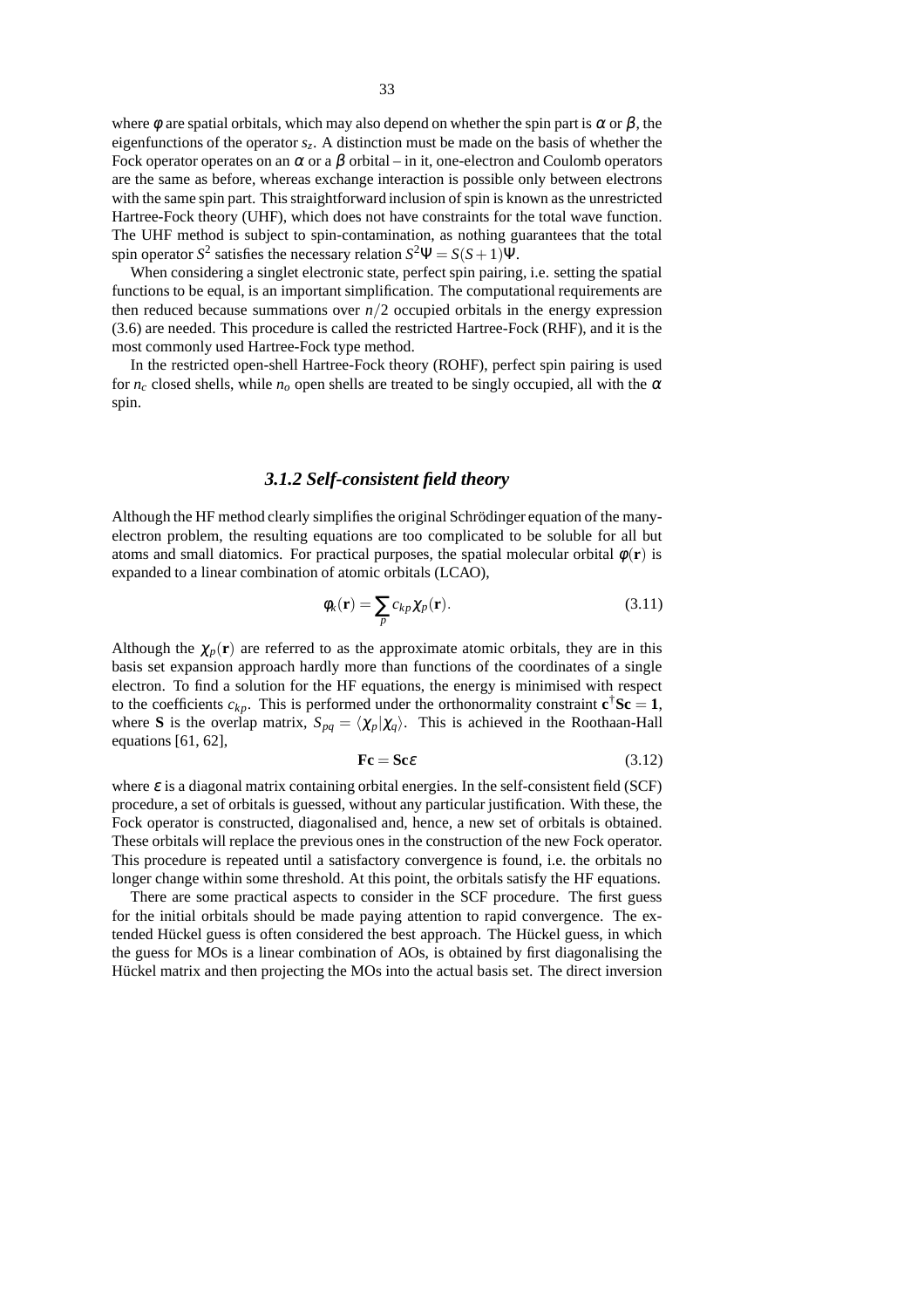of iterative subspace (DIIS) [63, 64] is the modern standard for robust and efficient SCF iteration in quantum chemical programs due to its capability of handling oscillations. In some cases, the limitations of disk storage and input/output capacity may be an issue for integral evaluation. To avoid these problems, direct and semi-direct SCF schemes [65] have been presented, in which all or part of the integrals are evaluated on-the-fly when necessary, instead of being stored. In the direct SCF procedure, the number of evaluated integrals can be efficiently reduced since insignificant integrals are neglected. This technique is called integral prescreening, and it produces major advantages in computational cost for the calculation of the energies and properties of large molecules [59].

### *3.1.3 Configuration interaction and coupled cluster methods*

The HF method yields a finite set of spin-orbitals within a finite basis set. In general, a basis with *M* members leads to 2*M* different spin-orbitals, of which the *n* lowest in energy correspond to the HF wave function  $\Phi_0$ . Numerous different Slater determinants can be formed using also the remaining 2*M* −*n* spin-orbitals. The singly excited determinant, which corresponds to raising a single electron from an occupied spin-orbital  $\varphi_k$  to a virtual spin-orbital  $\varphi_a$ , is defined as [cf. (3.3)]

$$
\Phi_k^a = \det |\varphi_1 \varphi_2 \cdots \varphi_a \varphi_l \cdots \varphi_n|.
$$
\n(3.13)

Correspondingly, in the doubly excited determinant  $\Phi_{kl}^{ab}$  two electrons have been promoted, one from  $\varphi_k$  to  $\varphi_a$  and one from  $\varphi_l$  to  $\varphi_b$ , and so forth, for multiply excited determinants. These determinants, or their linear combinations, constructed so that the spin symmetry is correct, are called configuration state functions (CSF). The CSF is an eigenfunction of all the operators that commute with the Hamiltonian. They can be interpreted as approximate excited-state wave functions or used as a linear combination with  $\Phi_0$  to improve the representation of the ground-state wave function. The exact ground-state and excited-state wave functions can be expressed as a linear combination of all possible *n*-electron Slater determinants arising from a complete set of spin-orbitals,

$$
\Psi = C_0 \Phi_0 + \sum_{kl} C_k^l \Phi_k^l + \sum_{ka} \sum_{lb} C_{kl}^{ab} \Phi_{kl}^{ab} + \dots
$$
\n(3.14)

where  ${C}$  are expansion coefficents that are determined variationally by minimising the Rayleigh ratio, and each excited determinant appears only once in the summation. An *ab initio* approach in which the wave function is expressed as Eq.  $(3.14)$  is called the configuration interaction method (CI) [66]. In calculations which are classified as full CI (FCI), all the CSFs of the appropriate symmetry are used for a given finite basis set. The energy associated with  $\Psi$  is the exact ground-state energy for a given Hamiltonian. FCI is thus the best possible calculation in the given basis set. In truncated or limited CI calculations, the wave function is written as a sum over a finite number of determinants. However, the number of determinants in FCI grows very rapidly as the number of basis set functions grows, which makes this method inapplicable to all but the smallest systems. Limitation to  $\Phi_0$  and single and double excitations (CISD) or only to double excitations (CID) can be carried out up to systems of moderate size (less than 100 electrons). Paper III used the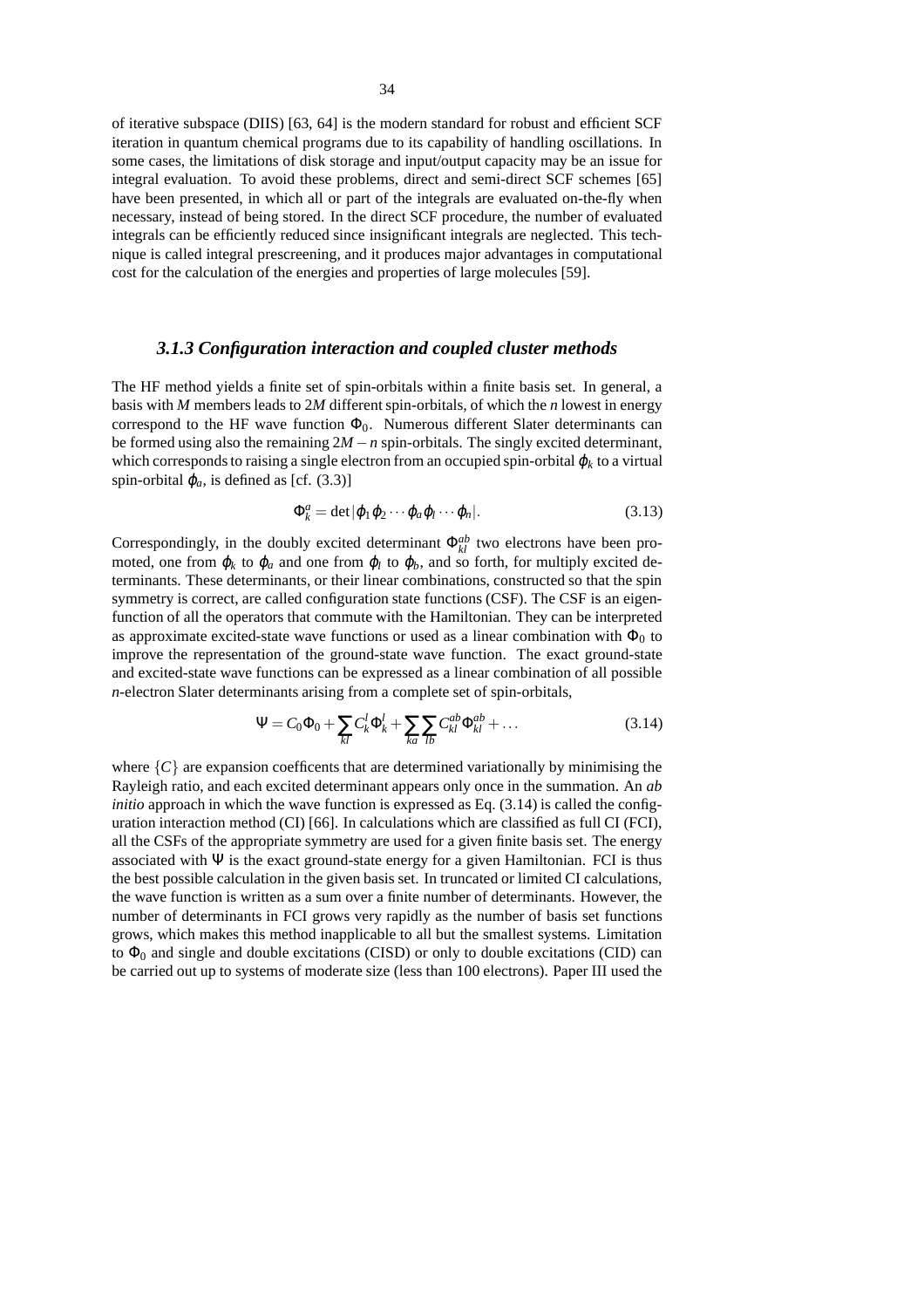CISD method to provide natural occupation numbers (NON) of the considered dihalogen anions. One of the most serious problems related to the truncated CI methods is that they lack size-extensivity, i.e. the energy of the system AB computed when subsystems A and B are infinitely far apart is not equal to the sum of energies A and B separately computed. This is due to the linear parametrisation of the CI wave function.

In the coupled cluster  $(CC)$  method  $[67]$ , the wave function  $(3.14)$  is not written as a linear but as an exponential expansion, which yields size-extensivity. The CC method is in its untruncated form implicitly equivalent to the FCI. As in CI, the CC expansion can be truncated to e.g. double excitations (CCD) [68] or to single and double excitations (CCSD) [69]. The CC approach is considered a very rigorous quantum chemical method that treats well both dynamical and static correlation. CC equations can be treated also by means of perturbation theory [70]. This leads to CC2, which is a perturbational treatment of CCD; and CC3, which approximates the CCSDT. These are closely connected to Møller-Plesset perturbation theory (MP*n*) energies. The CCSD(T) [71] model extends CCSD with perturbational treatment of triple excitations. CCSD(T) is widely regarded as the best single-reference correlation treatment with a computational cost low enough to be applicable to chemically interesting systems. Despite their popularity and conceptual attractiveness, the CC methods were not applied in the present work, mainly because they have not been implemented in the software used for the purposes of this thesis.

In multireference CI (MRCI), a set of reference configurations is created, from which the excited determinants are formed for use in a CI calculation. Because the reference determinants are often singly or doubly excited from the HF wave function, the combined effect of including both the single and double excitations in MRCISD leads to the inclusion of the most important determinants up to quadruple excitations. Therefore, MRCISD significantly reduces the size-extensivity error encountered in CISD, and a large fraction of the exact correlation energy can be achieved with MRCI calculations with a reasonable number of determinants. The MRCI methods were not, however, employed in this work mainly due to their high computational cost and a lack of urgent need of multi-reference treatment.

## *3.1.4 Møller-Plesset perturbation theory*

Perturbation theory provides another approach for the treatment of correlation energy. In the MP*n* procedure [72, 73], the Fock operator is used as the unperturbed Hamiltonian, and the difference between the exact Hamiltonian and the sum of the one-electron Fock operators is used as the perturbation operator. The first correction to ground-state energy is provided by second-order perturbation theory. This inclusion is designated as MP2, and it is perhaps the most often applied *ab initio* method for electron correlation treatment in quantum chemistry. Implementations for higher-order energy corrections, e.g. MP3 and MP4, exist widely in quantum chemical software, but they are not considered neither practical nor even very reliable.

In Papers I, II, IV and VI, MP2 theory was used to calculate NONs, and in Paper III, it was applied to geometry optimisation.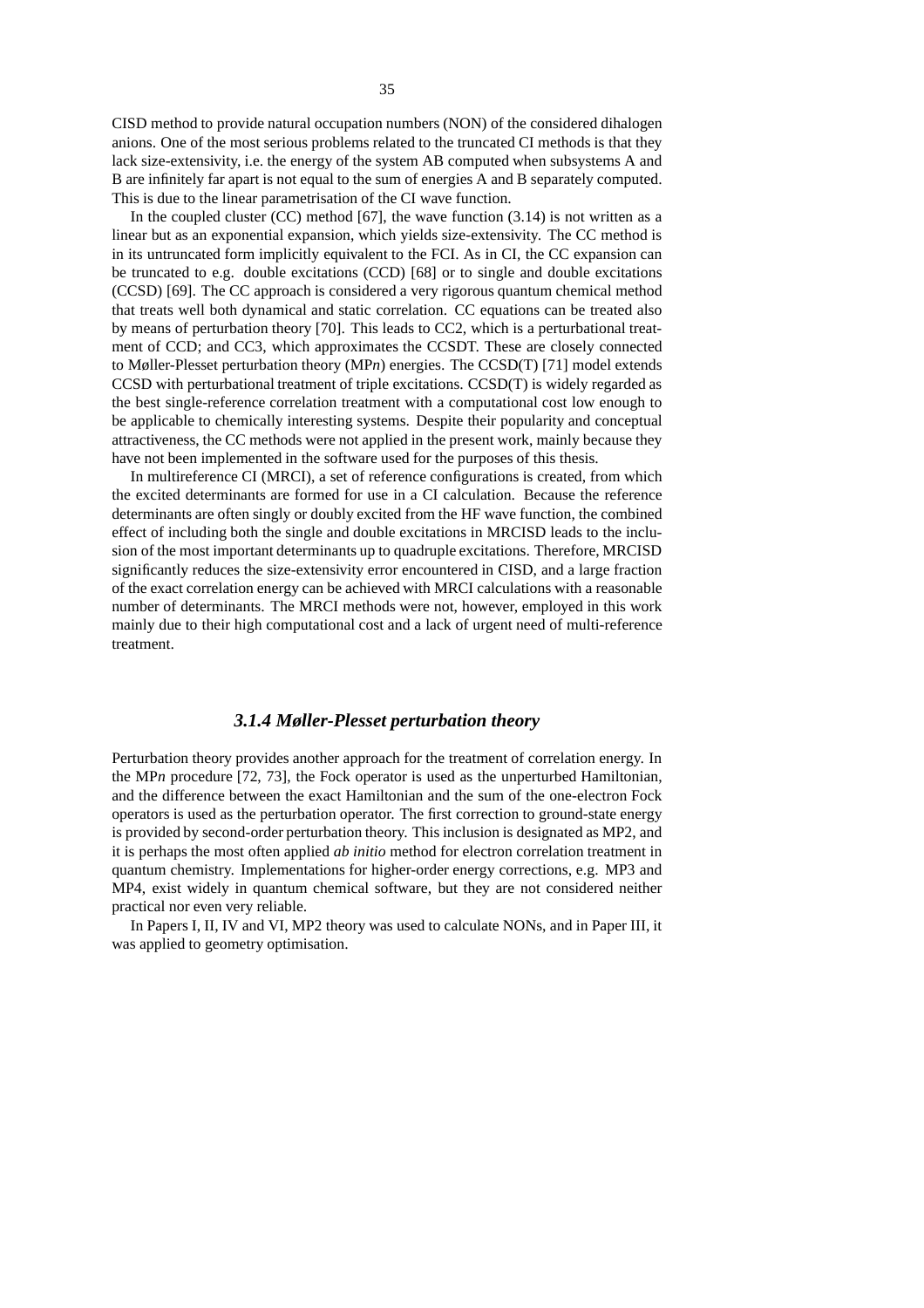## *3.1.5 Multiconfigurational self-consistent field method*

In the multiconfigurational self-consistent field method (MCSCF), in addition to the expansion coefficients in Eq. (3.14), the LCAO expansion (3.11) coefficients are optimised. The simultaneous optimisation makes MCSCF computationally expensive but the optimisation of orbitals partially compensates for the truncation errors in CI, and accurate results can thus be obtained by the inclusion of a relatively small number of CSFs. The complete active space self-consistent field (CASSCF) method [74] and the restricted active space self-consistent field (RASSCF) method [75, 76] provide examples of MCSCF approaches. In CASSCF, spin-orbitals are divided into three classes: inactive orbitals, the lowest energy spin-orbitals that are occupied in all the determinants; virtual orbitals, which are unoccupied in all determinants; and active orbitals that often are energetically intermediate between the first two. All possible combinations with the correct spatial and spin symmetries are allowed in the active space of a CAS wave function, hence corresponding to FCI in the active molecular orbital space. In order to reduce the number of determinants, or alternatively, to enlarge the manageable active space, RASSCF divides the active space further into subspaces, whose occupation numbers are constrained. Usually the number of subspaces is three, and the maximum number of holes in RAS1 or electrons in RAS3 is specified, while no constraints are given for RAS2. CASSCF calculations are always multi-reference, since none of the configurations that can be constructed from the occupied and virtual MOs are favoured over others. RASSCF calculations can either be multireference or single-reference, depending on whether or not the unconstrained subspace contains virtual MOs. Multireference wave functions are capable of handling static correlation effects, whereas dynamic correlation effects can be evaluated using singlereference wave functions. In general, dynamic correlation effects are difficult to treat using MCSCF methods because active spaces can seldom be chosen large enough.

The choice of the active space for MCSCF calculation is not trivial. Usually the MOs are selected according to their NONs, obtained from a preceding CI or MP*n* calculation, or by chemical intuition.

In addition to HF, MCSCF is the most important first-principles method used in this thesis. The CASSCF method was applied in the response calculations of all Papers, and RASSCF was used in Papers IV and VI.

## **3.2 Density-functional theory**

Over the last few years, density-functional theory (DFT) [5] has gained popularity in the chemical community due to its capability to treat electron correlation with low computational cost as compared to correlated, *ab initio* post-HF methods.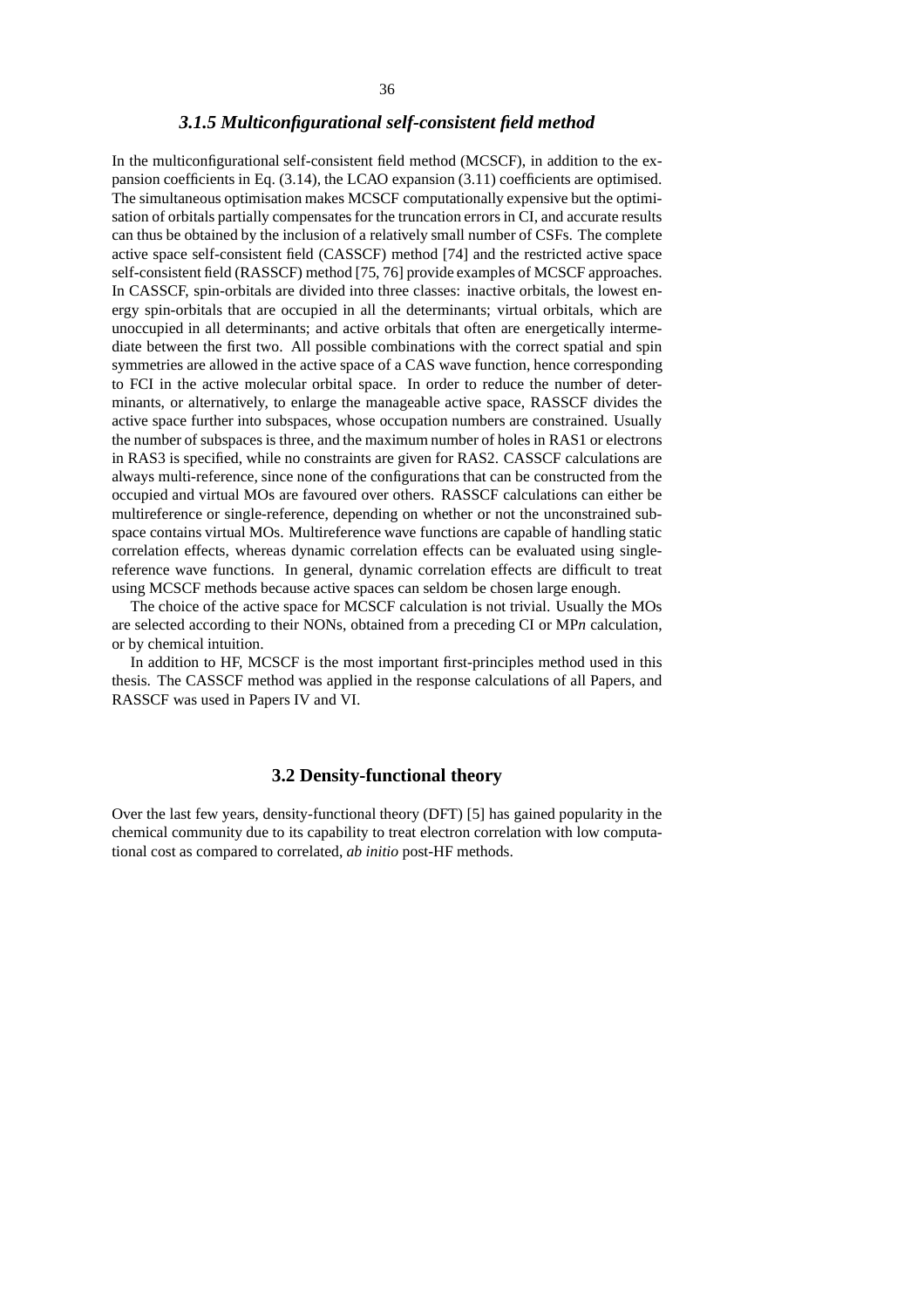#### *3.2.1 Hohenberg-Kohn theorems and Kohn-Sham equations*

If *n* is the number of electrons, the density  $\rho(\mathbf{x})$  is defined as

$$
\rho(\mathbf{x}) = \int |\Psi|^2 d\mathbf{x}_1 \cdots d\mathbf{x}_n \tag{3.15}
$$

where  $\Psi(\mathbf{x}_1 \cdots \mathbf{x}_n)$  is the wave function of the molecule. DFT is based on two key theorems by Hohenberg and Kohn [77]. The central idea of these theorems is that if the exact electron density is known, the full Hamiltonian is known and hence the wave function and the energy are determined. Thus, the system is exactly, albeit indirectly, described. The first Hohenberg-Kohn theorem states that the electron density  $\rho(\mathbf{x})$  determines the external potential  $v(\mathbf{x})$ . According to the second Hohenberg-Kohn theorem, any approximate density  $\tilde{\rho}$  which provides  $v(\mathbf{x})$ , determines its own wave function  $\tilde{\Psi}$ .

The energy of the system of interacting electrons can be expressed as a functional of the electron density as follows

$$
E[\rho] = \int v(\mathbf{x})\rho(\mathbf{x})d\mathbf{x} + T[\rho] + V_{ee}[\rho]
$$
  
\n
$$
= \int v(\mathbf{x})\rho(\mathbf{x})d\mathbf{x} + T_s[\rho] + J[\rho] + (T[\rho] - T_s[\rho]) + (V_{ee}[\rho] - J[\rho])
$$
  
\n
$$
\equiv \int v(\mathbf{x})\rho(\mathbf{x})d\mathbf{x} + T_s[\rho] + J[\rho] + E_{xc}[\rho]. \tag{3.16}
$$

In the last form, the kinetic energy and the electron-electron interaction of the initial expression are written in terms of the kinetic energy  $T_s$  of the artificious, non-interacting reference system, the Coulomb energy *J*, and the exchange-correlation energy functional,

$$
E_{xc}[\rho] = T[\rho] - T_s[\rho] + V_{ee}[\rho] - J[\rho]
$$
  
\n
$$
v_{xc}(\mathbf{x}) = \frac{\delta E_{xc}[\rho]}{\delta \rho(\mathbf{x})},
$$
\n(3.17)

the latter being a functional derivative called the exchange-correlation potential. The Kohn-Sham equation [78]

$$
\left[ -\frac{1}{2}\nabla^2 + v(\mathbf{x}) + \int \frac{\rho(\mathbf{x}')}{|\mathbf{x} - \mathbf{x}'|} d\mathbf{x}' + v_{xc}(\mathbf{x}) \right] \varphi_k(\mathbf{x}) = \varepsilon_k \varphi_k(\mathbf{x})
$$
(3.18)

operating on Kohn-Sham spin-orbitals  $\varphi_k(\mathbf{x})$  gives an exact density once the exact exchange-correlation functional has been determined. When this is compared with the HF equations, it is seen that the usual, non-local and non-multiplicative exchange term is replaced by the  $v_{xc}(\mathbf{x})$  potential, which is both local and multiplicative. The Kohn-Sham methodology is immediately available for both closed- and open-shell molecules through an unrestricted formulation.

#### *3.2.2 Exchange-correlation functional*

The wave function methods can, in principle, be systematically improved from the HF description all the way to the FCI. Within the present formulation of the DFT, there is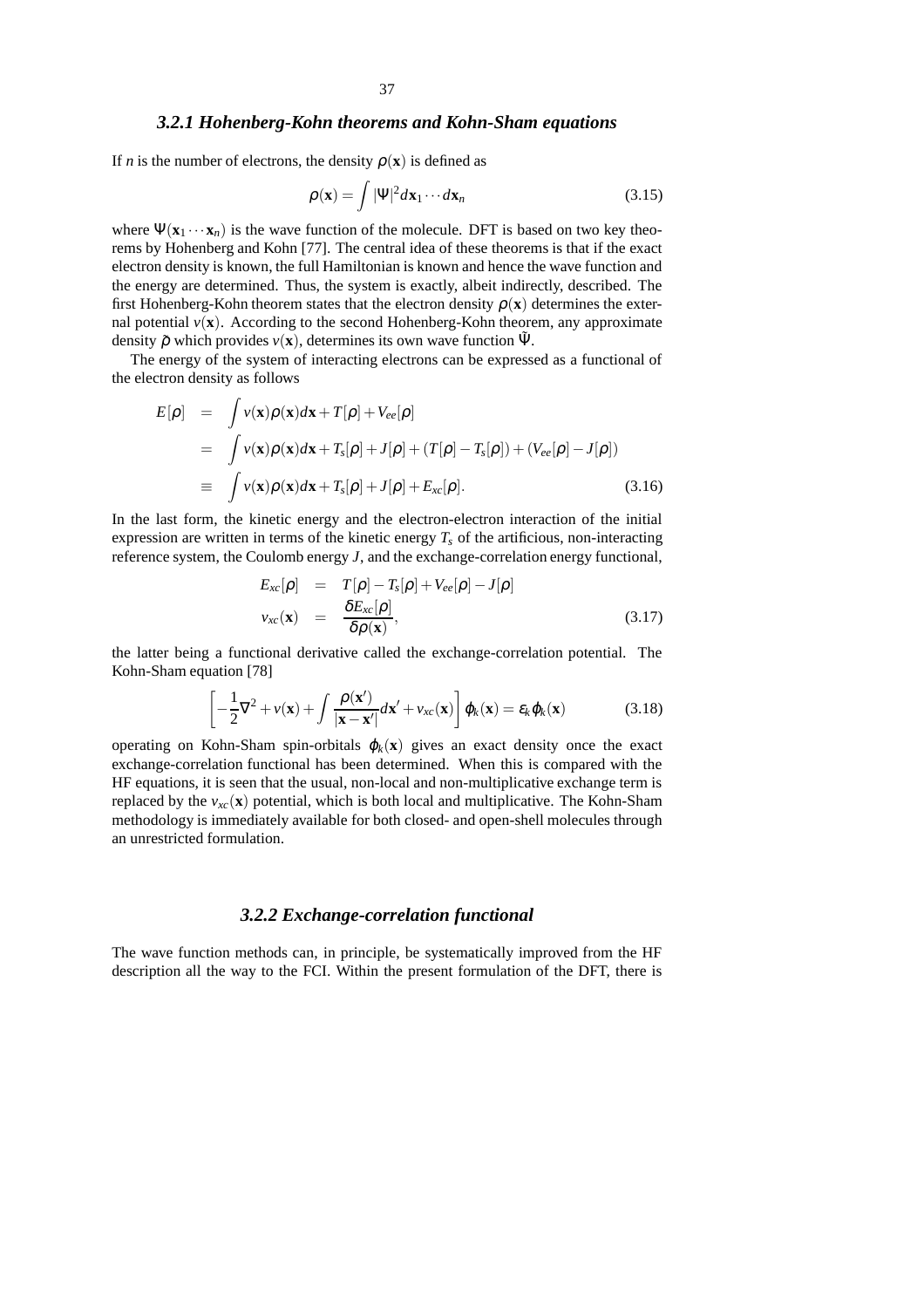no straightforward way in which the exchange-correlation functional  $E_{xc}[\rho]$  could be systematically improved. The simplest model is uniform electron gas or local density approximation (LDA) [79–81]. In this scheme, correlation energy can be parametrised very accurately [82] using the quantum Monte Carlo (QMC) methods [83], and an analytical expression can be found for the exchange energy. However, the electronic cloud of a molecule is by no means uniform. For this reason, the LDA is usually worse than the HF method as the first approximation in problems related to chemistry. This does not hold in the strongly correlated electronic systems occurring e.g. in condensed matter physics. Paper V of this thesis applied the LDA approximation in molecular property calculations.

One of the failures of LDA exchange is its incorrect asymptotic behaviour. In the Becke exchange term [84], there is a correction term involving a gradient of the density, which causes the exchange-energy density to have the correct  $r^{-1}$  asymptotic dependence. The functionals of form

$$
E_{xc} = \int F(\rho_{\alpha}, \rho_{\beta}, \nabla \rho_{\alpha} \cdot \nabla \rho_{\alpha}, \nabla \rho_{\beta} \cdot \nabla \rho_{\beta}, \nabla \rho_{\alpha} \cdot \nabla \rho_{\beta}) d\mathbf{x}
$$
 (3.19)

are commonly called generalised gradient approximations(GGA). They are all local functions. The addition of gradient corrections is natural, since a density gradient expansion is formally required to introduce the inhomogeneity of a molecular density. The Becke functional has one adjustable parameter, chosen such that the sum of the LDA and Becke exchange terms accurately reproduces the exchange energies of the six noble gas atoms. The Lee-Yang-Parr (LYP) correlation functional [85] involves the gradient and the Laplacian of the density. The advantage of this correlation functional is that it has no relation to the LDA approximation but was derived from an actual correlated wave function. A popular choice for the DFT exchange-correlation functional is to use the Dirac exchange with Becke correction, and the LYP correlation functional (BLYP). The other functionals that have gained popularity are e.g. the Perdew86-correlation functional [86] and the Perdew-Wang91 exchange-correlation functional (PW91) [87], which were derived from the properties of slowly varying electron gas, and the functional with Becke exchange and P86 correlation (BP86). In the present thesis, BP86 was used in Paper III in the calculation of non-relativistic *g*-tensors and in Paper IV in the geometry optimisation of group(IV) tetrahalides.

A major development in DFT has been the introduction of adiabatic connection or hybrid functionals, in which semi-empirical mixing of the non-local, exact Hartree-Fock exchange energy with local exchange-correlation energy functionals is introduced. For example,  $0.8E_x^{\text{Dirac}} + 0.2E_x^{\text{HF}} + 0.72\Delta E_x^{\text{Becke88}} + 0.19E_c^{\text{LDA}} + 0.81E_c^{\text{Perdew86}}$  is the B3P86 functional [88, 89], and the very popular B3LYP functional [88, 90] consists of  $0.8E_x^{\text{Dirac}} + 0.2E_x^{\text{HF}} + 0.72\Delta E_x^{\text{Becke88}} + 0.19E_c^{\text{LDA}} + 0.81E_c^{\text{LYP}}$ . The latter is the most important exchange-correlation functional for the present work. It was used in the molecular property calculations of Papers V and VI.

Recently, orbital-dependent exchange-correlation functionals, the exact exchange functionals, have drawn much attention (for a review, cf. [91]). In a short time, they have proved to be successful in areas that have traditionally been difficult for DFT.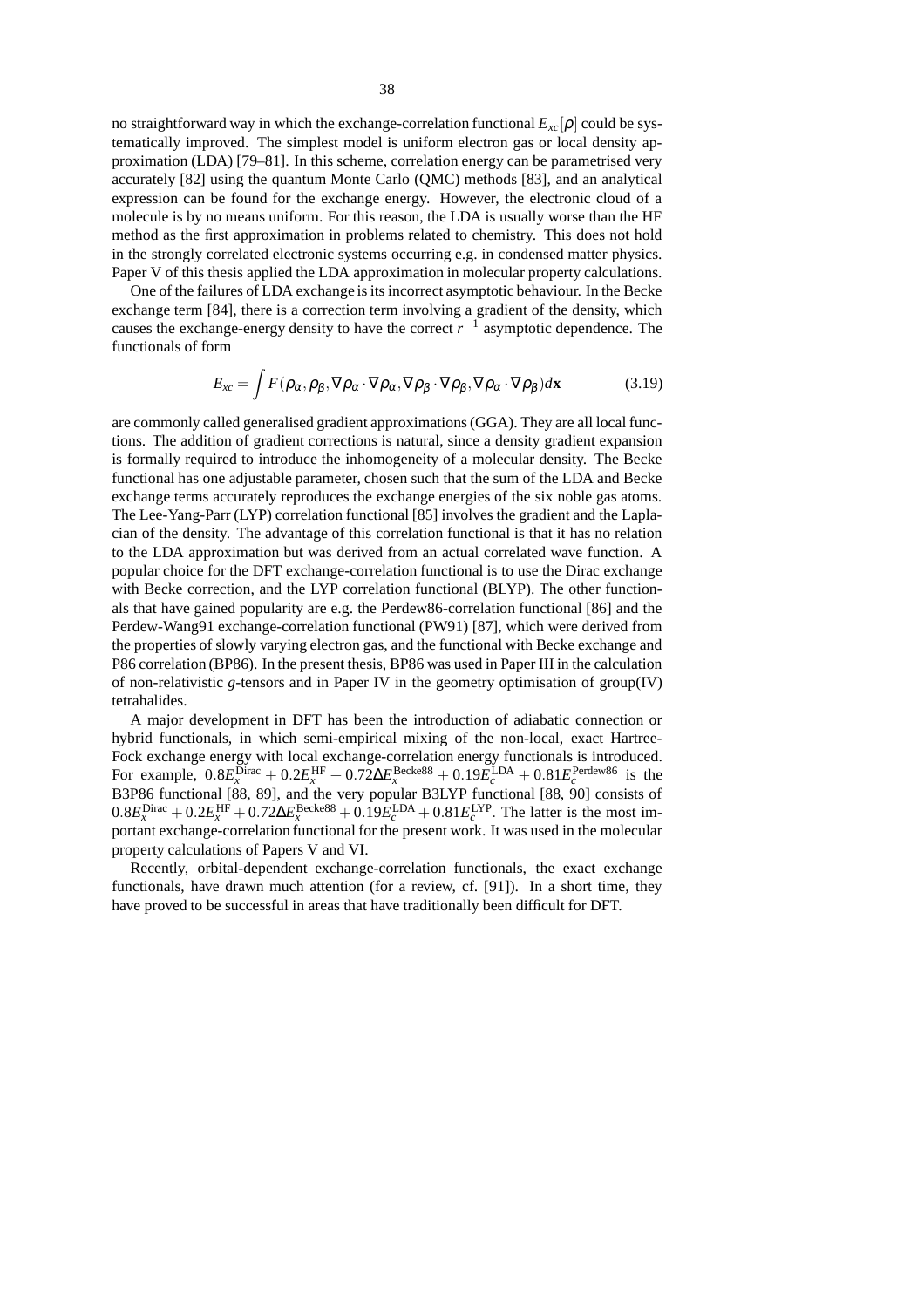#### **3.3 Response theory**

The interaction between a molecular system and an external perturbation such as an applied magnetic or electric field can be described in terms of time-dependent perturbation theory (PT). A higher than second-order treatment, which is required e.g. by intense fields, is rather laborious in terms of traditional PT. A compact treatment can be obtained by formulating the time-dependent PT in terms of an explicit, exponential, unitary and time-dependent transformation of the reference state [92] and expressing the perturbation treatment in terms of linear and non-linear response functions [93–96]. A number of molecular properties that refer to frequency-dependent or frequency-independent perturbations, or combinations of them, can be expressed in terms of response functions. This methodology can be applied to approximate states, such as those provided by SCF, DFT, or MCSCF methods. These expressions contain explicit references to the set of the eigensolutions of the time-independent reference problem, but explicit summations over intermediate states can be avoided by using the techniques described in Ref. [95].

In the present thesis, only frequency-independent properties were studied. Timedependent PT becomes identical to time-independent PT at the limit of static perturbations. Hence, the compact and effecient response theory formulation has been used in all Papers.

## **3.4 One-electron basis sets**

There are three general features determining the accuracy of quantum chemical methods: the choice of the Hamiltonian, electron correlation treatment (truncation of the manyparticle space), and the description of the one-particle space, i.e. the basis set used. This is schematically illustrated in Fig. 3.1. Of these, the choice of the basis set is the most important factor determining the quality of a quantum chemical calculation. Insufficient basis sets yield erroneous results regardless of the level of theory, whereas with a proper basis set, at least qualitatively correct results are obtained for many problems already at the SCF level of theory and using the NR Hamiltonian.

## *3.4.1 Gaussian-type orbital basis set families*

The most common choice for the  $\chi$ , the LCAO basis functions in Eq. (3.11), is to use Gaussian type orbitals (GTO) centered on atomic nuclei,

$$
\chi_p^l(r,\theta,\phi) = Y_{lm}(\theta,\phi)r^l e^{-\zeta r^2},\qquad(3.20)
$$

where  $Y_{lm}(\theta, \phi)$  are the spherical harmonics for angular momentum quantum number *l*, *r* the distance from the nucleus, and  $\zeta$  exponents that are optimised separately for each element. GTOs are sometimes expressed in Cartesian coordinates. While physically more correct basis sets exist (e.g. Slater type orbitals, tabulated numerical AOs), the mathematical properties of GTOs, such as the Gaussian product theorem, have made them popular.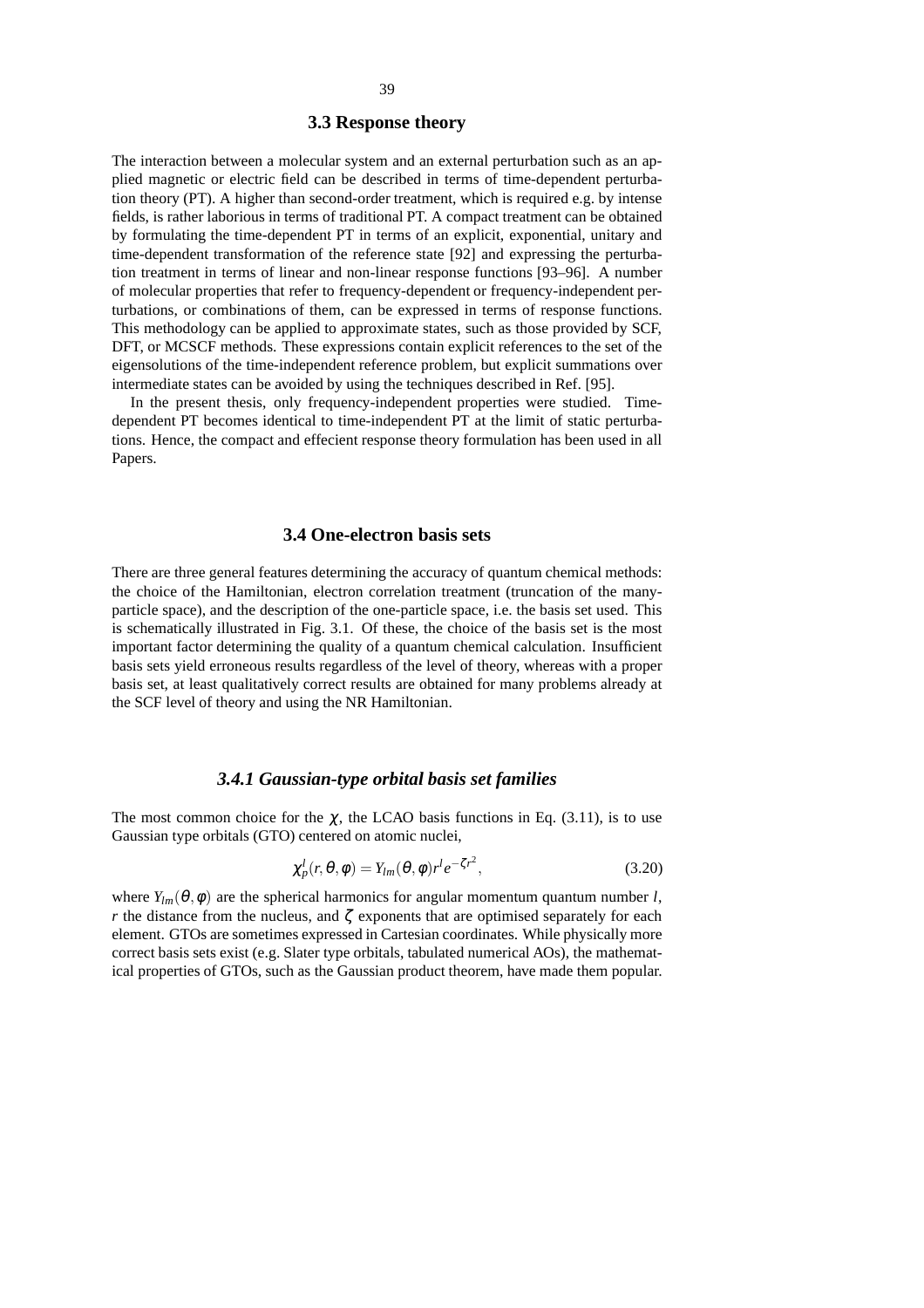

**Figure 3.1**. **The three features determining the accuracy of a quantum chemical calculation.**

Ref. [97] is a general review on basis sets.

The use of increasingly large basis sets that produce results converging to some particular value is usually regarded as a pragmatic solution to the problem of basis set incompleteness. The majority of HF and DFT applications employ contracted GTO (CGTO) sets that significantly increase efficiency. There are two different contraction schemes: segmented contraction, where each GTO contributes only to a single CGTO, and general contraction, where such a restriction is not applied. Examples of the segmented scheme include the Pople/McLean-Chandler basis set families [98, 99], the Karlsruhe basis sets [100–102], and basis sets by Huzinaga [103]. The correlation-consistent (cc) basis set families by Dunning and co-workers [104–109] are the most widely used generally contracted basis sets. The basic idea behind the correlation consistent basis sets is that functions that contribute approximately the same amount to correlation energy are grouped together in the contraction pattern. The cc basissets provide smooth, monotonous convergence for electronic energy and for many molecular properties, especially for those originating in the valence region. The polarised valence cc-pVxZ ( $x = D$ , T, Q, 5, 6, corresponding to the number of contracted Gaussian type functions used to represent a Slatertype orbital) and core-valence (cc-pCVxZ) sets can be augmented with diffuse functions (aug-cc-pVxZ and aug-cc-pCVxZ). These sets have been used in studies on the basis set convergence of e.g. correlation energy [106, 110, 111] and HF energy [112]. In similar studies on harmonic frequencies [107] and electric dipole moments [113], convergence to limiting values has been observed as well. The basis sets become very large at large x, and it is not straightforward to extend the family beyond the published x values or to new elements. The atomic natural orbital (ANO) basis sets by Roos and co-workers [114, 115] provide another general contraction approach. In the basis sets, the contraction coefficients are natural orbital coefficients, which are obtained by optimising atomic energies.

An important measure of the computational cost of a considered task is its scaling

40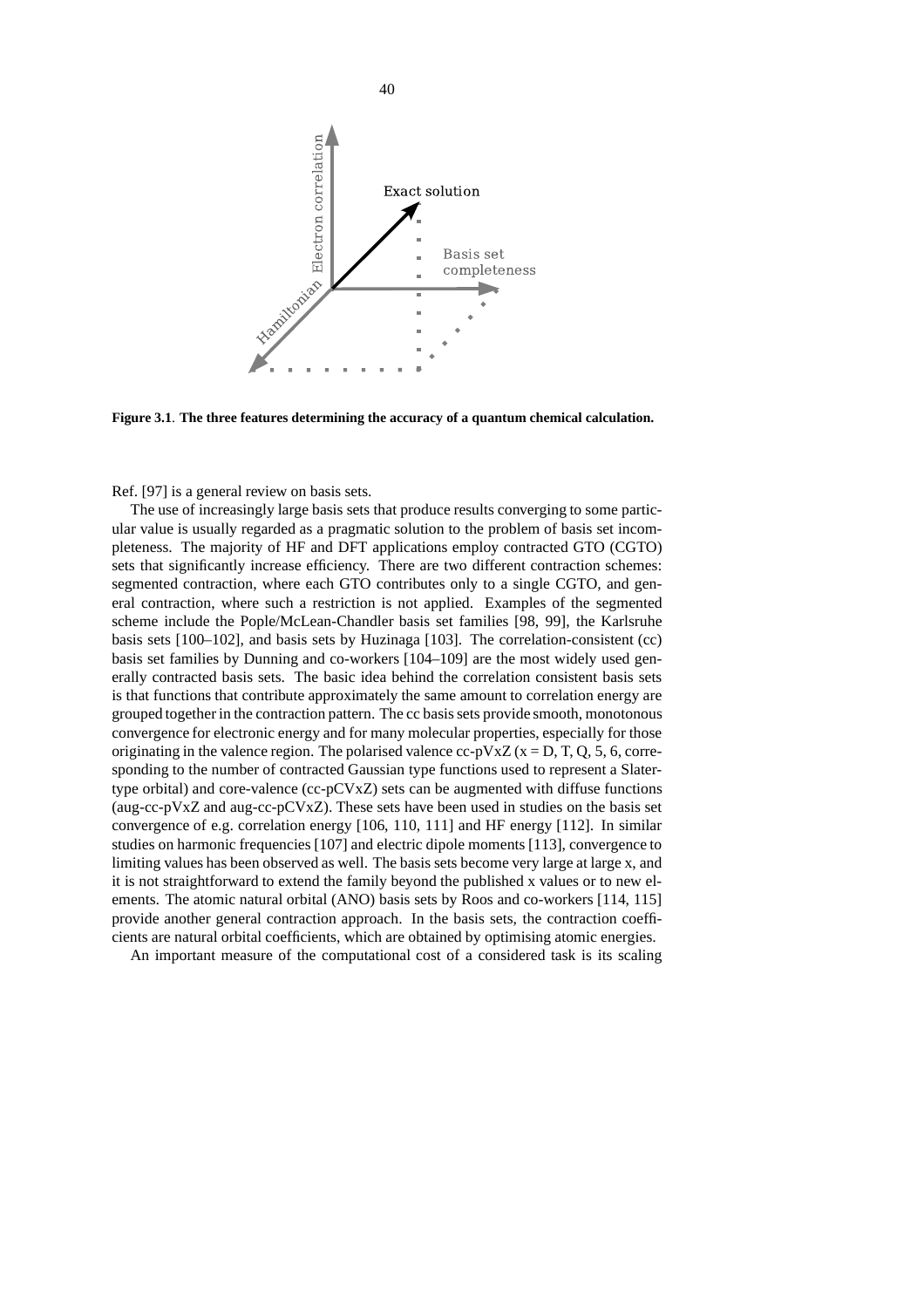behaviour, i.e. how drastically the cost of the method increases with the size of the calculation. This is denoted as  $\mathcal{O}(N^a)$ , where *N* is the number of basis functions and *a* is the scaling exponent. The theories most often used in quantum chemical calculations scale formally as  $N^4$  (HF and DFT),  $N^5$  (MP2),  $N^6$  (CCSD) and  $N^7$  (CCSD(T)) ([116] and references therein). The "scaling wall" of these methods connotes that these methods rapidly become unfeasible as the size of the system of interest grows. In order to make *ab initio* methods available for very large systems such as biomolecules or those present in materials science, it is imperative to reduce the scaling exponents of the previously mentioned methods, aiming at a linear,  $\mathcal{O}(N)$ , scaling. In the last few years, the asymptotic linear scaling has been achieved for most parts of DFT [117], HF and MP2 [118, 119], as well as for CC methods [120, 121].

## *3.4.2 Basis sets and magnetic resonance properties*

Magnetic properties are particularly sensitive to the quality of the basis sets due to many contributing physical phenomena arising from both the vicinity of the nucleus and from the valence region. In practice, a triple-zeta basis set with polarisation is needed at the minimum in the calculation of molecular magnetic properties. The vector potential in Eq. (2.28), which is used to include the external magnetic field in the Hamiltonian, is not uniquely defined, since the gauge origin *O* can be freely chosen, fulfilling the condition  $\mathbf{B}_0 = \nabla \times \mathbf{A}_0(\mathbf{r}_i)$ . On the contrary, all the observables should be independent of the choice of the gauge origin. For e.g. NMR shieldings, the gauge-origin dependence is often removed using the gauge-including atomic orbital (GIAO) ansatz [122–124]. GIAOs, often also referred to as the London orbitals, are basis functions with a parametrised extra spatial-dependence,

$$
\omega_p^K = \exp(-i\mathbf{A}_0^K \cdot \mathbf{r}) \chi_p^K,\tag{3.21}
$$

where the phase factor contains the vector potential at the position of the atomic orbital,  $\mathbf{A}_{0}^{K} = \mathbf{B}_{0} \times (\mathbf{R}_{K} - \mathbf{R}_{O})/2$  and  $\chi_{p}^{K}$  is an atomic orbital positioned at nucleus *K*. The use of GIAOs makes the energy and the energy derivatives independent of the gauge origin **R***O*. The formulation of magnetic properties in terms of GIAOs was presented in Refs. [124, 125]. GIAOs also provide rapid basis set convergence for several molecular properties [126]. In Papers II and V, the NR shielding tensors were calculated using GI-AOs. Other widely used approaches include the individual gauge for localised orbitals (IGLO) method [127, 128], in which the local phase factors are attached to the MOs instead of the AOs; and the localised orbital/localised origin (LORG) method [129, 130]. In this thesis, well-tempered<sup>2</sup> basis sets [103, 131] are most often used for elements up to Ar. For heavier elements, the primitive sets by Fægri are taken and contracted and polarised similarly to the IGLO sets [131] of Kutzelnigg *et al.* This is based on the previous experience by e.g. Vaara *et al.* [132–134] and Helgaker *et al.* [135]. The IGLO basis sets have been found to provide good core-region flexibility and a contraction pattern well-suited

<sup>&</sup>lt;sup>2</sup>The exponents are not independently optimised with respect to SCF energy but instead generated in a series of  $\zeta_m = \alpha \beta^{m-1} (1 - \gamma (m/M)^{\delta})$ , in which the parameters  $\alpha$ ,  $\beta$ ,  $\gamma$ , and  $\delta$  are optimised with respect to SCF energy.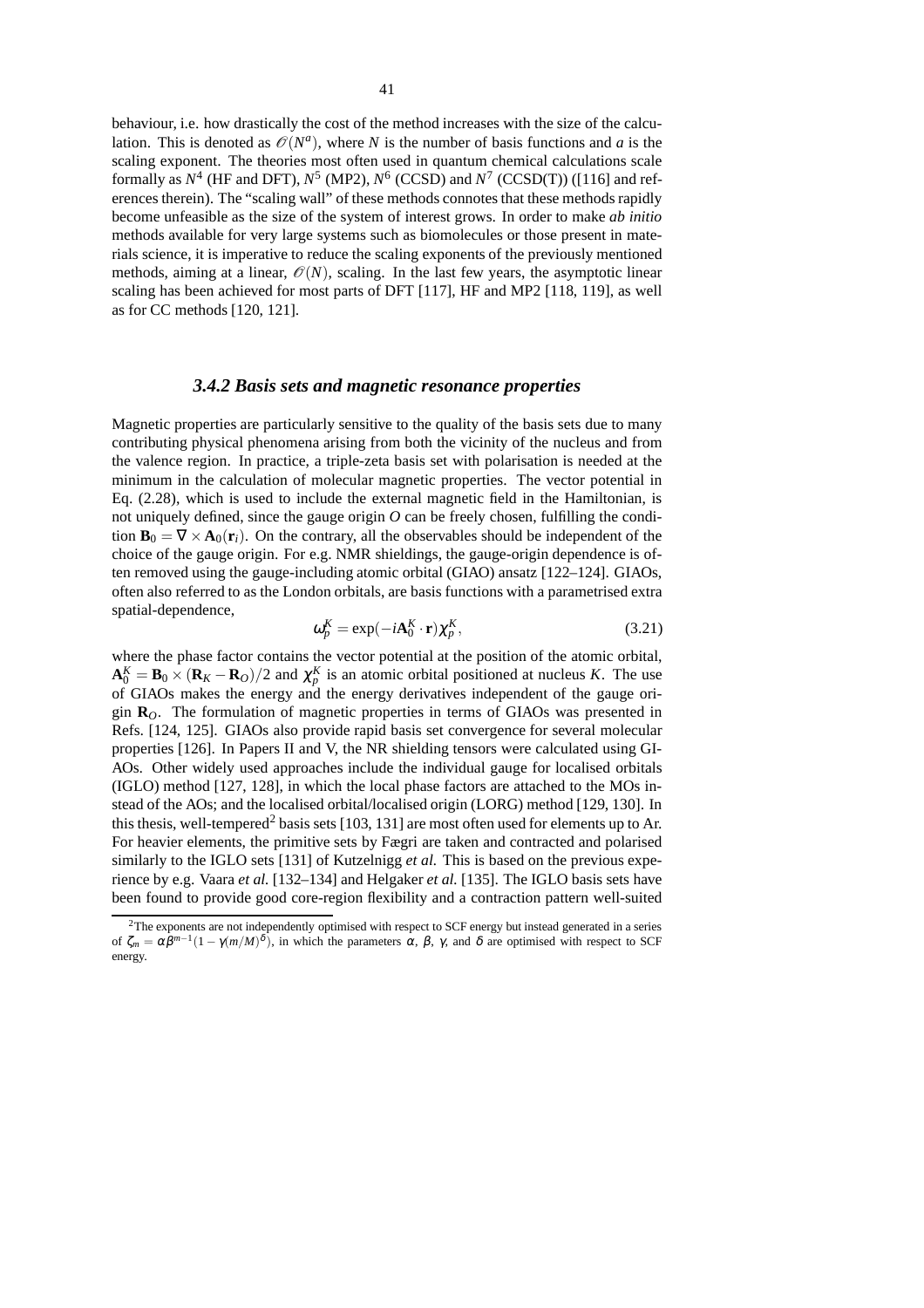for magnetic properties with a very reasonable basis set size [135, 136]. The basis set convergence is studied in the present work by uncontracting the largest (HIV) set and adding further steep and diffuse functions. In Paper II, the addition was made to the *l*-values occupied in the ground state of the atom, and in the other Papers to every *l*-value present in the set. The new exponents were obtained by successive multiplication or division by the factor of three.

During the last few years, numerous approaches to calculating magnetic resonance parameters using highly sophisticated *ab initio* methods and flexible basis sets have been used, taking into account e.g. environmental, thermal and relativistic effects [137]. For example, Gauss *et al.* [138] were recently able to reproduce quantitative accuracy with experiment of  ${}^{13}C$  shielding in various molecules by using coupled cluster CCSD and CCSD(T) wave functions, very large basis sets and including vibrational averaging. However, the predictions of the complete basis set (CBS) i.e. infinite-zeta values of NMR parameters have been fewer and appeared only recently. Kupka *et al.* performed a CBS fitting for NMR shieldings, calculating them using DFT and HF and cc-sets [139], and Vaara and Pyykkö approached the CBS limit explicitly at the Dirac-Hartree-Fock level of theory by saturating the uncontracted basis sets with steep and diffuse exponents [140].

## *3.4.3 NMR properties and basis-set completeness*

In the following, a previously unpublished discussion on the performance of different basis set families and convergence with respect to the basis set size in indirect spin-spin couplings  $J_{\text{HF}}$ , nuclear shieldings constants  $\sigma_{\text{F}}$  and isotropic magnetisabilities  $\xi$  (see Chapter 4) of the hydrogen fluoride molecule at the SCF level of theory is presented. The GIAO-ansatz [125] is used for the shielding constants and the magnetisabilities. Although the basis-set convergence of these properties has been extensively discussed e.g. in Refs. [135, 141], its connection to the concept of basis-set completeness is further elaborated on here. The performance of different basis sets for a certain molecular property can be qualitatively understood with this concept, which can be measured by the completeness profiles introduced by Chong [142] as

$$
Y(\alpha) = \sum_{m} \langle g(\alpha) | \chi_m \rangle^2.
$$
 (3.22)

This quantity, the sum of the squares of the overlap of the orthonormalised basis  $\{\chi\}$ with the probe GTO  $g(\alpha)$ , where  $\alpha$  is the exponent of GTO, becomes unity for all  $\alpha$  in a complete basis set. The completeness profile of a basis set is  $Y(\alpha)$  plotted against  $x =$ log  $\alpha$ . In a certain exponent interval  $[\alpha_{\min}, \alpha_{\max}]$  this quantity is directly, but not trivially, connected to the possibility of reproducing all the physical phenomena with spatial origin at a certain distance range from the atomic nucleus.

The effect of the *n*-tuple valence description on completeness profiles is demonstrated in Fig. 3.2, where correlation-consistent basis sets are plotted from double to quintuplezeta sets. The coverage area is extended at all stages, but not dramatically. The correlation consistent core-valence basis sets (cc-pCV5Z illustrated in Fig. 3.3b) extend the ideas of the original cc-pVxZ sets by including extra functions designed for core-core and corevalence correlation. The addition of extra steep functions (from cc-pV5Z to cc-pCV5Z)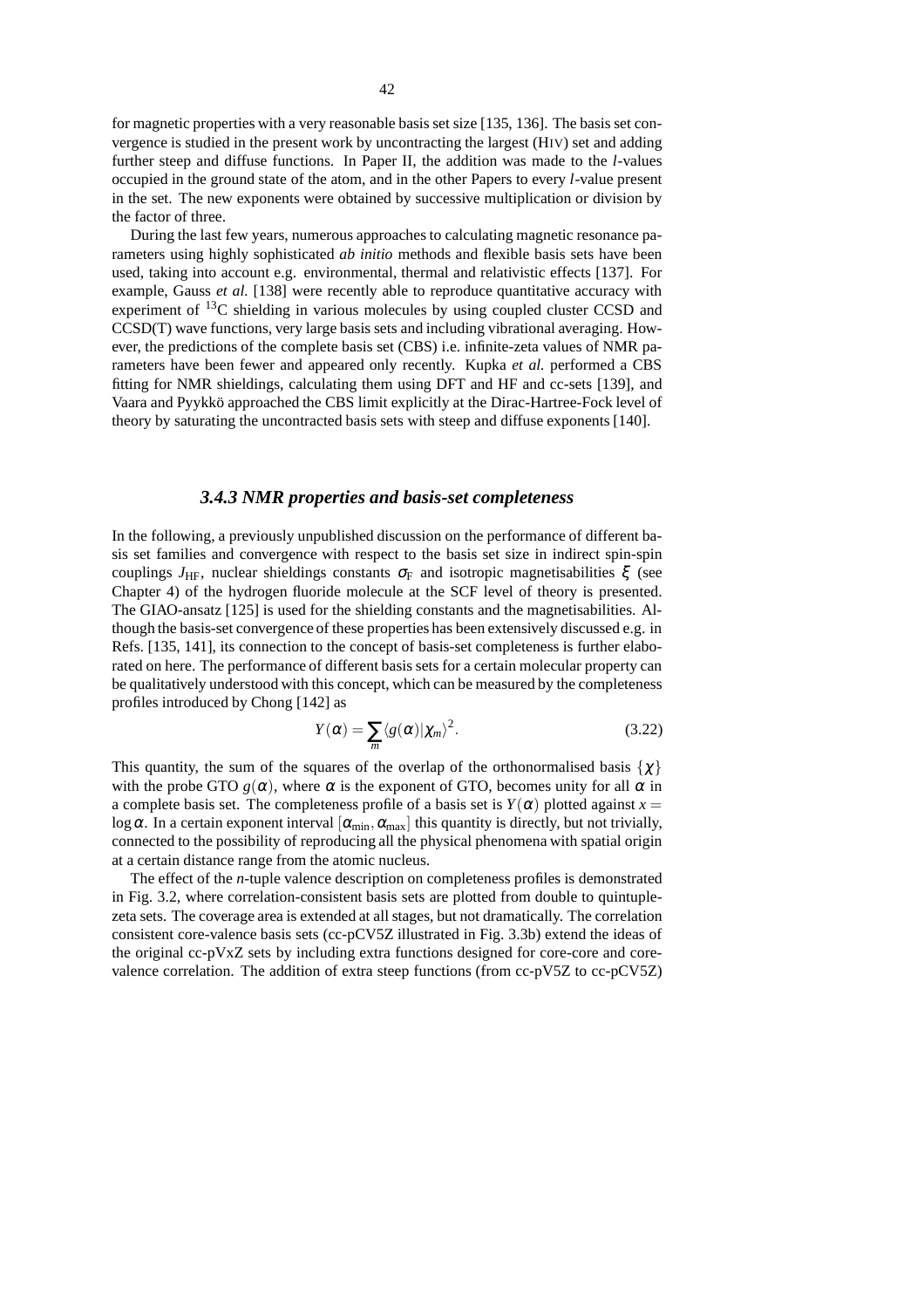significantly expands the exponent range where *s*-profile becomes close to unity, and despite the pits, improves the *p*-space as well. The Huzinaga-Kutzelnigg-type basis sets, which are used for the present calculations in addition to the cc-sets, are visualised in Fig. 3.4. These figures demonstrate how the Huzinaga-Kutzelnigg-type basis sets remain close to unity deep into the high-exponent (with low *l*) area, showing why these sets perform so well on magnetic properties, especially spin-spin coupling, despite their moderately small size, as mentioned before. The last profile is the HIVu73+*ghi* set, detailed below. In the profile, *s*, *p* and *d* spaces remain complete much further to the steep region than the area shown.

The spin-spin coupling  $J_{HF}$  is strongly dependent on the quality of the description of the electron cloud at the vicinity of nuclei, while the shielding is sensitive to both the description of the core and valence regions, and the magnetisability is mainly a valence property. The CBS limit was studied by first completely uncontracting the HIV and successively adding steep primitives (obtained with multiplication by three from the largest existing exponent) to every *l*-shell, until four-decimal convergence was found in each property, and then saturating the sets with diffuse functions in a similar manner. On top of this, further  $4f \frac{3g}{2i}$  exponents for F and  $4f \frac{3g}{2h}$  for H were added, obtained from the aug-cc-pV6Z basis set. Spin-spin coupling constants, magnetic shielding constants and isotropic magnetisabilities calculated with different basis-set families are presented in Figure 3.5. The differences in the performance of the different families are notable, especially in the spin-spin coupling. The correlation-consistent basis sets (cc-pVxZ and the like) tend to converge when increasing their characteristic number x but the limiting values differ between the different subfamilies of the correlation consistent sets, and thus cannot represent an actual CBS limit. Even the largest cc-pV5Z still lacks 11% of the CBS value of  $J<sub>HF</sub>$ , mostly due to the insufficient description of the high-exponent *s*-shell, which is known to be critical for FC contribution. The improvement in the representation of *s*- and *p*-spaces between cc-pVxZ and cc-pCVxZ sets is visible in comparison of Figs. 3.2d and 3.3b, as well as in  $J_{HF}$  calculated with cc-pCV5Z that is only 5% below the CBS value.

In nuclear magnetic shielding constants, which are not as dependent on the description of the high-exponent area of *s*-space as spin-spin couplings, all families essentially converge to CBS. Already basis sets of triple-ζ quality provide accurate shieldings. This is partly due to the GIAO ansatz. It is worth noting that the Huzinaga-type sets provide better results than the cc-sets of corresponding size, e.g. HIII (45 basis functions total) is 0.1 ppm above the CBS values, whereas cc-pVTZ (44 basis functions) differs by 1.3 ppm. Similarly to the shielding, the magnetisabilities converge to the CBS limit within all families. The effect of augmentation is significant, for example aug-cc-pVTZ differs from the CBS by 0.1% and the unaugmented set by 2.2%.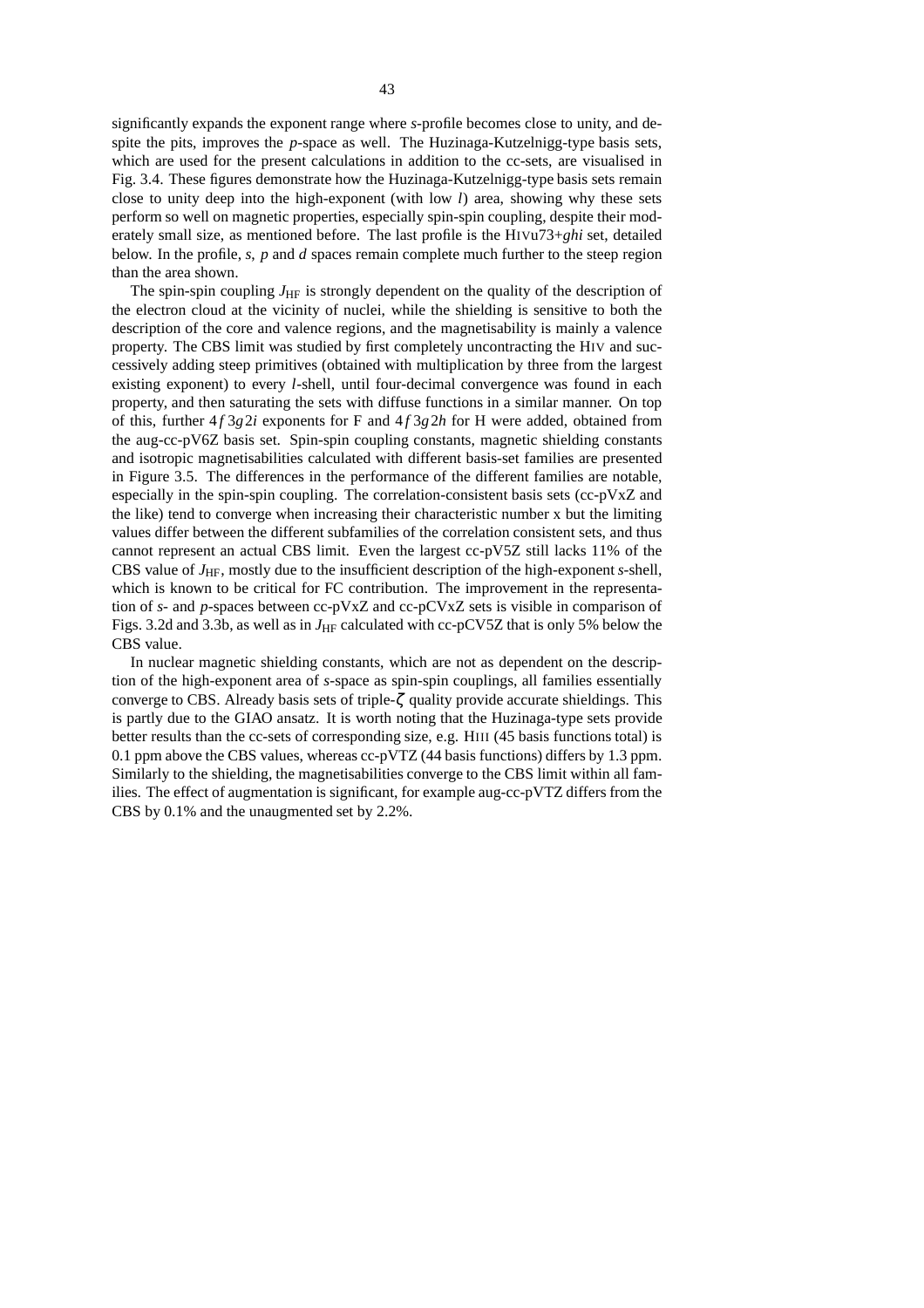

**Figure 3.2**. **The effect of** *n***-tuple valence description on the completeness of basis sets: completeness profiles of cc-pVXZ (X = D, T, Q, 5) basis sets of fluorine.**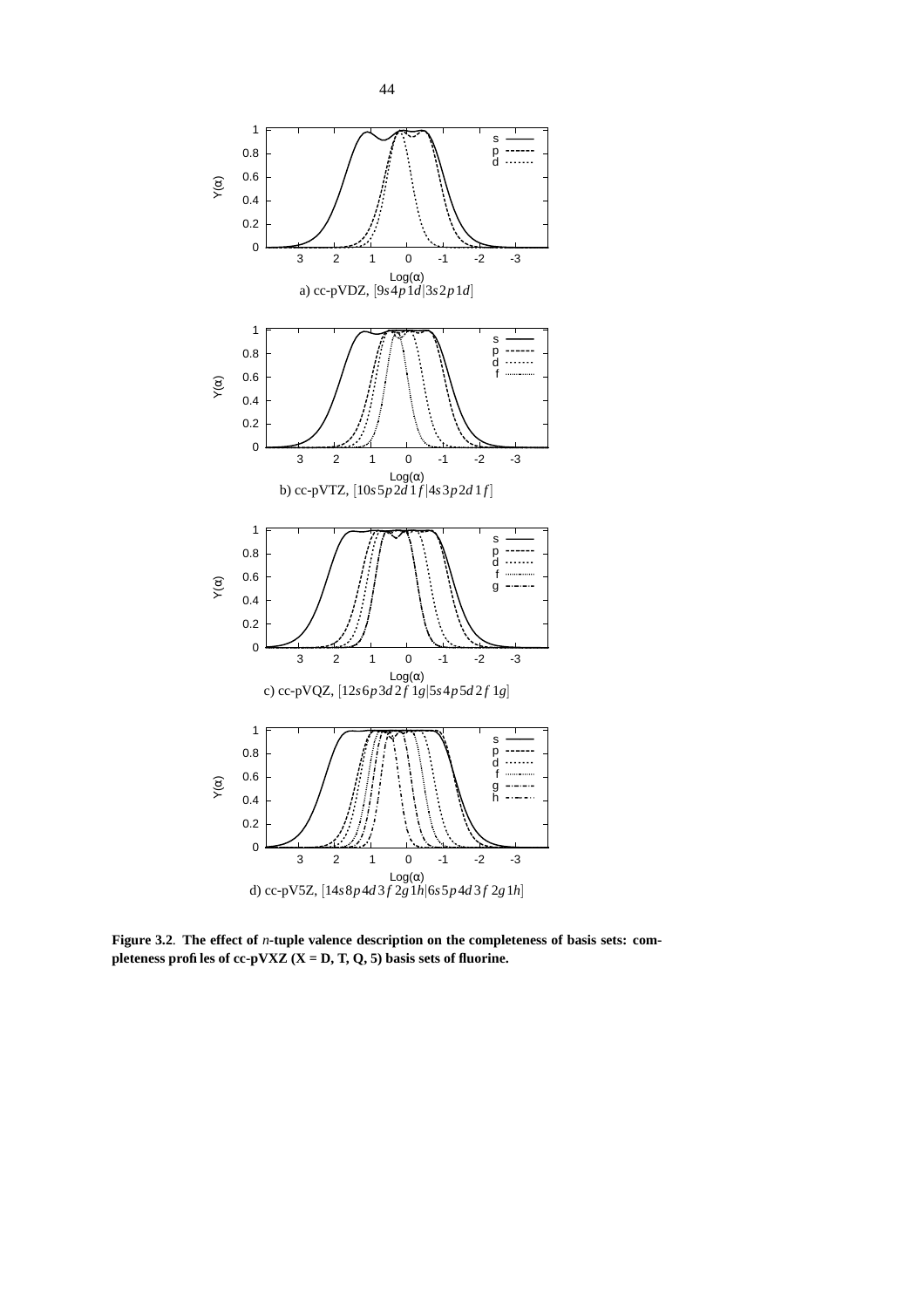

**Figure 3.3**. **The effect of augmentation and core-polarisation on the completeness of basis sets: completeness profiles of cc-pV5Z, cc-pCV5Z, aug-cc-pV5Z, and aug-cc-pCV5Z basis sets of fluorine.**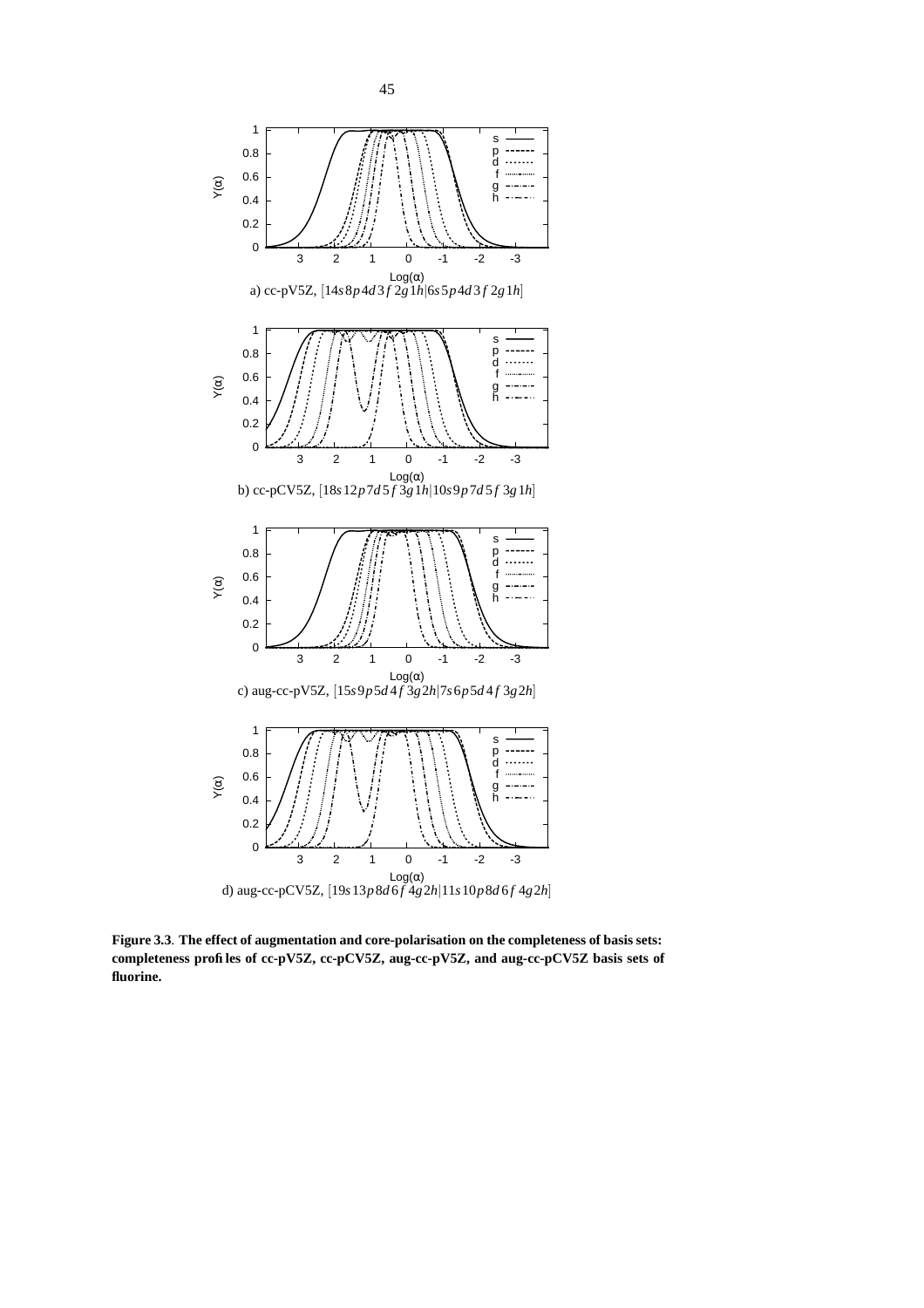

Figure 3.4. The completeness profiles of basis sets HII, HIII, and HIV, as well as the assumed **"magnetic-properties-CBS" of fluorine.**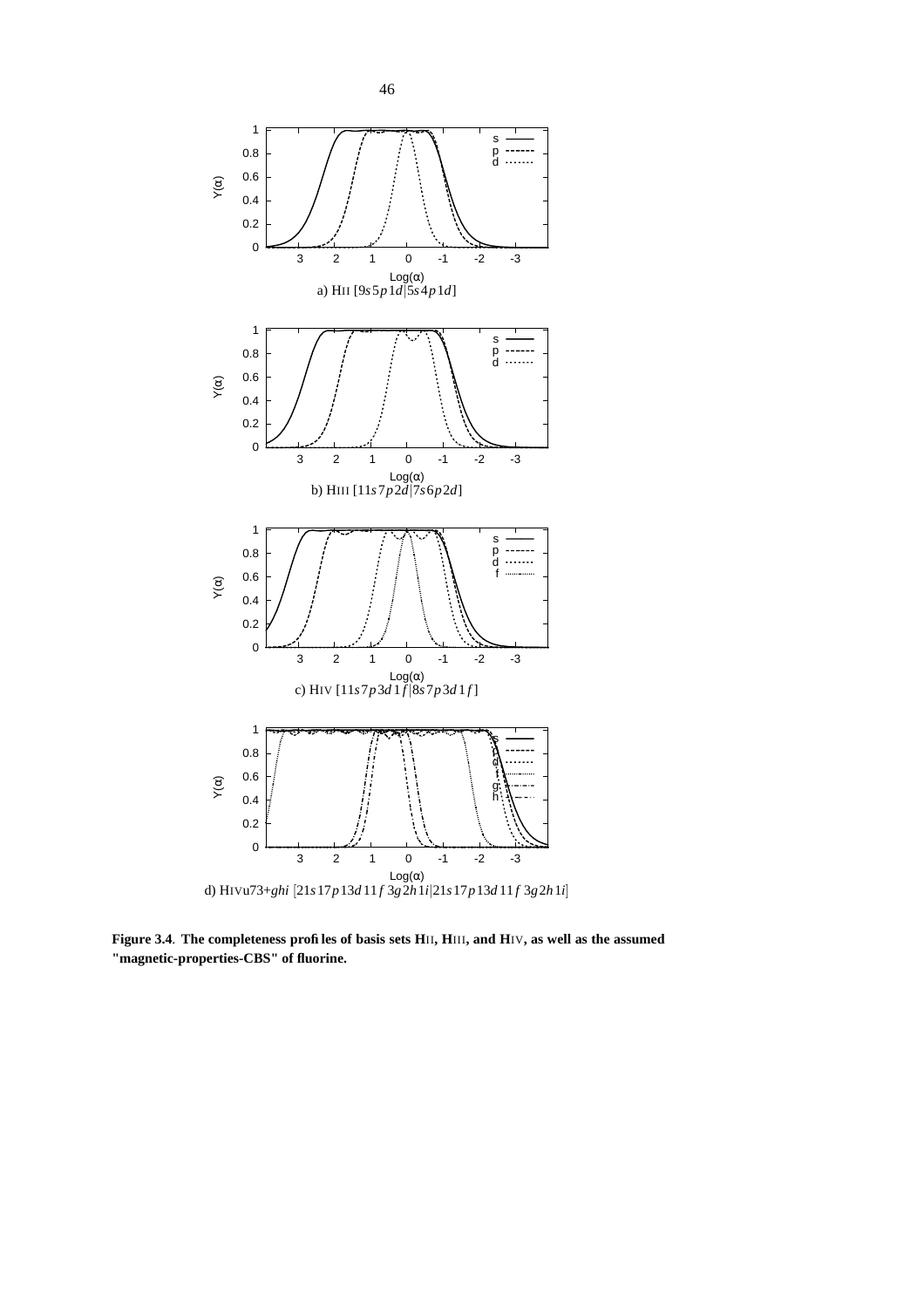

⊖

500

600

Hz

700

800

△

ℭ



**Figure** 3.5. (a) **Indirect** spin-spin couplings  $J_{HF}$ , (b) nuclear magnetic shieldings  $\sigma_F$ , and (c) **isotropic magnetisabilities in hydrogen fluoride as a function of basis-set size, calculated at the SCF level of theory with different basis set families.**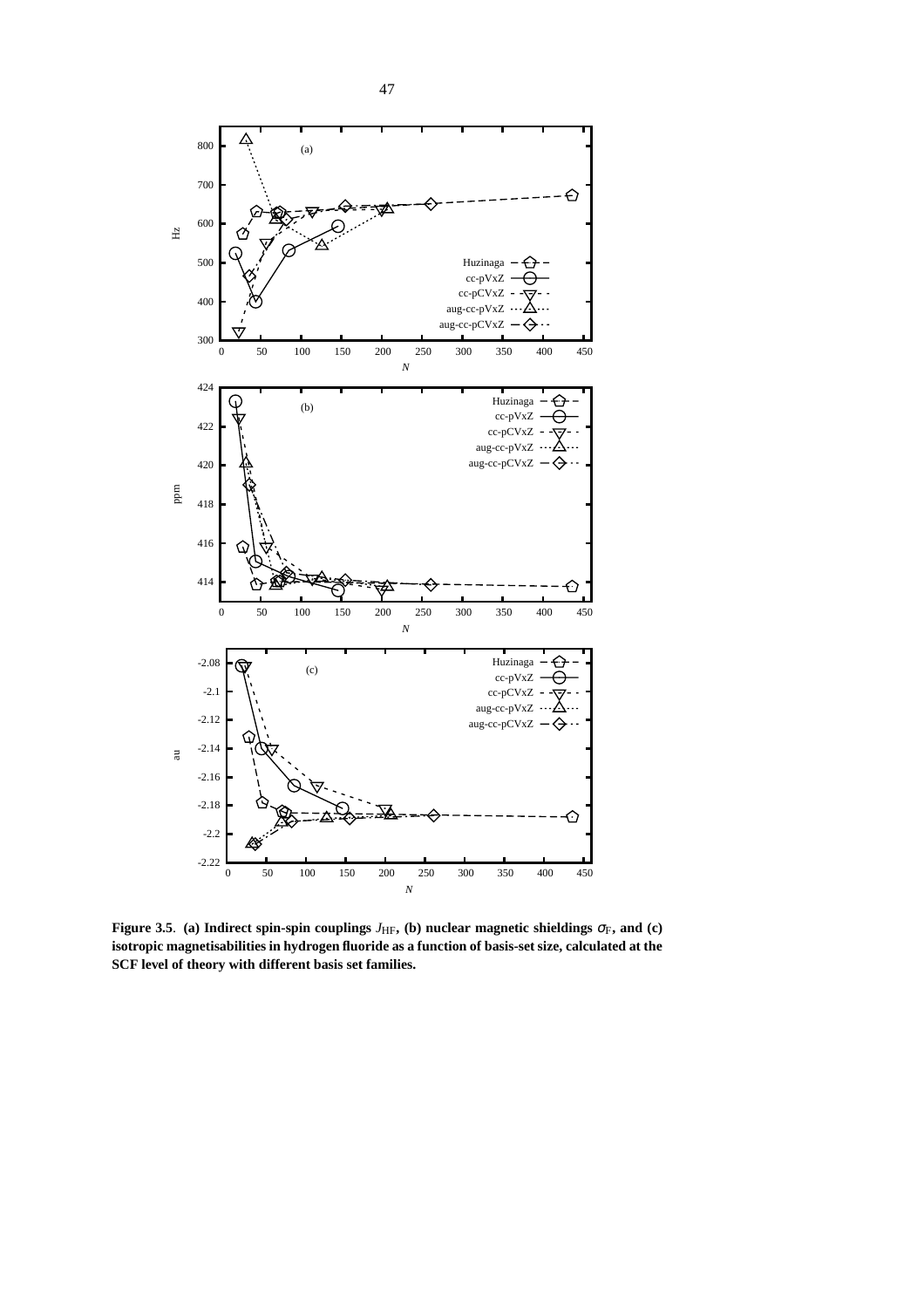#### **3.5 Computer software for electronic structure calculations**

The central software package used in the present work is the DALTON program [143]. This software is the result of mainly Scandinavian co-operation, and it is free for academic use. It was useful for the purposes of this work due to the implementation of response theory detailed in the earlier section, with user-defined perturbation operators. This enables the calculation of desired properties or phenomena, static or time-dependent, by combining different integrals that are allowed by the integral package of DALTON in different orders of the perturbation theory. This makes the program an efficient tool for the development and application of quantum chemical methods. Some one-electron integrals needed in this work were implemented in DALTON during the course of the work.

For geometry optimisations, commercial software packages GAUSSIAN 98 [144] and TURBOMOLE [145] were used because of their computational effectiveness and their great variety of available computational means. In addition, a program written by the author was used, which is capable of plotting the completeness profiles of one-electron basis sets introduced above.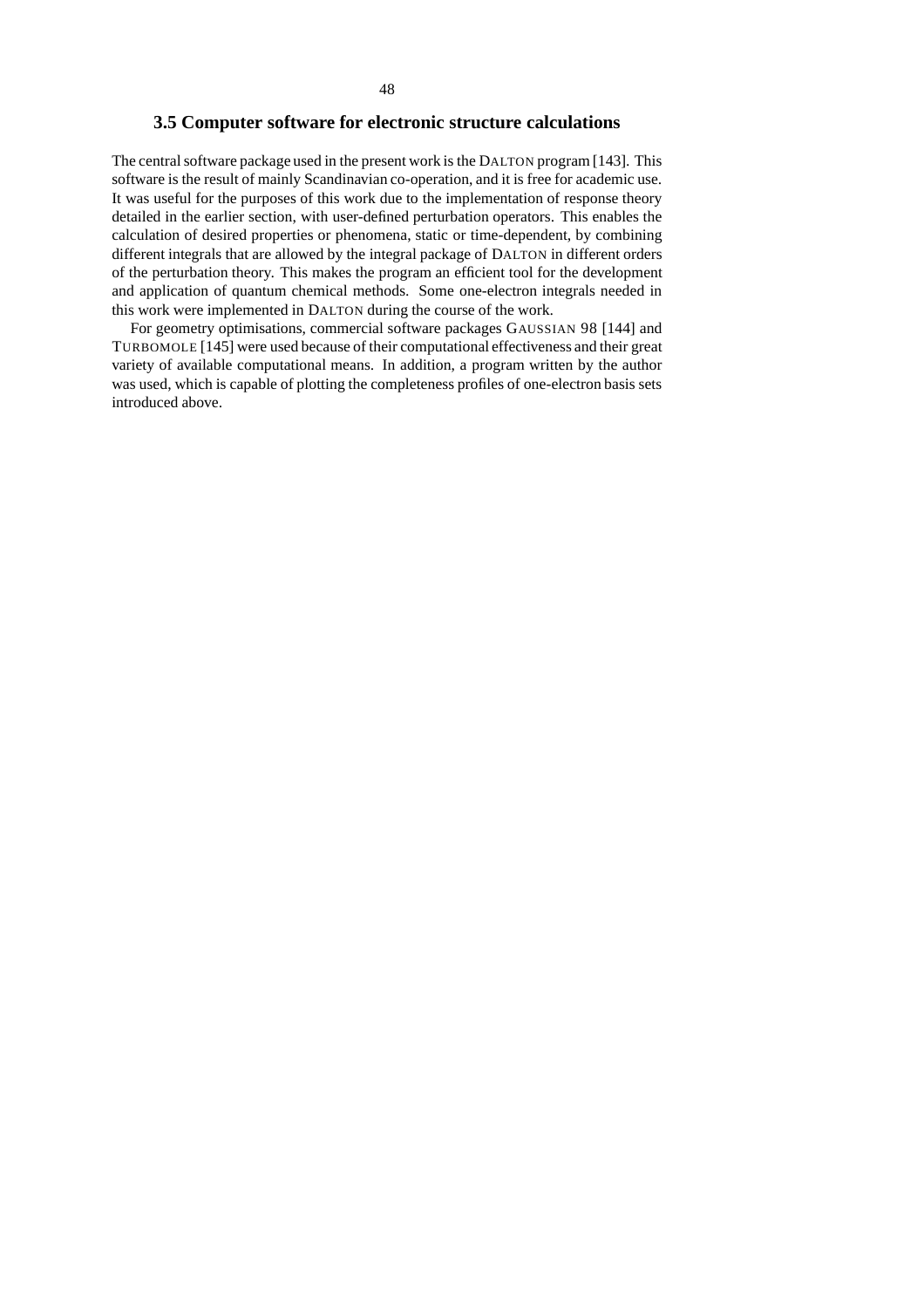# **4 Spectral Parameters of Magnetic Resonance**

This Chapter introduces a unified treatment for NMR and ESR spectral parameters within a Breit-Pauli framework. A perturbational relativistic theory is presented for the parameters, where the leading-order relativistic corrections appear two powers higher in the fine structure constant than the non-relativistic expressions. In addition, this Chapter brings forward a theory for the magnetic-field dependence of NMR parameters, which is based on the Breit-Pauli Hamiltonian and perturbation theory.

## **4.1 Spin Hamiltonians and spectral parameters**

Although the actual interactions that give rise to the spectra of magnetic resonance spectroscopies are complicated, they can be accounted in terms of effective spin Hamiltonians, in which the energy levels of spin subsystems are quantified and the other degrees of freedom are submerged into their numerical parameters.

## *4.1.1 NMR spin Hamiltonian*

In NMR spectroscopy  $[1, 2]$ , the applied external magnetic field  $\mathbf{B}_0$  breaks the degeneracy of the Zeeman states of nuclei possessing nuclear spin **I**, and radio-frequency pulses are used to induce transitions between the nuclear spin energy states. NMR spectrum is obtained by applying a Fourier transformation to the signal emitted by the spin system. The spectrum carries a large amount of information about the chemical and magnetic environment of the nuclei. In order to analyse the spectrum, the NMR spin Hamiltonian for a closed-shell system is usually written  $as<sup>1</sup>$ 

$$
H^{\text{NMR}} = -\frac{1}{2\pi} \sum_{K} \gamma_K \mathbf{I}_K \cdot \left( \mathbf{1} - \underline{\underline{\sigma}}_K \right) \cdot \mathbf{B}_0 + \frac{1}{2} \sum_{K \neq L} \mathbf{I}_K \cdot \left( \mathbf{D}'_{KL} + \mathbf{J}_{KL} \right) \cdot \mathbf{I}_L + \sum_{K} \mathbf{I}_K \cdot \mathbf{B}'_K \cdot \mathbf{I}_K . (4.1)
$$

<sup>&</sup>lt;sup>1</sup> In frequency units.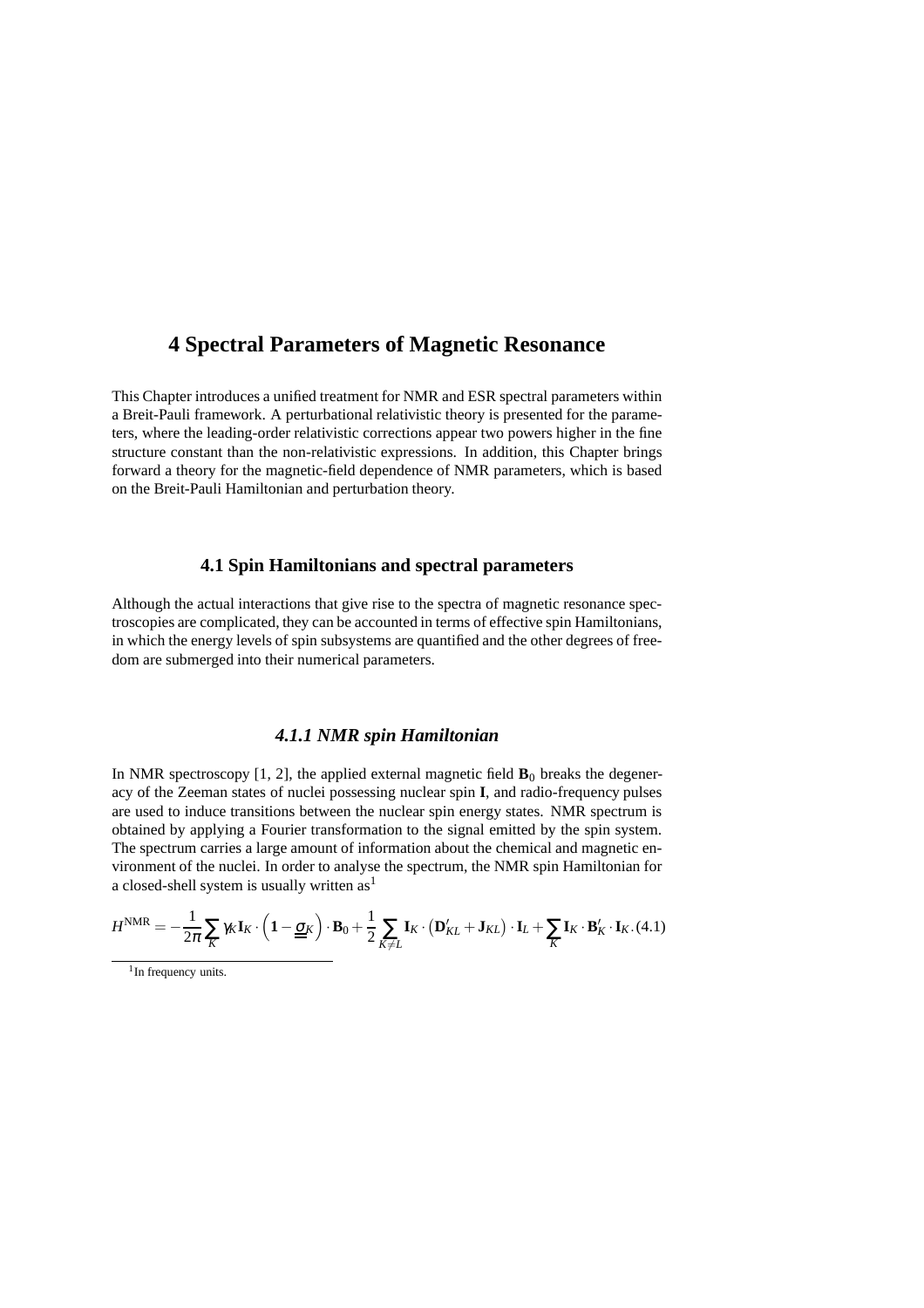Here,  $\sigma_K$  is the nuclear shielding tensor,  $\mathbf{D}_{KL}^{\prime}$  and  $\mathbf{J}_{KL}$  are the direct and indirect spinspin coupling tensors, and  $\mathbf{B}_K$  is the quadrupole coupling tensor. The nuclear shielding tensor represents the interaction of bare nuclei with the external magnetic field that has been modified by electrons. The direct dipolar coupling tensor arises from the magnetic interaction between the nuclear magnetic moments of bare nuclei *K* and *L* and the indirect spin-spin coupling tensor corresponds to the electron-mediated coupling. The quadrupole coupling tensor describes the interaction of the electric field gradient (EFG) at the site of an atomic nucleus possessing an electric quadrupole moment. This interaction vanishes for nuclei with cubic or higher site symmetry.

In general, the  $\sigma_K$ ,  $\mathbf{D}_{KL}$ ,  $\mathbf{J}_{KL}$ , and  $\mathbf{B}_K$  are non-symmetric second-rank tensors. For freely rotating systems, e.g. molecules in ordinary liquid or gas phase, the orientation distribution is isotropic and the NMR spin Hamiltonian obtains its static, isotropic form [146]

$$
H_{\rm iso}^{\rm NMR} = -\frac{1}{2\pi} \sum_K \gamma_K (1 - \sigma_K) I_{K,Z} B_0 + \sum_{K < L} J_{KL} \mathbf{I}_K \cdot \mathbf{I}_L,\tag{4.2}
$$

where  $I_{K,Z}$  is the nuclear spin component in the direction of the external magnetic field, and the nuclear shielding and spin-spin coupling tensors are reduced to their isotropic parts, the shielding and spin-spin coupling constants

$$
\sigma_K = \frac{1}{3} \text{Tr} \underline{\sigma}_K \tag{4.3}
$$

$$
J_{KL} = \frac{1}{3} \text{Tr} \mathbf{J}_{KL}.
$$
 (4.4)

 $\sigma_K$  defines the peak positions via the chemical shift

$$
\delta_K = \sigma_K^{\text{ref}} - \sigma_K,\tag{4.5}
$$

where  $\sigma_K^{\text{ref}}$  is the shielding constant of the same nucleus in a chosen reference compound. *J<sub>KL</sub>* determines the fine structure of the spectrum, i.e. the peak splittings.

In a static, isotropic situation, the traceless  $\mathbf{D}_{KL}^{\prime}$  and  $\mathbf{B}_{K}^{\prime}$  vanish. Even in such a case, they provide valuable information in form of relaxation rates [1]. This thesis addresses only the time-independent spectral parameters.

### *4.1.2 ESR spin Hamiltonian*

ESR or EPR (electron paramagnetic resonance) [1, 3] is the study of molecules and ions containing unpaired electrons by observing the magnetic fields of which they come into resonance with monochromatic, most often microwave-frequency,radiation. By using the concept of effective spin **S**, where the electron spin momenta are combined, the effective ESR spin Hamiltonian is composed as

$$
H^{ESR} = \mu_B \mathbf{B}_0 \cdot \mathbf{g} \cdot \mathbf{S} + \sum_K \mathbf{I}_K \cdot \mathbf{A}'_K \cdot \mathbf{S} + \mathbf{S} \cdot \mathbf{D} \cdot \mathbf{S}.
$$
 (4.6)

Here **g** is the electronic *g*-tensor and  $A'_{K}$  is the hyperfine coupling tensor, and  $\mu_{B}$  is the Bohr magneton. **g** modifies the free-electron interaction with the magnetic field, i.e. the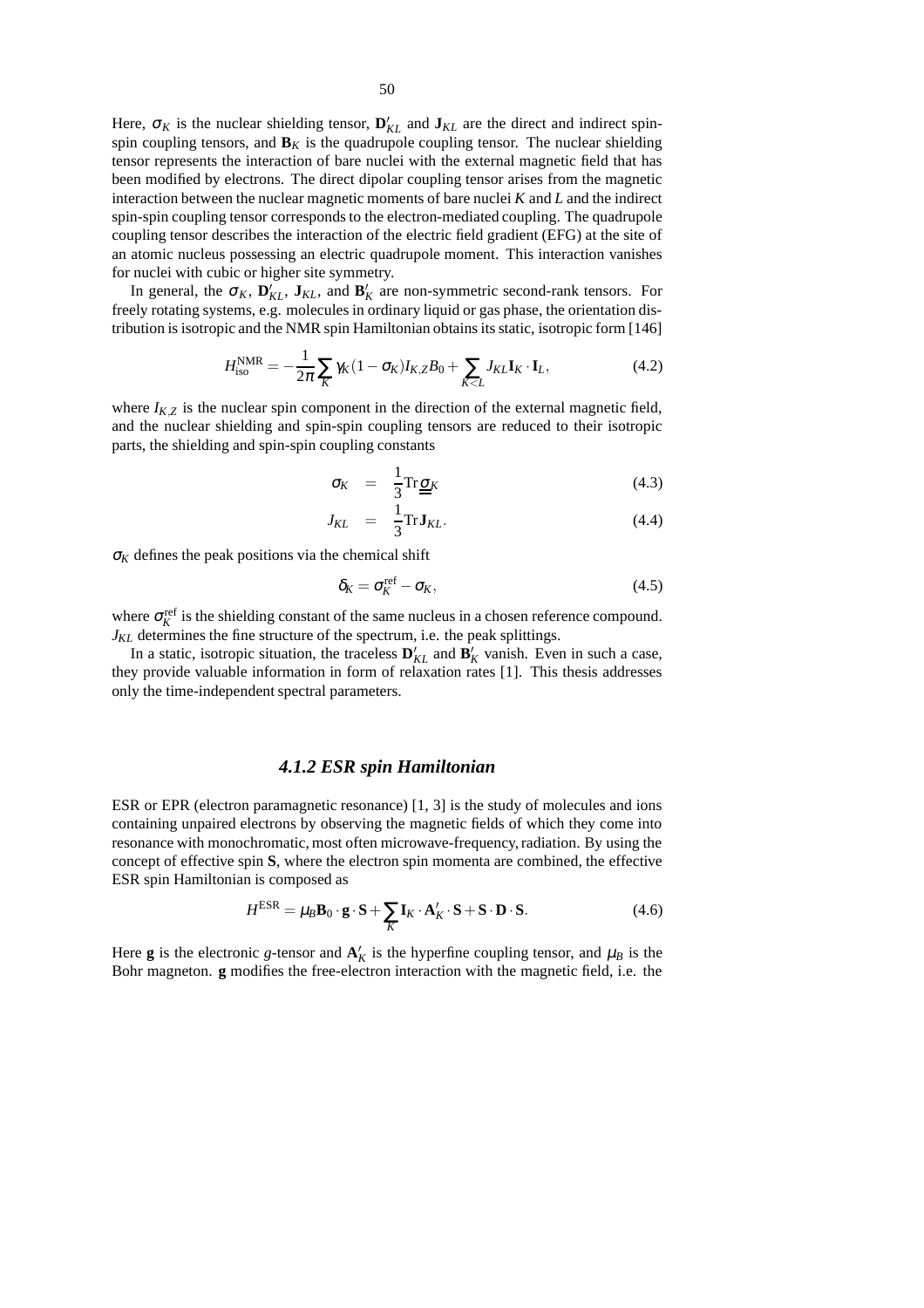electronic  $g_e = 2.002319...$  value, thus providing an analogue to the NMR shielding tensor.  $\mathbf{A}'_K$  describes the electron spin density at the site of nucleus *K*. **D** represents the zero-field splitting i.e. the electronic spin-spin coupling, and is considered no further here.

## *4.1.3 Spectral parameters as derivatives of energy*

When a molecular electronic system is exposed to external perturbations  $\vec{\epsilon}_1, \vec{\epsilon}_2,...$ , the energy of the system changes. The energy can be expressed as a power series with respect to the perturbations as

$$
E(\vec{\varepsilon}_1, \vec{\varepsilon}_2, \ldots) = E_0 + \sum_n \vec{\varepsilon}_n \cdot \mathbf{E}_{\varepsilon_n} + \frac{1}{2!} \sum_{m,n} \vec{\varepsilon}_m \cdot \mathbf{E}_{\varepsilon_n \varepsilon_m} \cdot \vec{\varepsilon}_n + \mathcal{O}(\vec{\varepsilon}^3)
$$
(4.7)

The coefficients  $\{E\}$  present the response of the system to the external perturbation, and are known as molecular properties. The molecular properties are characteristic of the molecular electronic system and its quantum state. When the perturbation can be considered to be static i.e. time-independent, the properties are obtained by differentation at  $\vec{\epsilon} = 0$ ,

$$
\mathbf{E}_{\varepsilon_n} = \left. \frac{\partial E}{\partial \varepsilon_n} \right|_{\varepsilon_n = 0} \tag{4.8}
$$

$$
\mathbf{E}_{\varepsilon_n\varepsilon_m} = \left. \frac{\partial^2 E}{\partial \varepsilon_n \partial \varepsilon_m} \right|_{\varepsilon_n = \varepsilon_m = 0} . \tag{4.9}
$$

In the presence of external magnetic field and the nuclear magnetic moments, the energy is expanded as

$$
E(\mathbf{B}_0, \{\mathbf{I}_K\}_{K=1...N}) = E_0 + \mathbf{B}_0 \cdot \mathbf{E}_{B_0} + \sum_K \mathbf{I}_K \cdot \mathbf{E}_K + \frac{1}{2} \mathbf{B}_0 \cdot \mathbf{E}_{B_0^2} \cdot \mathbf{B}_0
$$
  
+ 
$$
\sum_K \mathbf{I}_K \cdot \mathbf{E}_{I_K B_0} \cdot \mathbf{B}_0 + \frac{1}{2} \sum_{K,L} \mathbf{I}_K \cdot \mathbf{E}_{I_K I_L} \cdot \mathbf{I}_L + ... \qquad (4.10)
$$

When the NMR spin Hamiltonian is compared to Eq.  $(4.10)$ , it is seen that by using Eq. (4.9), NMR parameters can be written as

$$
\underline{\underline{\sigma}}_K = \frac{1}{\gamma_K} \left. \frac{\partial^2 E(\mathbf{I}_K, \mathbf{B}_0)}{\partial \mathbf{I}_K \partial \mathbf{B}_0} \right|_{\mathbf{I}_K = \mathbf{B}_0 = \mathbf{0}} + 1 \tag{4.11}
$$

$$
\mathbf{J}_{KL} = \frac{1}{2\pi} \left. \frac{\partial^2 E(\mathbf{I}_K, \mathbf{I}_L)}{\partial \mathbf{I}_K \partial \mathbf{I}_L} \right|_{\mathbf{I}_K = \mathbf{I}_L = \mathbf{0}} - \mathbf{D}_{KL}'. \tag{4.12}
$$

The quadrupole coupling tensor  $\mathbf{B}'_K$  is obtained by

$$
\mathbf{B}'_K = \left. \frac{1}{2\pi} \frac{\partial E(\mathbf{I}_K)}{\partial \mathbf{I}_K \mathbf{I}_K} \right|_{\mathbf{I}_K = \mathbf{0}}.
$$
\n(4.13)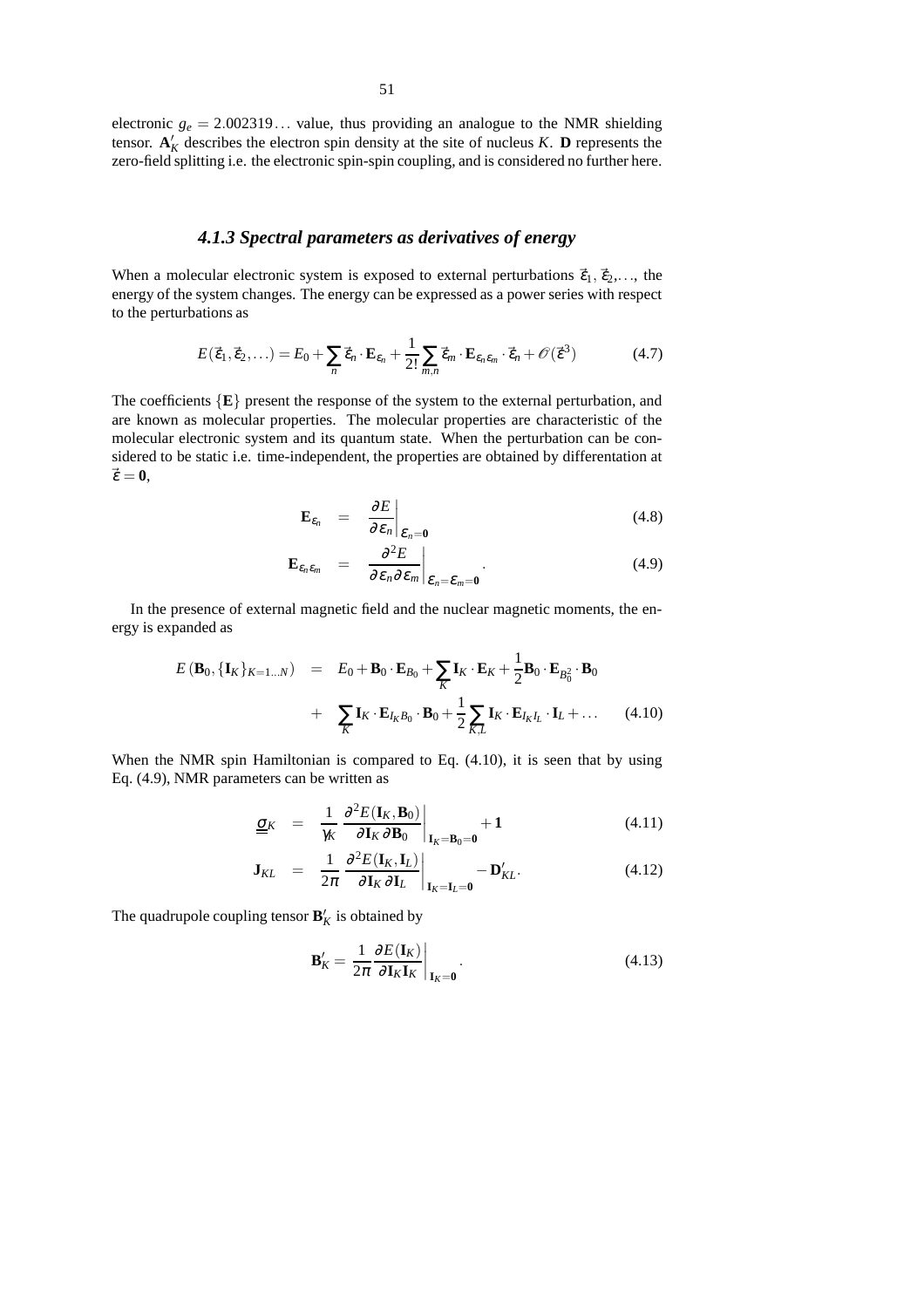The term that is quadratic in the magnetic field in expansion (4.10) describes the direct interaction of the system with the external field and is represented by the magnetisability tensor ξ. This tensor does not enter the effective NMR spin Hamiltonian. The firstorder terms vanish for closed-shell systems. Open-shell treatments for NMR properties (shieldings) have only recently appeared [147, 148]. Higher than second-order terms that correspond e.g. to the magnetic-field dependence of the previously introduced spectral parameters are usually neglected due to their assumed smallness. However, one of the topics of this thesis is that these terms can cause observable effects in NMR spectroscopy, and the concept of field-dependent parameters in NMR will be introduced later.

Expressions for the ESR *g* and hyperfine coupling tensors are

$$
\mathbf{g} = \frac{1}{\mu_B} \frac{\partial^2 E(\mathbf{B}_0, \mathbf{S})}{\partial \mathbf{B}_0 \partial \mathbf{S}} \bigg|_{\mathbf{B}_0 = \mathbf{S} = \mathbf{0}}
$$
(4.14)

$$
\mathbf{A}'_{K} = \left. \frac{\partial^2 E\left(\mathbf{I}_{K}, \mathbf{S}\right)}{\partial \mathbf{I}_{K} \partial \mathbf{S}} \right|_{\mathbf{I}_{K} = \mathbf{S} = \mathbf{0}}.
$$
\n(4.15)

These obtain their rise from the second and third term of expansion (4.10) and the internal perturbation by the effective spin.

#### **4.2 NMR and ESR spectral parameters in the Breit-Pauli framework**

The expressions for the magnetic resonance parameters in terms of the Breit-Pauli Hamiltonian are obtained by combining the energy expressions presented in Tables 2.1, 2.2 and 2.3 in different orders of perturbation theory. According to Eq. (4.11), energy expressions linear in  $\mathbf{I}_K$  and  $\mathbf{B}_0$  contribute to the nuclear shielding tensor. Similarly, according to Eqs. (4.12) and (4.13), energy terms that are linear in  $\mathbf{I}_K$  and  $\mathbf{I}_L$  contribute to  $\mathbf{J}_{KL}$ , and terms bilinear in  $\mathbf{I}_K$  to  $\mathbf{B}_K'$ . Continuing along the same line, energy terms linear in  $\mathbf{B}_0$  and **s**<sup>*i*</sup> contribute to the *g*-tensor and terms linear in  $\mathbf{I}_K$  and  $\mathbf{s}_i$  to  $\mathbf{A}'_K$ . Here, the discussion is limited to one-electron contributions, as they are expected to be significantly larger than two-electron contributions in magnetic properties, which are predominantly one-electronlike in origin [149]. Also the numerical studies in Paper II deal with one-electron effects only. In the following, linear, quadratic and cubic response function notations  $(\langle A, B \rangle)_0$ ,  $\langle\langle A; B, C \rangle\rangle_{0,0}$ , and  $\langle\langle A; B, C, D \rangle\rangle_{0,0,0}$ , respectively) are used, which correspond to standard second, third and fourth-order PT expressions involving the time-independent operators *A* to *D* [95, 96].  $\langle A \rangle$  denotes the expectation value of an operator. As  $H^{\text{BP}}$  is not variationally stable [150], its singular operators should only be used up to first order i.e. leading relativistic effects, with only one such operator at a time in expressions featuring multiple perturbations [151, 152].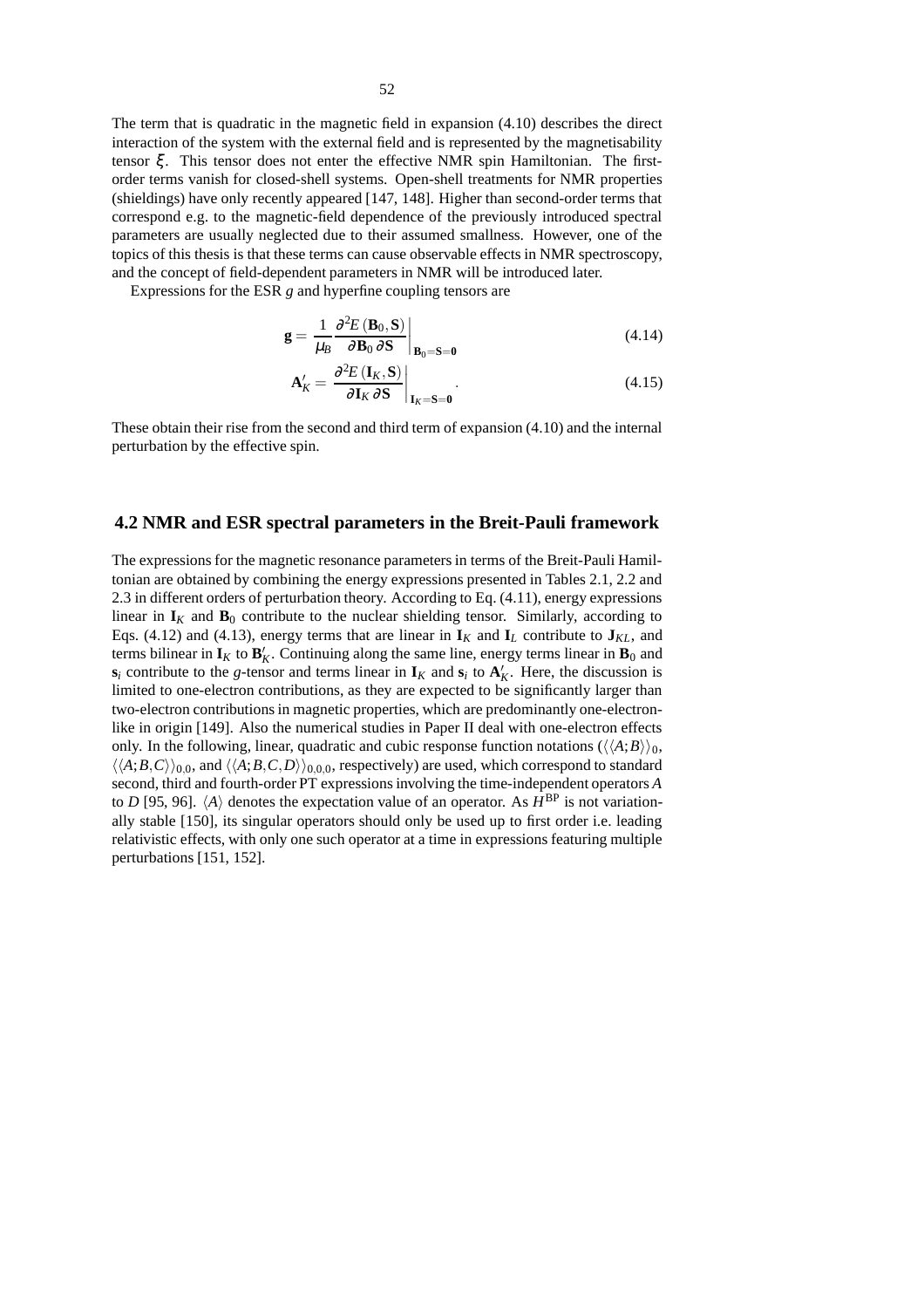## *4.2.1 Non-relativistic contributions*

When operators of the Breit-Pauli Hamiltonian are considered as described in Section 4.2 up to  $\mathscr{O}(\alpha^2)$  and  $\mathscr{O}(\alpha^4)$  for shielding and spin-spin coupling, respectively, expressions are obtained that correspond to Ramsey's non-relativistic perturbation theory [6, 8]. "NR"<sup>2</sup> contributions to the ESR *g*-tensor are similarly obtained to  $\mathcal{O}(\alpha^2)$ . The NR theory of quadrupole coupling is not as straightforward, since the  $h_K^{\text{NQCC}}$  operator describing the interaction of the nuclear quadrupole moment with EFG does not rise from the presented treatment of  $H^{\text{BP}}$  but follows from the inclusion of the finite nuclear model. The leadingorder expressions of NMR and ESR observables provided by this approach are presented in Table 4.1.

## *4.2.2 Relativistic effects*

All the observables of magnetic resonance spectroscopies probe the atomic core region and are hence sensitive to the effects of special relativity [153]. The computational expense of rigorous four-component methods, especially in studying non-Coulombic properties such as magnetic resonance parameters, motivates the development of approximate relativistic methods. A review of both four-component approaches and those based on quasi-relativistic Hamiltonians as well as PT is presented e.g. in [154]. A brief literature survey is also given in Papers I and II of the present thesis, which provide the basis for the following discussion on the perturbational relativistic theory of NMR shielding and spin-spin coupling. An analogous theory for the ESR *g*-tensor is presented in Paper III.

The leading-order relativistic correction terms appear two powers of  $\alpha$  higher than the NR expressions in the present unit system. The contributions are classified as "passive" or "active" effects, of which the passive effects feature magnetic field free relativistic operators that provide first-order relativistic modification of the wave function. The relativistic operators of the active terms contain a functional dependence on the degrees of freedom in the effective spin Hamiltonian relevant for the property under consideration. A further categorisation into heavy atom effects on heavy atom (HAHA) and heavy atom effects on light atoms (HALA) [155] is presented as well.

## *4.2.2.1 NMR parameters*

As implied previously, the relativistic corrections appear to  $\mathscr{O}(\alpha^4)$  for  $\underline{\sigma}$  and  $\mathscr{O}(\alpha^6)$  for **J**. These corrections are collected in Tables 4.2 and 4.3, respectively. For  $\mathbf{B}_K^{\prime}$ , only the passive scalar relativistic corrections, i.e. contributions  $B_K^{\prime NQCC/mv} \propto \langle \langle h_K^{NQCC}; h^{mv} \rangle \rangle_0$  and  $B_K^{\prime NQCC/Dar} \propto \langle \langle h_K^{\text{NQCC}}; h^{\text{Dar}} \rangle \rangle_0$  appear to the leading order. They are not further considered in this thesis.

 $^2$ In fact, already the leading-order treatment contains operators that are absent in the NR limit of  $H^{\text{BP}}$ .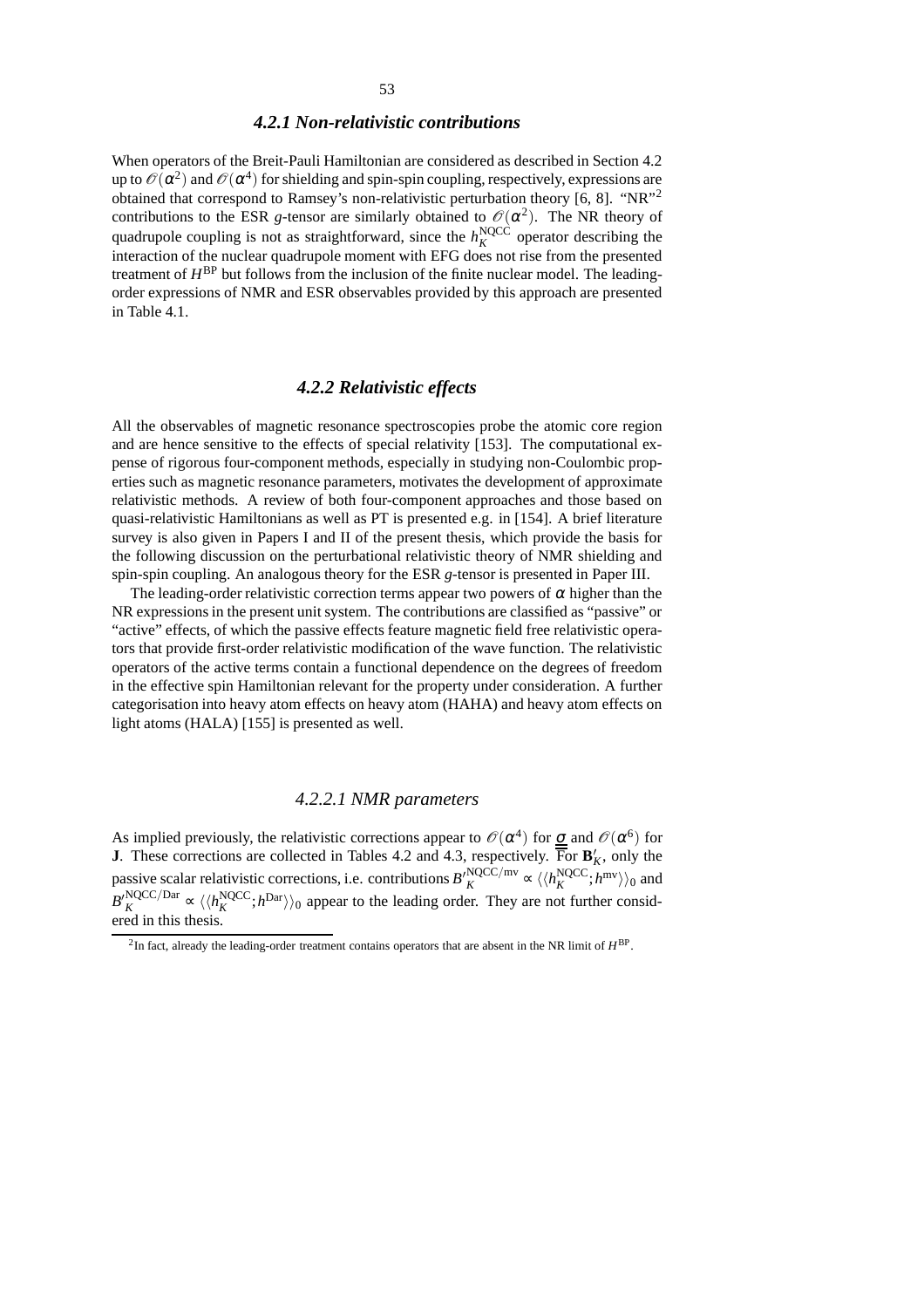|                        |                              | First-order terms, $\langle A \rangle$ |                     |              | Second-order terms, $\langle \langle A;B \rangle \rangle_0$                          |                                                                                                                            |             |
|------------------------|------------------------------|----------------------------------------|---------------------|--------------|--------------------------------------------------------------------------------------|----------------------------------------------------------------------------------------------------------------------------|-------------|
| Property               | Symbol                       | ₹                                      | $\mathrm{Tensor}^a$ | Symbol       | $A$ and $B$                                                                          | Interm. states <sup><i>P</i></sup>                                                                                         | $Tensor^a$  |
| ŏЮ                     |                              | hPa<br>KBo                             | 0.2,1               |              | $h_K^{\text{PSO}}$ and $h_{B_0}^{\text{OZ}}$                                         | singlet                                                                                                                    | 0.2,1       |
| $\mathbf{r}_K$         | DSO <sub>1</sub>             | $h_{KL}^{\rm DSO}$                     | 0,2,1               | <b>PSO</b>   | $h_K^{\text{PSO}}$ and $h_L^{\text{PSO}}$<br>$h_K^{\text{FC}}$ and $h_I^{\text{FC}}$ |                                                                                                                            | 0, 2, 1     |
|                        |                              |                                        |                     | ${\rm FC}$   |                                                                                      |                                                                                                                            | $\circ$     |
|                        |                              |                                        |                     | <b>SD</b>    | $\sim$ and $h^{{\rm SD}}_t$<br>$h_{k}^{\mathrm{SD}}$                                 |                                                                                                                            | 0, 2, 1     |
|                        |                              |                                        |                     | SD/FC        | $h_K^{\text{SD}}$ and $h_L^{\text{FC}}(K \leftrightarrow L)^c$                       | $\begin{array}{c} \mathop{\bf singlet}\\ \mathop{\bf triplet}\\ \mathop{\bf triplet}\\ \mathop{\bf triplet}\\ \end{array}$ | $\mathbf 2$ |
| $\mathbf{B}^{'}_{\nu}$ | NQCC $h_{\nu}^{\text{NQCC}}$ |                                        | $\mathcal{C}$       |              |                                                                                      |                                                                                                                            |             |
| $\mathbb{S}_{\nabla}$  | g                            |                                        | 0.2,1               | <b>OZZSO</b> | $h_{B_0}^{\rm OZ}$ and $h^{\rm SO(1)}$                                               |                                                                                                                            | 0,2,1       |
|                        | SZ-KE                        |                                        |                     |              |                                                                                      |                                                                                                                            |             |
| $\mathbf{A}_K'$        | $\overline{\text{}}$         |                                        |                     |              |                                                                                      |                                                                                                                            |             |
|                        | amso                         |                                        |                     |              |                                                                                      |                                                                                                                            |             |

| ֧֧֧֧֪֪֦֧֧֧֧֧֧֧֧֧֧֪֛֛֪֪֧֛֚֬֘֝֓֕֓֕֓֝֬֝֓֝֬֝֓֝֬֝֓֝֬֝֬֝֓֝֬֝֓֝֬֓֝֬֝֓֝֬֝֓֝֓֝֬֝֬֝<br>ו<br> <br> |
|-----------------------------------------------------------------------------------------|
|                                                                                         |
|                                                                                         |
| $\frac{1}{2}$<br>ׇ֚֘                                                                    |
| į                                                                                       |
|                                                                                         |
| ۱<br>تا                                                                                 |
|                                                                                         |
|                                                                                         |
|                                                                                         |
|                                                                                         |
|                                                                                         |
|                                                                                         |
|                                                                                         |
|                                                                                         |
|                                                                                         |
|                                                                                         |
|                                                                                         |
|                                                                                         |
|                                                                                         |
|                                                                                         |
|                                                                                         |
|                                                                                         |
| <b>Contact Later Contact</b>                                                            |
|                                                                                         |
|                                                                                         |
|                                                                                         |
|                                                                                         |
|                                                                                         |
|                                                                                         |
|                                                                                         |
|                                                                                         |
| י<br>ו<br>I                                                                             |
|                                                                                         |
| $\overline{a}$<br>j                                                                     |
|                                                                                         |
|                                                                                         |
|                                                                                         |
|                                                                                         |
| i<br>ï                                                                                  |
|                                                                                         |

to the anisotropic and <sup>n</sup> Contributions to tensorial ranks: 0 corresponds to the isotropic part,  $T = \frac{1}{3}(T_{xx} + T_{yy} + T_{zz})$ , 2 to the anisotropic but symmetric contributions  $T_{2x}^2 = \frac{1}{2}(T_{xx} + T_{xz}) - T\delta_{\text{c}}$  and 1 to the anisotropic and s za  $\overline{181}$  $\frac{1}{2}$   $\sqrt{167}$  $\overline{\phantom{a}^{33}}$ ÷, Ļ.  $\overline{z}$ ú,  $\frac{1}{3}$   $\sqrt{4 \pi}$ ha ha antisymmetric contributions  $T_{\rm cr}^A = \frac{1}{2} \left( T_{\rm cr} - T_{\rm rc} \right).$ antisymmetric contributions  $T_{\text{et}}^{A} = \frac{1}{2} (T_{\text{et}} - T_{\text{te}})$ . ې<br>م

 $b$  Spin symmetry of the intermediate states when the ground state is a singlet. Spin symmetry of the intermediate states when the ground state is a singlet.

 $c$  Contributions from both perturbations of nuclear indices  $K$  and  $L$ . Contributions from both perturbations of nuclear indices *K* and *L*.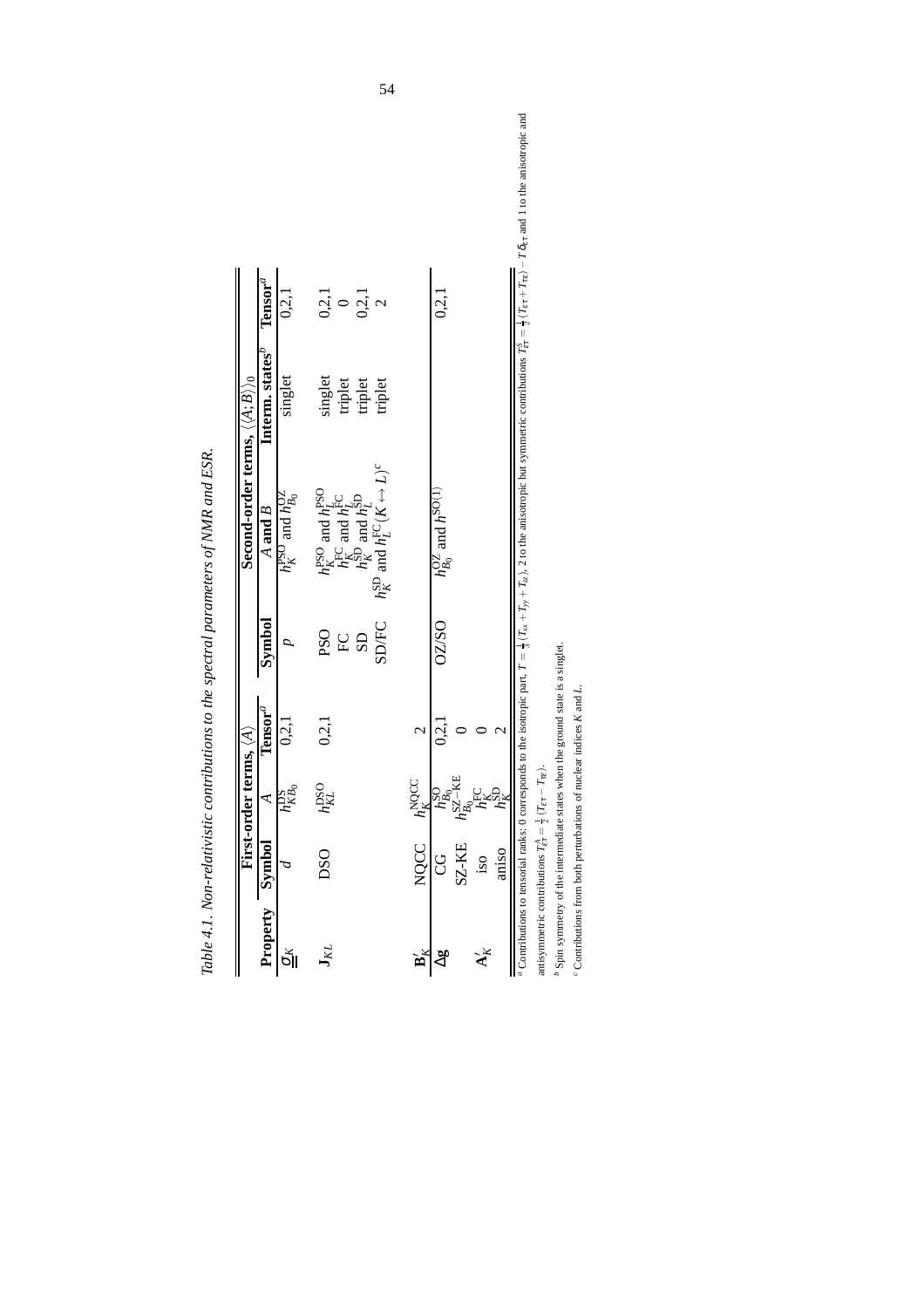|               | First-order terms, $\langle A \rangle$                                      |                                                                         |                             |             |
|---------------|-----------------------------------------------------------------------------|-------------------------------------------------------------------------|-----------------------------|-------------|
| <b>Symbol</b> | А                                                                           | Tensor                                                                  | $Type^b$                    |             |
| con           | $h_{KB_0}^{\rm con}$                                                        | $\Omega$                                                                | Act.                        |             |
| dip           | dip<br>$n_{K\tilde{B}_{0}}$                                                 | $\overline{c}$                                                          | Act.                        |             |
| $d$ -ke       | DS–KE<br>KB <sub>0</sub>                                                    | 0,2,1                                                                   | Act., $HAHA$ ? <sup>c</sup> |             |
| $p$ -OZ       | $h_{KB_0}^{\text{PSO}-\text{OZ}}$                                           | 0,2,1                                                                   | Act., HAHA? <sup>c</sup>    |             |
|               |                                                                             | <b>Second-order terms,</b> $\langle \langle A;B \rangle \rangle_0$      |                             |             |
| <b>Symbol</b> | A and $\overline{B}$                                                        | Interm. states                                                          | <b>Tensor</b>               | <b>Type</b> |
| $p$ -ke/OZ    | $h_K^{\text{PSO-KE}}$<br>and $h_{B_0}^{\rm OZ}$                             | singlet                                                                 | 0,2,1                       | Act.        |
| $p$ /OZ-KE    | $h_K^{\text{PSO}}$ and $h_{B_0}^{\text{OZ}-\text{KE}}$                      | singlet                                                                 | 0,2,1                       | Act.        |
| d/mv          | $h_{KB_0}^{\text{DS}}$ and $h^{\text{mv}}$                                  | singlet                                                                 | 0,2,1                       | Pass.       |
| d/Dar         | $h_{KB_0}^{\text{DS}}$ and $h^{\text{Dar}(1)}$                              | singlet                                                                 | 0,2,1                       | Pass.       |
| FC/SZ-KE      | $h_K^{\text{FC}}$ and $h_{B_0}^{\text{SZ}-\text{KE}}$                       | triplet                                                                 | 0                           | Act., HAHA  |
| SD/SZ-KE      | $h_K^{\text{SD}}$ and $h_{B_0}^{\text{SZ}-\text{KE}}$                       | triplet                                                                 | 2                           | Act.        |
| $FC-II$       | $h_K^{\text{FC}}$ and $h_{B_0}^{\text{SO}(1)}$                              | triplet                                                                 | 0,2,1                       | Act., HAHA  |
| $SD-II$       | $h_K^{\text{SD}}$ and $h_{B_0}^{\text{SO}(1)}$                              | triplet                                                                 | 0,2,1                       | Act.        |
|               |                                                                             | <b>Third-order terms,</b> $\langle\langle A; B, C \rangle\rangle_{0,0}$ |                             |             |
| <b>Symbol</b> | $A, B$ and $C$                                                              | Interm. states                                                          | Tensor                      | Type        |
| p/mv          | $h_K^{\rm PSO}$ , $h_{B_0}^{\rm OZ}$ and $H^{\rm mv}$                       | singlet                                                                 | 0,2,1                       | Pass.       |
| p/Dar         | $h_K^{\overline{PSO}}, h_{B_0}^{\overline{OZ}}$ and $h^{\overline{Dar}(1)}$ | singlet                                                                 | 0,2,1                       | Pass.       |
| $FC-I$        | $h_K^{\text{FC}}, h_{B_0}^{\text{OZ}}$ and $h^{\text{SO}(1)}$               | triplet and                                                             | 0,2,1                       | Pass., HALA |
|               |                                                                             | singlet <sup><math>d</math></sup>                                       |                             |             |
| SD-I          | $h_K^{\text{SD}}, h_{B_0}^{\text{OZ}}$ and $h^{\text{SO}(1)}$               | triplet and                                                             | 0,2,1                       | Pass., HALA |
|               |                                                                             | singlet <sup><math>d</math></sup>                                       |                             |             |

*Table 4.2*. *Leading-order,* O(<sup>α</sup> 4 )*, one-electron relativistic contributions to the nuclear magnetic shielding tensor. a*

*<sup>a</sup>* See footnotes in Table 4.1.

*b* Classification into passive/active as well as into HAHA/HALA (if known) categories.

*<sup>c</sup>* The results of Ref. [156] point to the HAHA character.

*<sup>d</sup>* Both triplet and singlet intermediate states contribute.

*Ab initio* calculations using the outlined theory for relativistic corrections to  $\sigma$  are presented in Papers I and II. In Paper II, calculations using SCF and MCSCF reference states and analytical response theory are carried out for both the isotropic shielding constants and second-rank anisotropic properties of the shielding tensors in hydrogen chalcogenides  $H_2X$  (X = O, S, Se, Te, Po), hydrogen halides HX (X = F, Cl, Br, I, At), and noble gas atoms (Ne, Ar, Kr, Xe, Rn). The results are compared with data obtained from the 4 component calculations of Refs. [157] for H2X, Ref. [151] for HX, and Ref. [140] for noble gases, as well as from experiments. No comparison with experimental results for heavy-atom shielding constants is presented, since the relationship between the shielding tensor and spin-rotation constant measurements, on which the available experimental data is based on, is not valid in the relativistic framework. The results of Paper II are illustrated in Fig. 4.1. Non-negligible relativistic effects are found both for the  ${}^{1}H$  nuclei in heavy-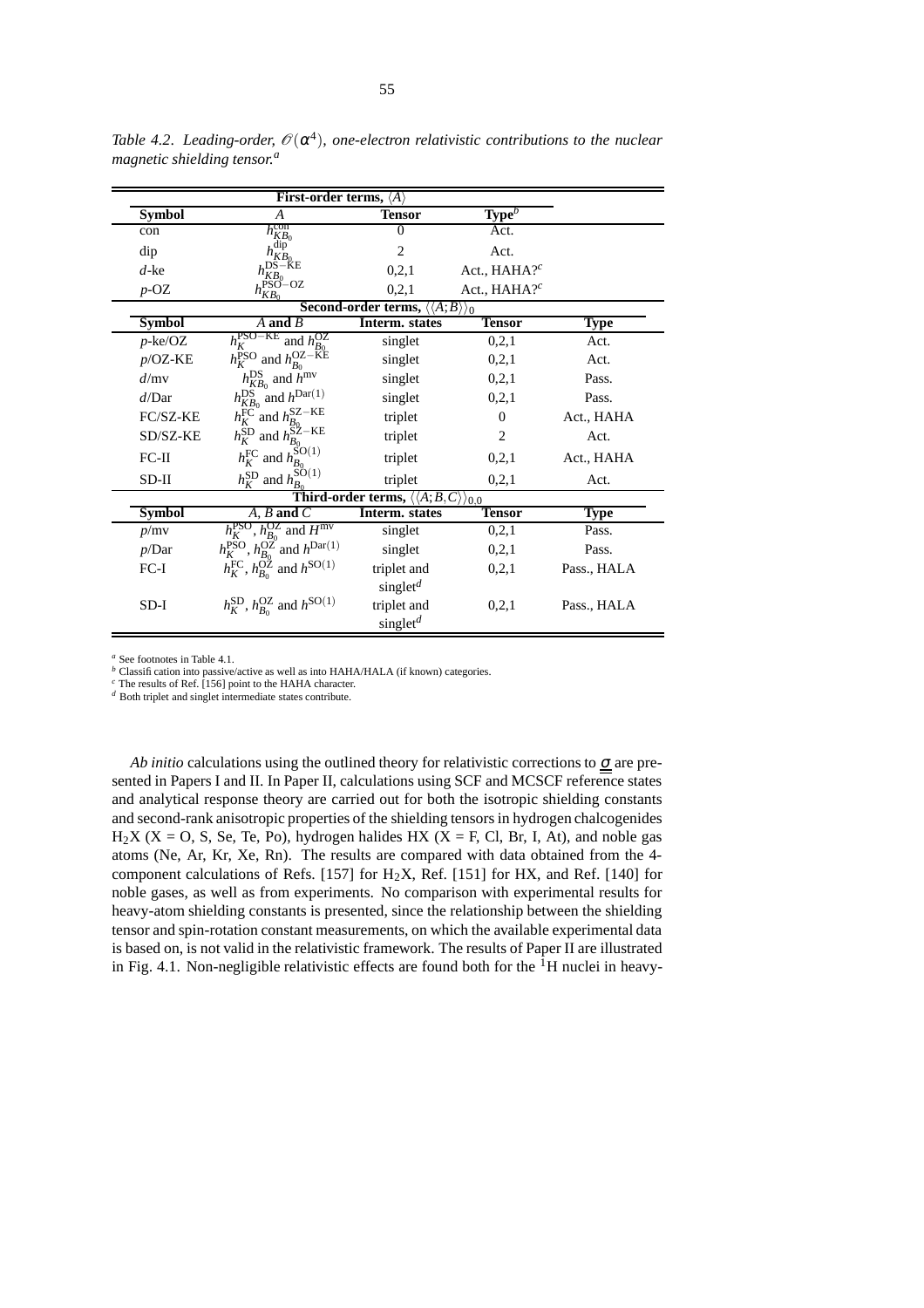|               | First-order terms, $\langle A \rangle$                                                                                                                               |                        |                |             |
|---------------|----------------------------------------------------------------------------------------------------------------------------------------------------------------------|------------------------|----------------|-------------|
| Symbol        | A                                                                                                                                                                    | <b>Tensor</b>          | Type           |             |
| con-dip       | .con-dip<br>$h_{KL}^{\text{con-dip}}$<br>$h_{KL}^{\text{dip-dip}}$                                                                                                   | $\overline{c}$         | Act.           |             |
| dip-dip       |                                                                                                                                                                      | 0,2,1                  | Act.           |             |
| <b>DSO-KE</b> | $h^{KL}_{b}$ O-KE                                                                                                                                                    | 0,2,1                  | Act.           |             |
| PSO-PSO       | $h^{KL}$ PSO-PSO                                                                                                                                                     | 0,2,1                  | Act.           |             |
|               | Second-order terms,                                                                                                                                                  | $\langle A;B\rangle$ ) |                |             |
| <b>Symbol</b> | $\overline{A}$ and $\overline{B}$                                                                                                                                    | <b>Interm.</b> states  | <b>Tensor</b>  | <b>Type</b> |
| DSO/mv        | $h_{KL}^{\rm DSO}$ and $h^{\rm mv}$                                                                                                                                  | singlet                | 0, 2, 1        | Pass.       |
| DSO/Dar       | $h_{KL}^{\text{DS}\overline{\text{O}}}$ and $h^{\text{Dar}(1)}$                                                                                                      | singlet                | 0,2,1          | Pass.       |
| PSO/PSO-KE    | $H_K^{\text{PSO}}$ and $H_L^{\text{PSO}-\text{KE}}$ ( $K \leftrightarrow L$ )                                                                                        | singlet                | 0,2,1          | Act.        |
| FC/FC-KE      | $h_K^{\text{FC}}$ and $h_L^{\text{FC}-\text{KE}}$ $(K \leftrightarrow L)$<br>$h_K^{\text{FC}}$ and $h_{L}^{\text{SD}-\text{KE}}$ $(K \leftrightarrow L)$             | triplet                | $\mathbf{0}$   | Act.        |
| FC/SD-KE      |                                                                                                                                                                      | triplet                | 2              | Act.        |
| SD/FC-KE      |                                                                                                                                                                      | triplet                | $\overline{2}$ | Act.        |
| SD/SD-KE      | $h_K^{\text{SD}}$ and $h_L^{\text{FC}-\text{KE}}$ $(K \leftrightarrow L)$<br>$h_K^{\text{SD}}$ and $h_L^{\text{SD}-\text{KE}}$ $(K \leftrightarrow L)$               | triplet                | 0,2,1          | Act.        |
| FC/SO         | $h_K^{\text{FC}}$ and $h_L^{\text{SO}(1)}$ ( $K \leftrightarrow L$ )                                                                                                 | triplet                | 0,2,1          | Act.        |
| SD/SO         | $h_K^{\text{SD}}$ and $h_L^{\text{SO}(1)}$ $(K \leftrightarrow L)$                                                                                                   | triplet                | 0,2,1          | Act.        |
|               | <b>Third-order terms,</b> $\langle\langle A;B,C\rangle\rangle_{0,0}$                                                                                                 |                        |                |             |
| <b>Symbol</b> | $A, B$ and $C$                                                                                                                                                       | Interm. states         | <b>Tensor</b>  | <b>Type</b> |
| PSO/mv        | $h_{\nu}^{\text{PSO}}$ , $h_{\tau}^{\text{PSO}}$ and $h^{\text{mv}}$                                                                                                 | singlet                | 0,2,1          | Pass.       |
| PSO/Dar       | $h_K^{\text{PSO}}$ , $h_L^{\text{PSO}}$ and $h^{\text{Dar}(1)}$                                                                                                      | singlet                | 0,2,1          | Pass.       |
| FC/mv         | , $\tilde{h}_I^{\text{FC}}$ and $h^{\text{mv}}$<br>$h^{\rm FC}_K$                                                                                                    | triplet and singlet    | $\overline{0}$ | Pass.       |
| SD/mv         | $h_r^{\text{SD}}$<br>$h_I^{\text{SD}}$ and $h^{\text{mv}}$                                                                                                           | triplet and singlet    | 0, 2, 1        | Pass.       |
| FC/Dar        | $h_K^{\text{FC}}, h_L^{\text{FC}}$ and $h^{\text{Dar}(1)}$                                                                                                           | triplet and singlet    | $\overline{0}$ | Pass.       |
| SD/Dar        | $h_K^{\text{SD}}$ , $h_L^{\text{SD}}$ and $h^{\text{Dar}(1)}$                                                                                                        | triplet and singlet    | 0,2,1          | Pass.       |
| SD/FC/mv      |                                                                                                                                                                      | triplet and singlet    | 2              | Pass.       |
| FC/PSO        | $h_K^{\text{SD}}, h_L^{\text{FC}}$ and $h^{\text{mv}}$ $(K \leftrightarrow L)$<br>$h_K^{\text{FC}}, h_L^{\text{PSO}}$ and $h^{\text{SO}(1)}$ $(K \leftrightarrow L)$ | triplet and singlet    | 0, 2, 1        | Pass.       |
| SD/PSO        | $h_K^{\text{SD}}, h_L^{\text{PSO}}$ and $h^{\text{SO}(1)}$ $(K \leftrightarrow L)$                                                                                   | triplet and singlet    | 0,2,1          | Pass.       |

*Table* 4.3. Leading order,  $\mathcal{O}(\alpha^6)$ , relativistic contributions to the indirect spin-spin cou*pling tensor. a*

*<sup>a</sup>* See footnotes in Tables 4.1 and 4.2.

atom molecules, as well as for the heavy nuclei themselves, starting already in the secondrow systems. According to this study, the active cross-term of the Fermi contact hyperfine operator and the relativistic modification of the spin-external field-Zeeman interaction (FC/SZ-KE) is mainly responsible for the large relativistic contribution of the shielding constant of the heavy nuclei. This mechanism is isotropic and of the HAHA [155] type. For the <sup>1</sup>H shielding tensor, in agreement with previous studies of e.g. Refs. [132, 133], the passive spin-orbit interaction contributions, FC-I and SD-I, were observed to be the dominant ones. The other terms were found to give smaller but non-negligible contributions. Among these contributions, a mutual cancellation occurs between terms that can be interpreted as dia- and paramagnetic relativistic corrections, in analogy with the NR theory.

According to the studies in Paper II, the present perturbational method is able to qual-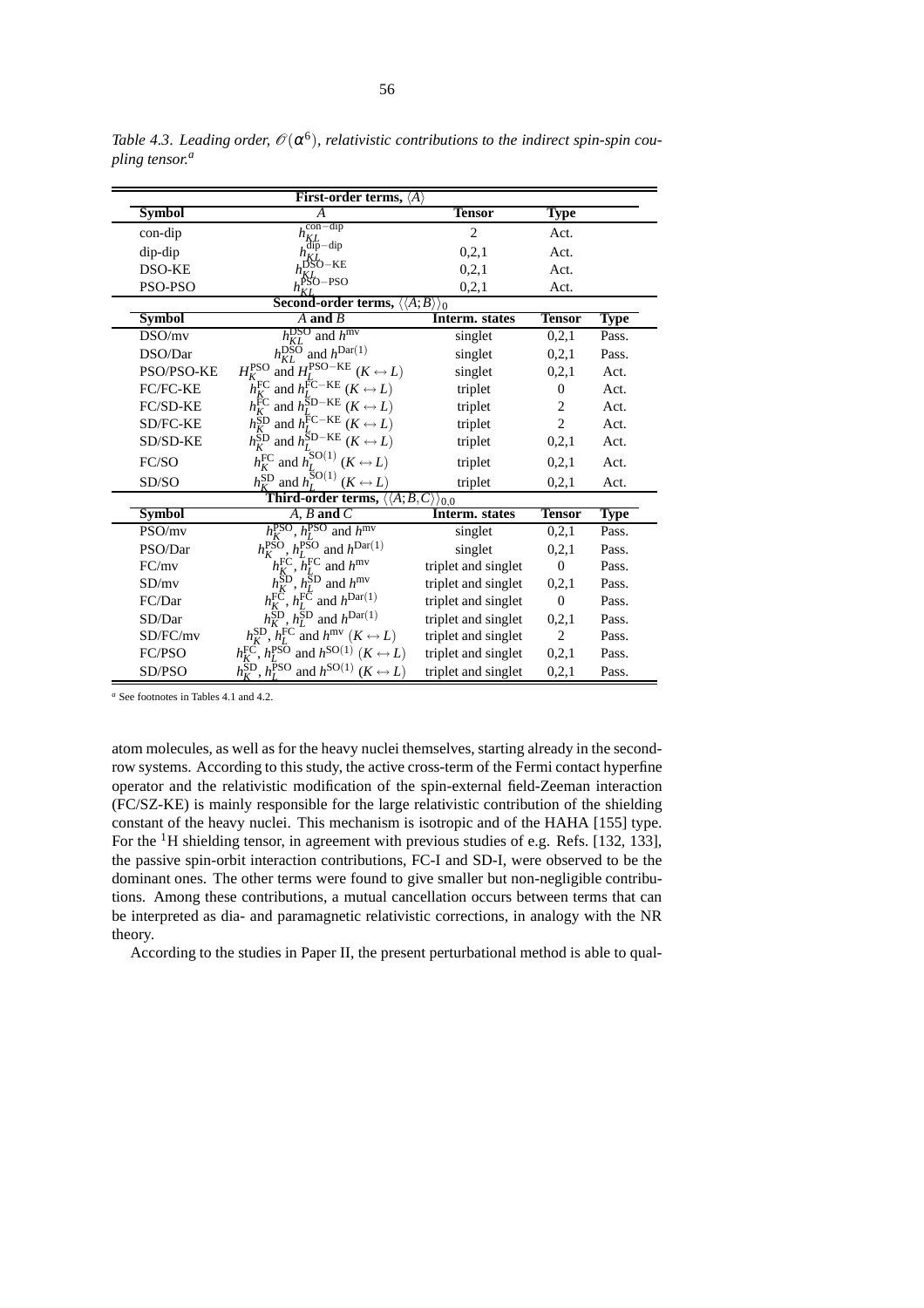

**Figure 4.1**. **Nonrelativistic SCF (NR) as well as uncorrelated (rel-SCF) and correlated (rel-CAS)**, **relativistically** corrected nuclear shielding constants of **X** in (a)  $H_2X$  ( $X = O$ ,  $S$ ,  $Se$ ,  $Te$ , Po), (b) HX (X = F, Cl, Br, I, Ar), and (c) X (X = Ne, Ar, Kr, Xe, Rn), and <sup>1</sup>H in (d) H<sub>2</sub>X and (e) **HX. The reference data from four-component calculations and experiments is also presented.**

itatively reproduce the shielding constants obtained using the computationally intensive four-component, fully relativistic method for both the heavy nuclei and the protons. In addition, the present accuracy is comparable to that obtained in the published quasirelativistic calculations using the ZORA (e.g. Refs. [158–161]) or DKH (Refs. [162–166]) methods. Whereas the dominating HAHA contribution is very correlation-independent, the correlated calculations are in good agreement with the available experimental data for <sup>1</sup>H shieldings in the studied systems. Nevertheless, all the first-order terms as well as the *p*-ke/OZ term were disregarded in this study.

Part of the presented relativistic contributions to **J** are evaluated for the  $H_2$ Te molecule in Paper I. However, no systematic studies have been made thus far. In contrast to the rather promising performance in shieldings, the leading relativistic coupling contributions, in which two singular operators appear simultaneously, are found to diverge upon addition of high-exponent primitives to the basis set. Therefore, the present approach is less applicable to couplings than to shieldings. Among the studied contributions, the FC/SO term, introduced [152] and evaluated earlier [134], is dominating. Also, the PSO/mv and PSO/Dar contributions provide corrections of a few percent to the NR value.

57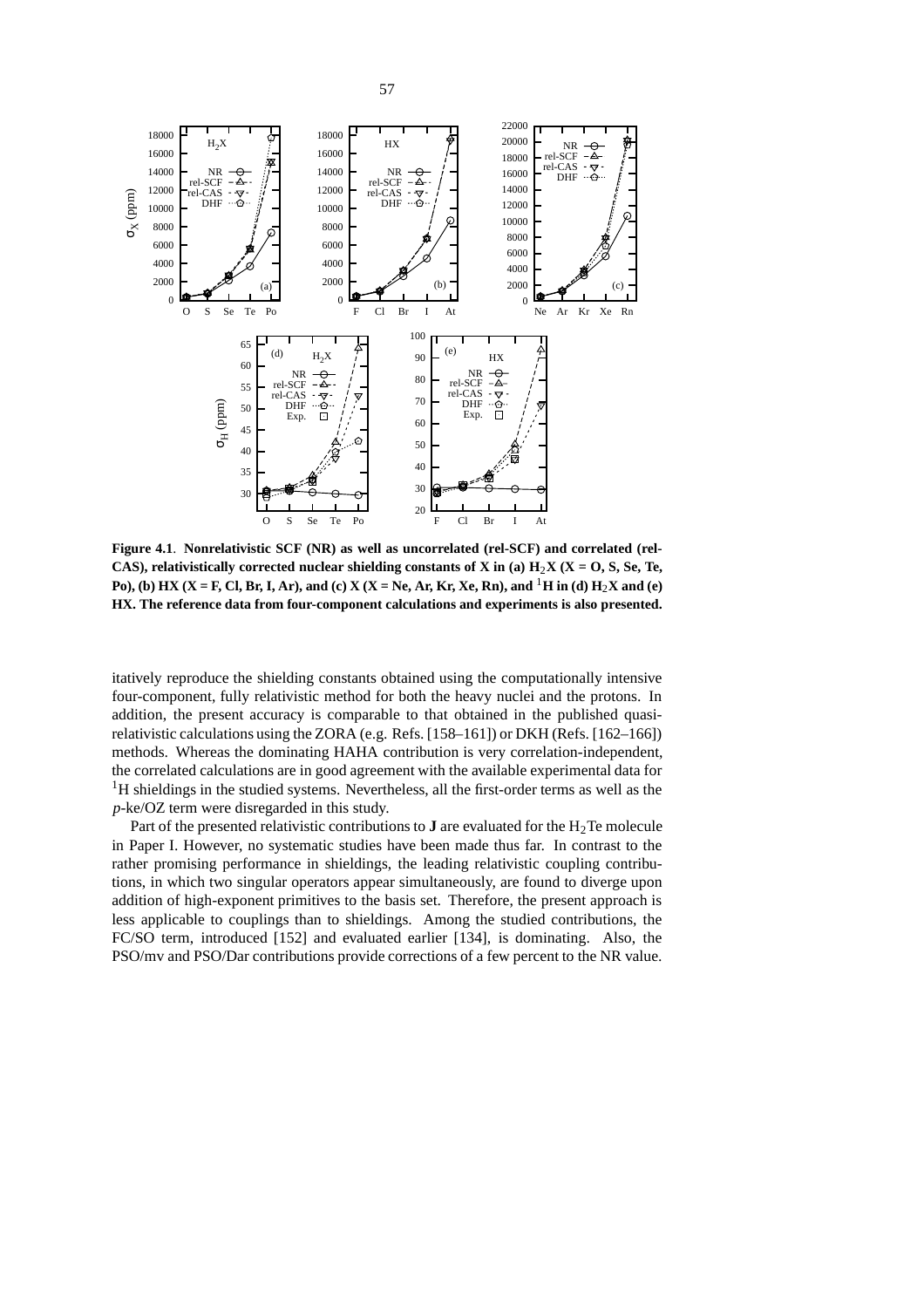The obtained coupling constants in Paper I ( $J_{\text{HTe}} = -230.65$  Hz and  $J_{\text{HH}} = -20.15$  Hz at SCF level and  $J_{\text{HTe}} = -243.89$  Hz and  $J_{\text{HH}} = -17.53$  Hz at CASSCF level) are significantly different to those obtained by four-component calculation  $(J_{\text{HTe}} = 92.21 \text{ Hz}$  and  $J_{HH} = -23.45$  Hz) as well as to the experimental value  $J_{HTe} = -59 \pm 2$  Hz. Nevertheless, very definitive conclusions of the scheme cannot be made due to the lack of systematic numerical treatment.

## *4.2.2.2 ESR parameters*

One-electron expressionsthat are linear in the electron spin and the external magnetic field up to  $\mathscr{O}(\alpha^4)$  constitute the leading-order relativistic corrections to **g**. These are presented in Table 4.4.

Paper III evaluates the contributions presented in Table 4.4 in dihalogen anions  $X_2^-$  (X = F, Cl, Br, I) at the CASSCF level of theory, using large active spaces and basis sets. The results of Paper III are presented and compared to experimental data in Fig. 4.2. It was found that the largest relativistic contributions are provided by the mass-velocity and Darwin corrections of the leading-order  $\mathcal{O}(\alpha^2)$  terms, and that the significance of the relativistic corrections grow rapidly, proportional to *Z* <sup>4</sup> with respect to the atomic number  $Z$ , whereas Paper II noted  $Z^3$  dependence in the case of nuclear shielding constants. These two observations imply that a large part of the relativistic effects emerge from the core orbitals, which makes the ECP inclusion of relativistic effects [167] dubious. One of the other main conclusions of the study is that electron correlation has little significance in the relativistic corrections, at least in  $\sigma$ -type radicals. This may justify uncorrelated Dirac-Fock calculations of ESR *g*-tensors [168, 169].

When compared to the available experimental data, it is observed that the pronounced

| <b>Second-order terms,</b> $\langle \langle A; B \rangle \rangle_0$ |                                              |               |             |  |
|---------------------------------------------------------------------|----------------------------------------------|---------------|-------------|--|
| <b>Symbol</b>                                                       | A and B                                      | <b>Tensor</b> | Type        |  |
| CG/mv                                                               | and $h^{\text{mv}}$<br>$h_{B}^{\text{SO}}$   | 0,2,1         | Pass.       |  |
| CG/Dar                                                              | and $h^{\text{Dar}}$                         | 0,2,1         | Pass.       |  |
| SZ-KE/my                                                            | $h_{B_0}^{\rm SZ-KE}$<br>and $h^{\text{mv}}$ | $\mathbf{0}$  | Pass.       |  |
| SZ-KE/Dar                                                           | $h_{B_0}^{\rm SZ-KE}$ and $h^{\rm Dar}$      |               | Pass.       |  |
| OZ-KE/SO                                                            | $h^{{\rm OZ-HE}}_{B0}$ and $h^{{\rm SO}(1)}$ | 0,2,1         | Act.        |  |
| Third-order terms, $\langle \langle A; B, C \rangle \rangle_{0,0}$  |                                              |               |             |  |
| <b>Symbol</b>                                                       | $A, B$ and $C$                               | <b>Tensor</b> | <b>Type</b> |  |
| OZ/SO/mv                                                            | , $h_{B_0}^{OL}$ , and $h^{\text{mv}}$       | 0,2,1         | Pass.       |  |
| OZ/SO/Dar                                                           | $h_{R_0}^{OZ}$ , and $h^{Dar}$               | 0,2,1         | Pass.       |  |

Table 4.4.  $\mathscr{O}(\alpha^4)$  contributions to the ESR g-tensor.<sup>a</sup>

*<sup>a</sup>* See footnotes in Table 4.1.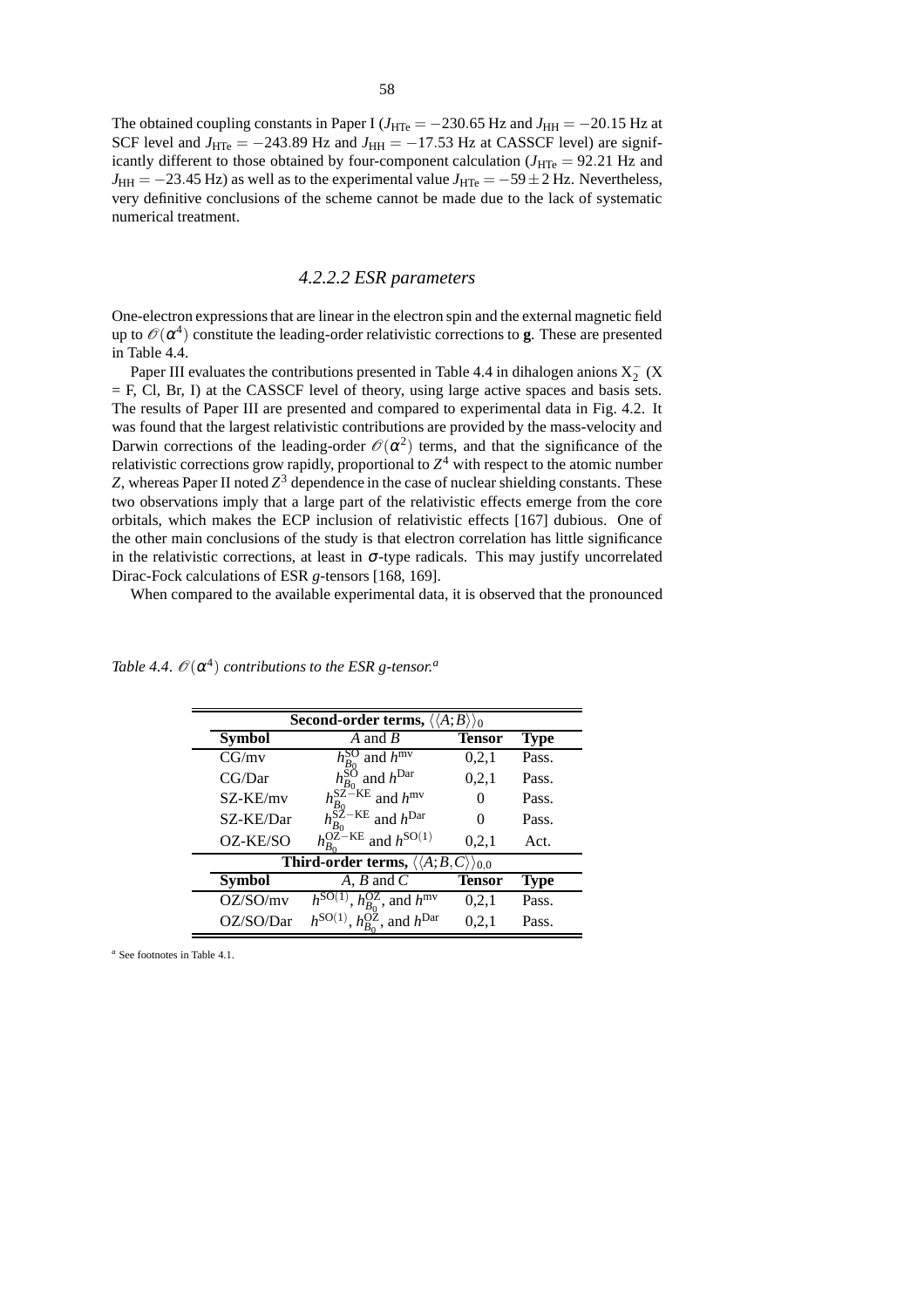

**Figure 4.2**. **Non-relativistic (NR), relativistically corrected (rel), as well as experimental (Exp, Table IV of Paper V) (a) parallel and (b) perpendicular components of the** *g***-shift tensor in**  $X_2^-$  ( $X = F$ , Cl, Br, I) series.

decrease of the parallel (to the bond) *g*-tensor component as a result of relativistic effects is supported by the experiments. On the other hand, the calculated perpendicular components are in not as good an agreement with the experiments that also were in disagreement with one another. The lack of quantitative agreement is concluded to be partly due to the neglected environmental and matrix effects, and partly to the approximations used in the calculations, such as the neglect of two-electron contributions and the use of the singlet excitation manifold.

Relativistic corrections to the hyperfine coupling tensor are not among the topics of the present thesis. A perturbational relativistic approach to the SO effects on the hyperfine coupling tensor, similar to the ones discussed in this thesis, have recently been presented in Refs. [170, 171].

Papers I–III presented a framework for the perturbational inclusion of relativistic effects, based on expressions of the Breit-Pauli Hamiltonian, in magnetic resonance parameters. The effects of special relativity on magnetic resonance observables are known to be extremely important, and the studied method provides a keen method for their inclusion, as compared to both four-component and other quasi-relativistic approaches.

## **4.3 Magnetic-field dependence of NMR parameters**

The magnetic field strengths used in modern NMR experiments are increasing. Therefore, it is important to understand the limits of the validity of the conventional assumption of field-independent NMR parameters. The possibility of field-dependent shielding was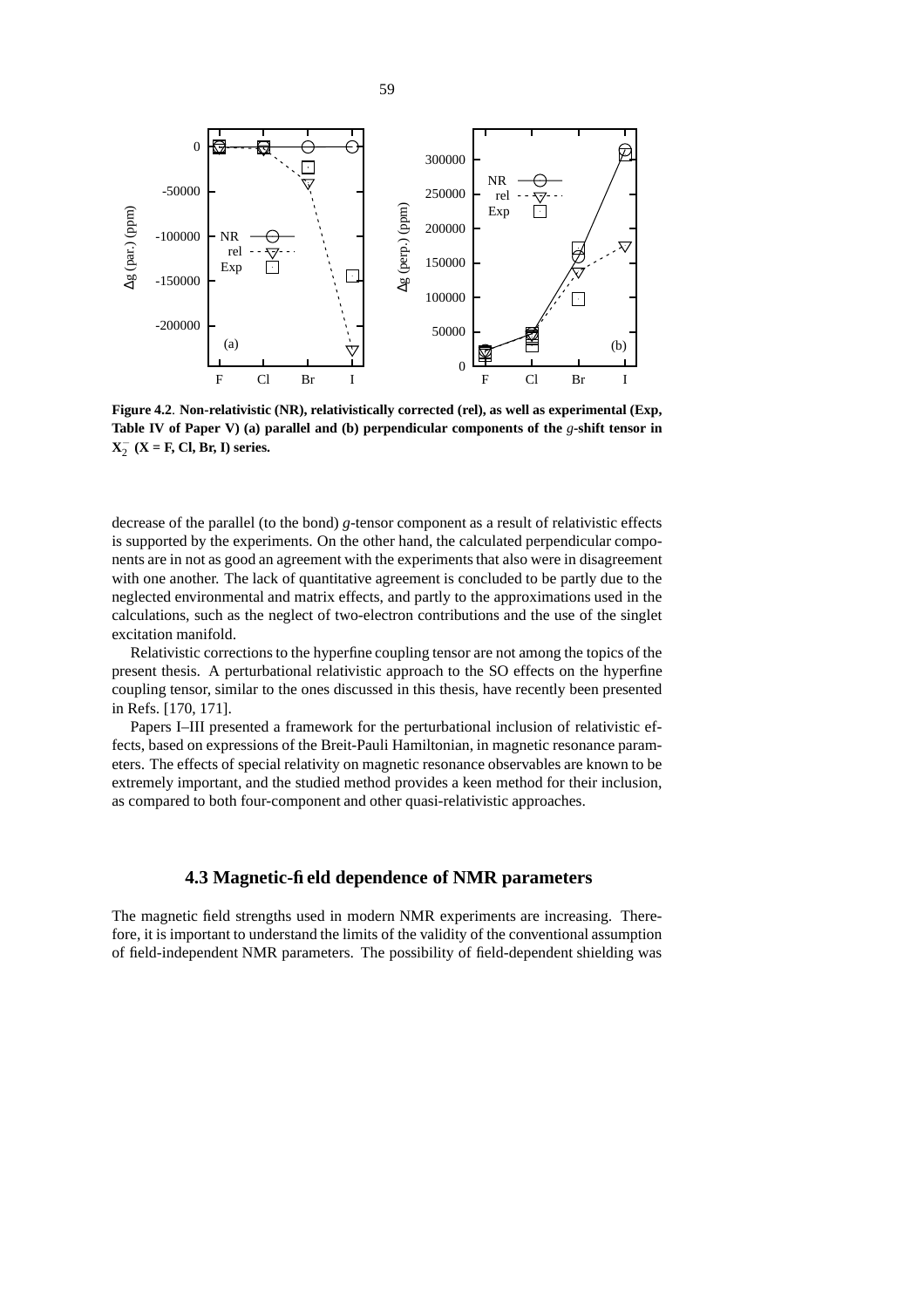proposed in Ref. [17], and an experimental observation was made in two Co(III) compounds [18]. Field-induced and -dependent quadrupole coupling in <sup>131</sup>Xe was reported in Ref. [172], and Ref. [173] provided a quantitative explanation for this observation. The theory formulated in that work was applied to molecules in Paper IV of the present thesis.

By expanding the electronic energy in a power series of perturbations  $\mathbf{I}_K$  and  $\mathbf{B}_0$ , keeping only terms linear in  $\mathbf{I}_K$  and using Eq. (4.11), the nuclear shielding tensor can be written as (cf. Papers IV and V)

$$
\sigma_{K,\varepsilon\tau} = \frac{1}{\gamma_K} \left( \frac{\partial^2 E}{\partial I_{K,\varepsilon} \partial B_{0,\tau}} \right)_0 + \frac{1}{3! \gamma_K} \sum_{\alpha\beta} \left( \frac{\partial^4 E}{\partial I_{K,\varepsilon} \partial B_{0,\tau} \partial B_{0,\alpha} \partial B_{0,\beta}} \right)_0 B_{0,\alpha} B_{0,\beta}
$$
  
+ 
$$
\frac{1}{5! \gamma_K} \sum_{\alpha\beta\gamma\delta} \left( \frac{\partial^6 E}{\partial I_{K,\varepsilon} \partial B_{0,\tau} \partial B_{0,\alpha} \partial B_{0,\beta} \partial B_{0,\gamma} \partial B_{0,\delta}} \right)_0 B_{0,\alpha} B_{0,\beta} B_{0,\gamma} B_{0,\delta}
$$
  
+ 
$$
\frac{1}{7! \gamma_K} \sum_{\alpha\beta\gamma\delta\zeta\eta} \left( \frac{\partial^8 E}{\partial I_{K,\varepsilon} \partial B_{0,\tau} \partial B_{0,\alpha} \partial B_{0,\beta} \partial B_{0,\gamma} \partial B_{0,\delta} \partial B_{0,\zeta} \partial B_{0,\eta}} \right)_0
$$

$$
\times B_{0,\alpha} B_{0,\beta} B_{0,\gamma} B_{0,\delta} B_{0,\zeta} B_{0,\eta}
$$
(4.16)

Here the Greek subindices denote Cartesian coordinates and subscript 0 that the derivatives are taken at vanishing values of the perturbations. The terms with an even number of the components of  $\mathbf{B}_0$  are not time-reversal invariant<sup>3</sup> and are omitted from the expansion. The first term is the field-independent shielding tensor, denoted as  $\underline{\sigma}^{(0)}$ . In the second term, the leading-order field-dependence tensor is the first derivative of the energy with respect to  $I_K$  and the third derivative with respect to the components of  $B_0$ . It is denoted with four-index tensor  $\tau_K$ .

A similar treatment leads to expansions of the spin-spin and quadrupole couplings,

$$
J_{KL,\varepsilon\tau} = \frac{1}{2\pi} \left( \frac{\partial^2 E}{\partial I_{K,\varepsilon} \partial I_{L,\tau}} \right)_0 + \frac{1}{2\pi} \frac{1}{3!} \sum_{\alpha\beta} \left( \frac{\partial^4 E}{\partial I_{K,\varepsilon} \partial I_{L,\tau} \partial B_{0,\alpha} B_{0,\beta}} \right)_0 B_{0,\alpha} B_{0,\beta}
$$
  
+...  

$$
B'_{K,\varepsilon\tau} = \frac{1}{2\pi} \left( \frac{\partial E}{\partial I_{K,\varepsilon} I_{K,\tau}} \right)_0 + \frac{1}{2\pi} \frac{1}{2!} \sum_{\alpha\beta} \left( \frac{\partial^3 E}{\partial I_{K,\varepsilon} I_{K,\tau} \partial B_{0,\alpha} \partial B_{0,\beta}} \right)_0 B_{0,\alpha} B_{0,\beta}
$$
  
+... (4.18)

The derivatives in the second term in both equations are the leading-order, quadratic, field-dependent contributions, which are  $K_{KL}$  for the spin-spin coupling and  $\mathbf{B}'_K^{(2)}$  $\chi$ <sup>(2)</sup> for quadrupole coupling.

The expressions of the field-dependence tensors show that energy terms that are linear in  $\mathbf{I}_K$  and contain a power three in the field contribute to  $\underline{\tau}_K$ , terms that are linear in  $\mathbf{I}_K$ and  $I_L$  and quadratic in the field to  $K_{KL}$ , and terms that are bilinear in  $I_K$  and quadratic in the field to  $\mathbf{B'}_K^{(2)}$  $K^2$ . Consideration of the relevant energy expressions formed from the oneelectron terms of  $H^{\text{BP}}$  up to the power in  $\alpha$ , in which the corresponding NR expressions

<sup>&</sup>lt;sup>3</sup>Upon time reversal,  $t \rightarrow -t$ , the electron spin  $s \rightarrow -s$ , the nuclear spin  $I \rightarrow -I$ , and the magnetic field  $B \rightarrow -B$ , but for energies,  $E \rightarrow E$  must hold. Therefore the energy term must be proportional to  $I_K B_0^{2n+1}$ <br>(shielding),  $I_K I_L B^{2n}$  (spin-spin coupling) or  $I_K^2 B_0^{2n}$  (quadrupole coupling), where  $n = 1, 2, ...$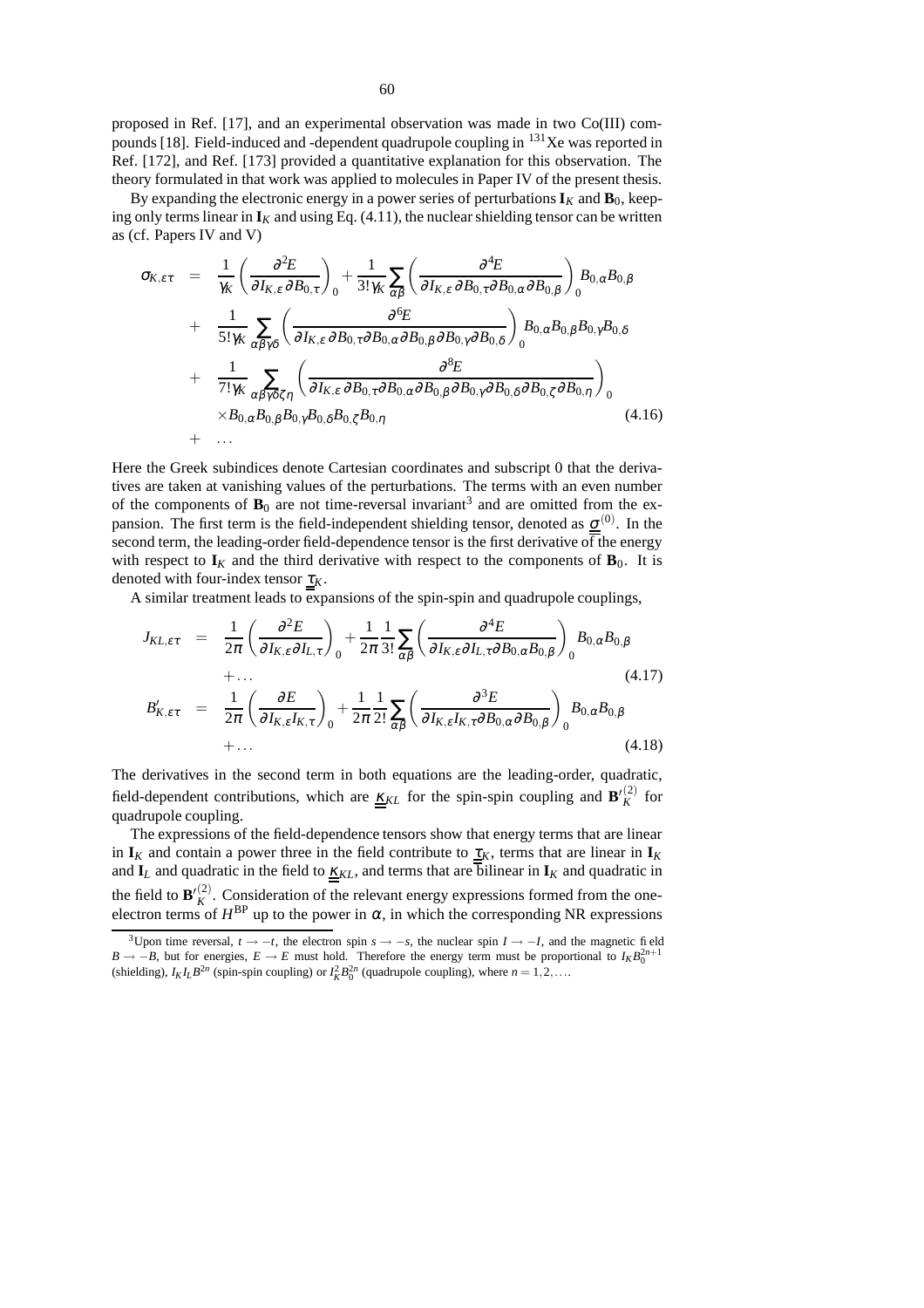|                                           |         | Second-order terms, $\langle A;B \rangle \rangle_0$                                                                                                                                                                                  |                                                                    | Third-order terms, $\langle A;B,C\rangle_{0.0}$                                                                                                                                             |
|-------------------------------------------|---------|--------------------------------------------------------------------------------------------------------------------------------------------------------------------------------------------------------------------------------------|--------------------------------------------------------------------|---------------------------------------------------------------------------------------------------------------------------------------------------------------------------------------------|
| <b>Tensor</b>                             | Symbol  | A and B                                                                                                                                                                                                                              | Symbol                                                             | $A, B$ and $\overline{C}$                                                                                                                                                                   |
| ĂЭ                                        | ää      | $h_{KB_0}^{\text{DS}}$ and $h_{B_0}^{\text{SUSC}}$                                                                                                                                                                                   | dia-para                                                           | $h^{\rm DS}_{KB_0}, h^{\rm OZ}_{B_0}$ and $h^{\rm OZ}_{B_0}$                                                                                                                                |
|                                           |         |                                                                                                                                                                                                                                      | para-dia                                                           | $h_K^{\text{PSO}}$ , $h_{B_0}^{\text{OZ}}$ and $h_{B_2^2}^{\text{SUSC}}$                                                                                                                    |
| $\overline{\text{K}}$ KL                  | DSO/dia |                                                                                                                                                                                                                                      | para-dia                                                           | $h_K^{\text{PSO}}$ , $h_L^{\text{PSO}}$ and $h_{\text{D2}}^{\text{SUSC}}$                                                                                                                   |
|                                           | DS/dia  | $h_{KL}^{\text{DSO}}$ and $h_{B_2}^{\text{SUSC}}$<br>$h_{KB_0}^{\text{D}}$ and $h_{LB_0}^{\text{D}}$                                                                                                                                 | dia-para                                                           | $h_{KL}^{\rm DSO}$ , $h_{B_0}^{\rm OZ}$ and $h_{B_0}^{\rm OZ}$<br>$h_{K}^{\rm FC}$ , $h_{L}^{\rm FC}$ and $h_{B_2^2}^{\rm SUSC}$                                                            |
|                                           |         |                                                                                                                                                                                                                                      | FC/dia                                                             |                                                                                                                                                                                             |
|                                           |         |                                                                                                                                                                                                                                      | SD/dia                                                             | $h_K^{\text{SD}}$ , $h_L^{\text{SD}}$ and $h_{B_2^2}^{\text{SUSC}}$                                                                                                                         |
|                                           |         |                                                                                                                                                                                                                                      | SD/FC/dia                                                          | $h_K^{\text{SD}}, h_L^{\text{FC}}, h_{B_c^2}^{\text{SUSC}}$ $(K \leftrightarrow L)$                                                                                                         |
|                                           |         |                                                                                                                                                                                                                                      | DS/PSO/OZ                                                          | $h_{KB_0}^{DS}$ , $h_L^{PSO}$ and $h_{B_0}^{OZ}$ ( $K \leftarrow L$ )                                                                                                                       |
| $\mathbf{B}^{\prime\left( 2\right) }_{K}$ | dia     | $h_K^{\text{NQCC}}$ and $h_{B_2^2}^{\text{SUSC}}$                                                                                                                                                                                    | para                                                               | $h_K^{\rm NQCC}$ , $h_{B_0}^{\rm OZ}$ and $h_{B_0}^{\rm OZ}$                                                                                                                                |
|                                           |         |                                                                                                                                                                                                                                      | Fourth-order terms, $\langle\langle A;B,C,D\rangle\rangle_{0.0,0}$ |                                                                                                                                                                                             |
|                                           | Symbol  | $A, B, C$ and $D$                                                                                                                                                                                                                    | Symbol                                                             | $A, B, C$ and $\overline{D}$                                                                                                                                                                |
| řЙ                                        | para    | $\frac{10^{84}_{12}}{10^{124}_{12}}$ , $\frac{10^{12}_{12}}{10^{12}_{12}}$ , $\frac{10^{12}_{12}}{10^{12}_{12}}$ , $\frac{10^{12}_{12}}{10^{12}_{12}}$ , $\frac{10^{12}_{12}}{10^{12}_{12}}$ and $\frac{10^{12}_{12}}{10^{12}_{12}}$ |                                                                    |                                                                                                                                                                                             |
| $\overline{\mathbf{K}}$                   | para    |                                                                                                                                                                                                                                      | FC/para                                                            |                                                                                                                                                                                             |
|                                           | SD/para |                                                                                                                                                                                                                                      | SD/FC/para                                                         | $h_K^{\text{FC}}, h_L^{\text{FC}}, h_{B_0}^{\text{QZ}}$ and $h_{B_0}^{\text{QZ}}$<br>$h_K^{\text{SD}}, h_L^{\text{FC}}, h_{B_0}^{\text{QZ}}$ and $h_{B_0}^{\text{QZ}}$ ( $K \leftarrow L$ ) |

| $\frac{1}{2}$                    |  |
|----------------------------------|--|
| ı                                |  |
|                                  |  |
|                                  |  |
|                                  |  |
|                                  |  |
|                                  |  |
|                                  |  |
|                                  |  |
|                                  |  |
|                                  |  |
|                                  |  |
| l                                |  |
|                                  |  |
|                                  |  |
| í                                |  |
| I                                |  |
| ֡֡֡֡֡֡֡                          |  |
|                                  |  |
|                                  |  |
|                                  |  |
|                                  |  |
|                                  |  |
| ֧֦֧֦֧֦֧֦֧֦֧֦֧֦֧֦֧֦֧֦֧֦֧֦֧֦֧֦֧֦֧֝ |  |
|                                  |  |
|                                  |  |
|                                  |  |
|                                  |  |
|                                  |  |
|                                  |  |
|                                  |  |
|                                  |  |
|                                  |  |
| i                                |  |
|                                  |  |
| -<br>-<br>-<br>-                 |  |
| ֦                                |  |
|                                  |  |
|                                  |  |
|                                  |  |
|                                  |  |
| $\frac{1}{2}$                    |  |
|                                  |  |
|                                  |  |
|                                  |  |
|                                  |  |
|                                  |  |
|                                  |  |
| $\sim$<br>Ξ<br>I                 |  |
|                                  |  |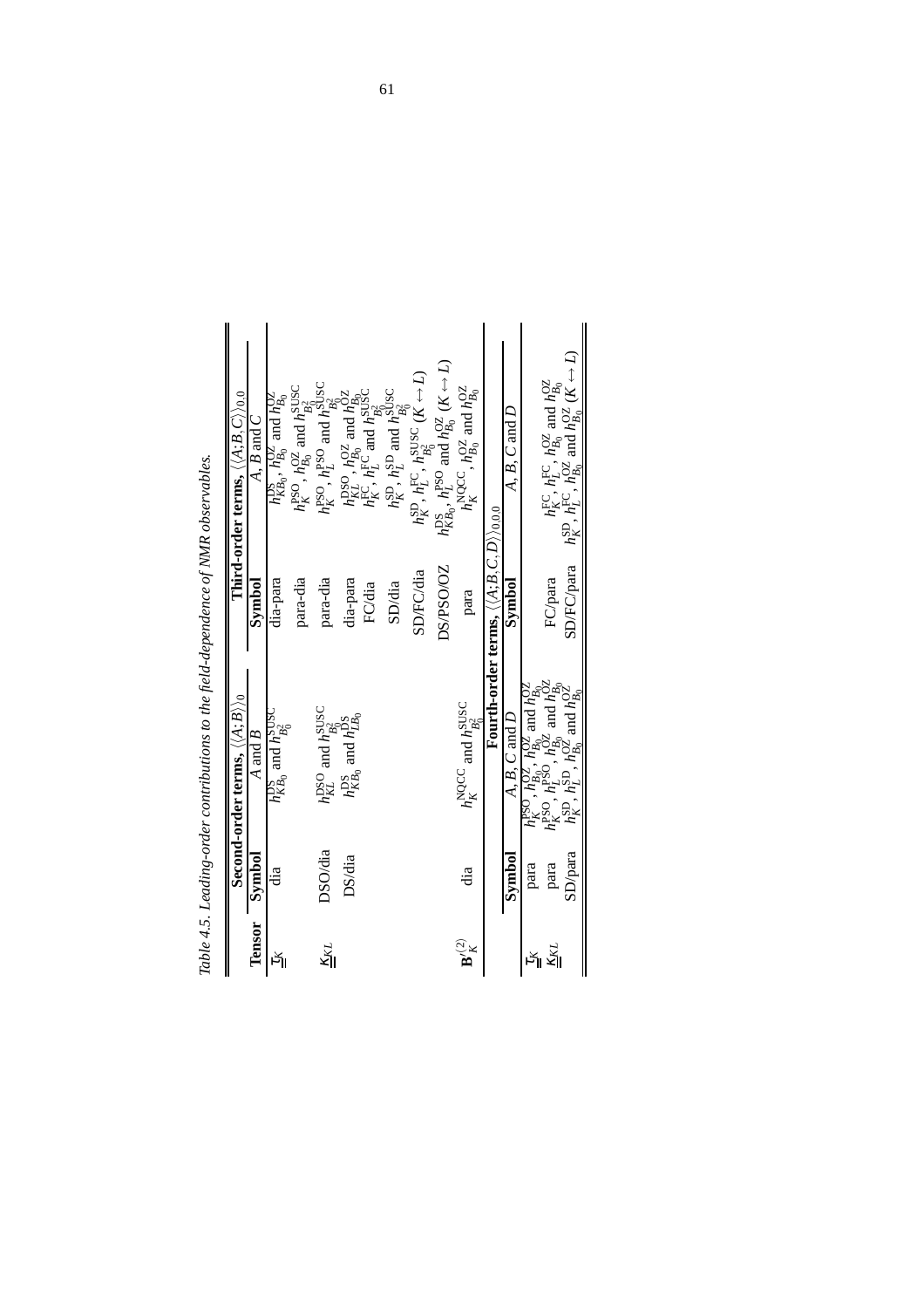appear, yields the leading-order contributions to field-dependent NMR observables that are presented in Table 4.5. The field-dependence is seen to arise from the modification of the corresponding NR expressions by the operators responsible for dia- and paramagnetic magnetisability [174]. Purely diamagnetic ("dia") and paramagnetic ("para") terms can be described as elongations of the electronic cloud in the direction of or perpendicular to the field, respectively. In field-dependentspin-spin coupling, also cross-terms DS/DS and DS/PSO/OZ appear, the interpretation of which is not as straightforward. The analysis of field-dependent shielding is presented in Papers IV and V, and of quadrupole coupling in Paper VI, whereas the analysis of the field-dependent spin-spin coupling is previously unpublished.

In Paper IV, analytical response theory calculations for closed-shell alkali metal and halogen ions, as well as noble gas atoms, using high-quality multiconfigurational wave functions and large basis sets revealed that the effect is not of observable magnitude in closed-shell atomic systems. Due to the spherical symmetry of the reference state, contributions containing the  $h_{B_0}^{OZ}$  operator do not participate, and only the *zz* component of the shielding tensor is modified by the field. In addition to the leading-order dependence coefficients, also the higher-order field-dependence coefficients of Eq. (4.17) were evaluated. The leading-order, quadratic corrections are positive in all the systems studied, as they are  $\mathcal{O}(10^{-9})$  ppm/T<sup>2</sup> in magnitude, which corresponds maximally to  $10^{-6}$  ppm in NMR spectrometers with  ${}^{1}H$  resonance frequency of 1 GHz. This is far beyond being observable in current NMR spectrometers, and it is likely to remain so in the near future. The fourth- and sixth-power field-dependencies were of an order of  $10^{-18}$  ppm/T<sup>2</sup> and  $10^{-26}$  ppm/T<sup>2</sup>, respectively.

Paper V introduces DFT and SCF calculations for the field-dependence of <sup>59</sup>Co nuclear shielding in the same Co(III) complexes in which the dependence was experimentally claimed in Ref. [18],  $[Co(NH_3)_6]^{3+}$  and  $Co(acetylacetonate)_3$ . The calculated isotropic averages of  $\tau_K$  give rise to a decrease in the <sup>59</sup>Co shielding constant as compared to the normal field-independent shielding of  $-2.5 \times 10^{-3}$  ppm/T<sup>2</sup> and  $-6.0 \times 10^{-3}$  ppm/T<sup>2</sup> for  $[Co(NH<sub>3</sub>)<sub>6</sub>]$ <sup>3+</sup> and Co(acetylacetonate)<sub>3</sub>, respectively. The para-term is clearly the dominant one, at least in these systems, others giving three or more orders of magnitude smaller contributions. The calculated  $\tau$  is of the same negative sign as observed experimentally, but one order of magnitude smaller than the experimental observation. In contrast to the case of closed-shell atoms discussed in Paper I, these changes may be observable in forthcoming experiments.

No numerical studies corresponding to the theoretical outline for <u>κ</u><sub>KL</sub> have yet been carried out because there are no implementations of fourth-order PT that involve triplet operators. The field-dependence of spin-spin coupling is clearly of scientific interest and will hopefully be addressed in the future.

Paper VI presented SCF, MCSCF, and DFT calculations of contributions to  $\mathbf{B}'_K$ <sup>(2)</sup> as well as their mass-velocity and Darwin corrections, for  $^{21}$ Ne,  $^{36}$ Ar and  $^{83}$ Kr nuclei in noble gas atoms, and <sup>33</sup>S in the SF<sub>6</sub> molecule. In addition, <sup>47/49</sup>Ti in TiF<sub>4</sub> and TiCl<sub>4</sub>, <sup>91</sup>Zr in  $ZrF_4$ , and  $177/179$ Hf in HfF<sub>4</sub> were estimated with SCF and DFT calculations. The fieldindependent quadrupole splitting vanishes in these systems due to the high site symmetry, which is spherical in noble gas atoms,  $O_h$  in  $SF_6$  and  $T_d$  in group(IV) tetrahalides. A thus far experimentally unobserved quadrupole splitting of completely field-induced origin in molecules was predicted to amount to multiplet widths of 38.4 mHz/T<sup>2</sup> and 353.5 mHz/T<sup>2</sup>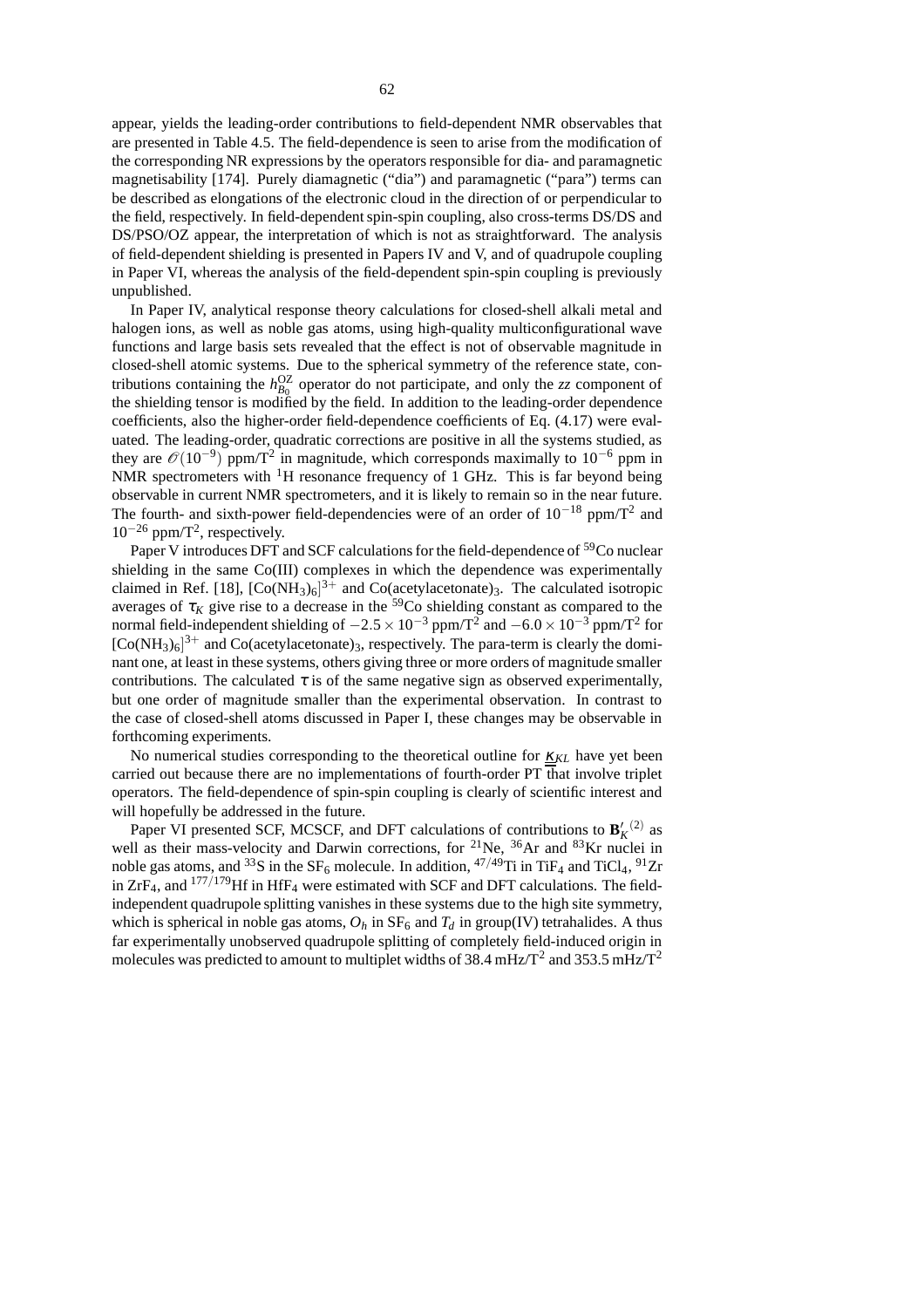in the experimentally most promising candidates, the  $^{47}$ Ti resonance in TiCl<sub>4</sub> and  $^{177}$ Hf resonance in HfF4. Furthermore, the field-induced splitting could be observable also in the <sup>83</sup>Kr spectrum, where the width of the nonet is predicted to be 5.2 mHz/ $T^2$ .

In Papers IV–VI, the physical mechanisms of the field-dependence of shielding and quadrupole coupling (on the basis of Ref. [173]) were identified and evaluated. The field-dependence of both shielding and quadrupole coupling was concluded, albeit being experimentally observable in certain species, to have little significance in most NMR applications.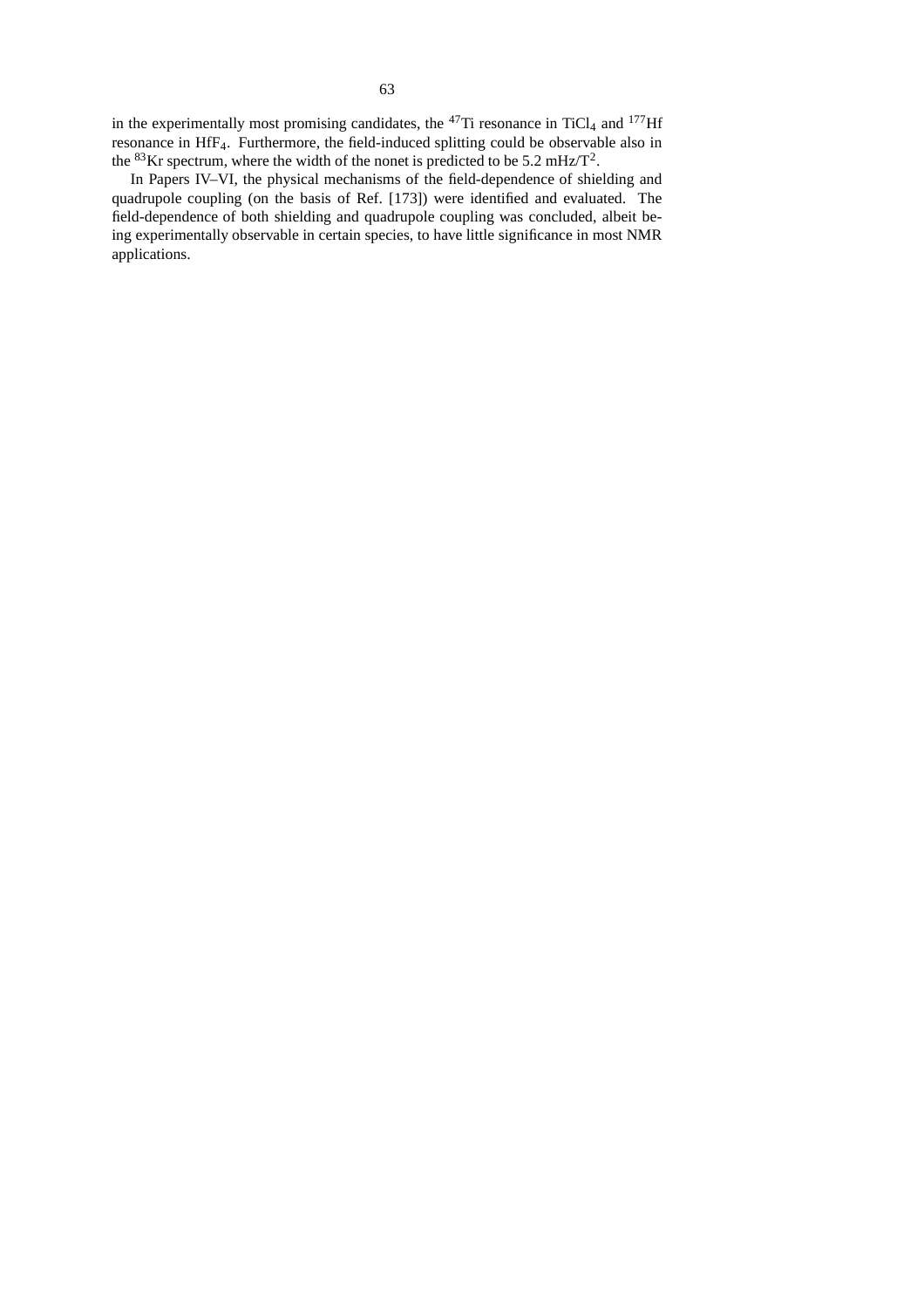## **5 Conclusions**

Theoretical and computational studies of the spectral parameters of magnetic resonance spectroscopies provide an independent supplement to experimental research. Within the last few years, theoretical studies of molecular properties have become routine, among them the spectral parameters of magnetic resonance. Molecular systems are studied using more accurate and more advanced techniques as well as more efficient computational strategies than ever before.

This thesis has two major themes, the perturbational treatment of the effects of special relativity as well as the external magnetic field-dependence of the parameters of magnetic resonance spectroscopies using second and higher-order analytical response theory and the standard Breit-Pauli molecular Hamiltonian. The studies are presented in the form of five research articles published in international journals and of one book chapter. The book chapter, Paper I, is a systematic survey of the inclusion of relativistic effects in nuclear magnetic shielding and indirect spin-spin coupling tensors in the Breit-Pauli framework. Paper II consists of numerical studies using this theory on a central nuclear magnetic resonance parameter, the nuclear magnetic shielding tensor. Paper III applies this approach to the *g*-tensor of electron spin resonance spectroscopy. The last three articles consider the external magnetic-field dependence of the NMR spectral parameters. Paper IV studies the case of field-dependent nuclear magnetic shielding in closed-shell atomic systems, and Paper V extends this discussion into molecules, studying the cobalt complexes in which an experimental observation of this phenomena has been claimed. Paper VI studies field-dependent and field-induced nuclear quadrupole coupling in noble gas atoms and molecular systems.

The non-relativistic treatment of magnetic resonance parameters is inevitably insufficient, and the effects of special relativity must be taken into account already in systems containing second-row elements. Not only those of heavy nuclei, but also the parameters of light nuclei are subjected to relativistic effects in such systems. The first main conclusion of this thesis is that the presented framework of perturbational inclusion of relativistic effects, using the Breit-Pauli level of theory, provides a straightforward tool to calculate these corrections, simultaneously allowing rigorous treatments of electron correlation and high-quality description of one-electron space. This scheme requires less programming effort than the alternative formulations based on other quasi-relativistic Hamiltonians, and its integrals are widely supported by the existing quantum chemical codes. The contribu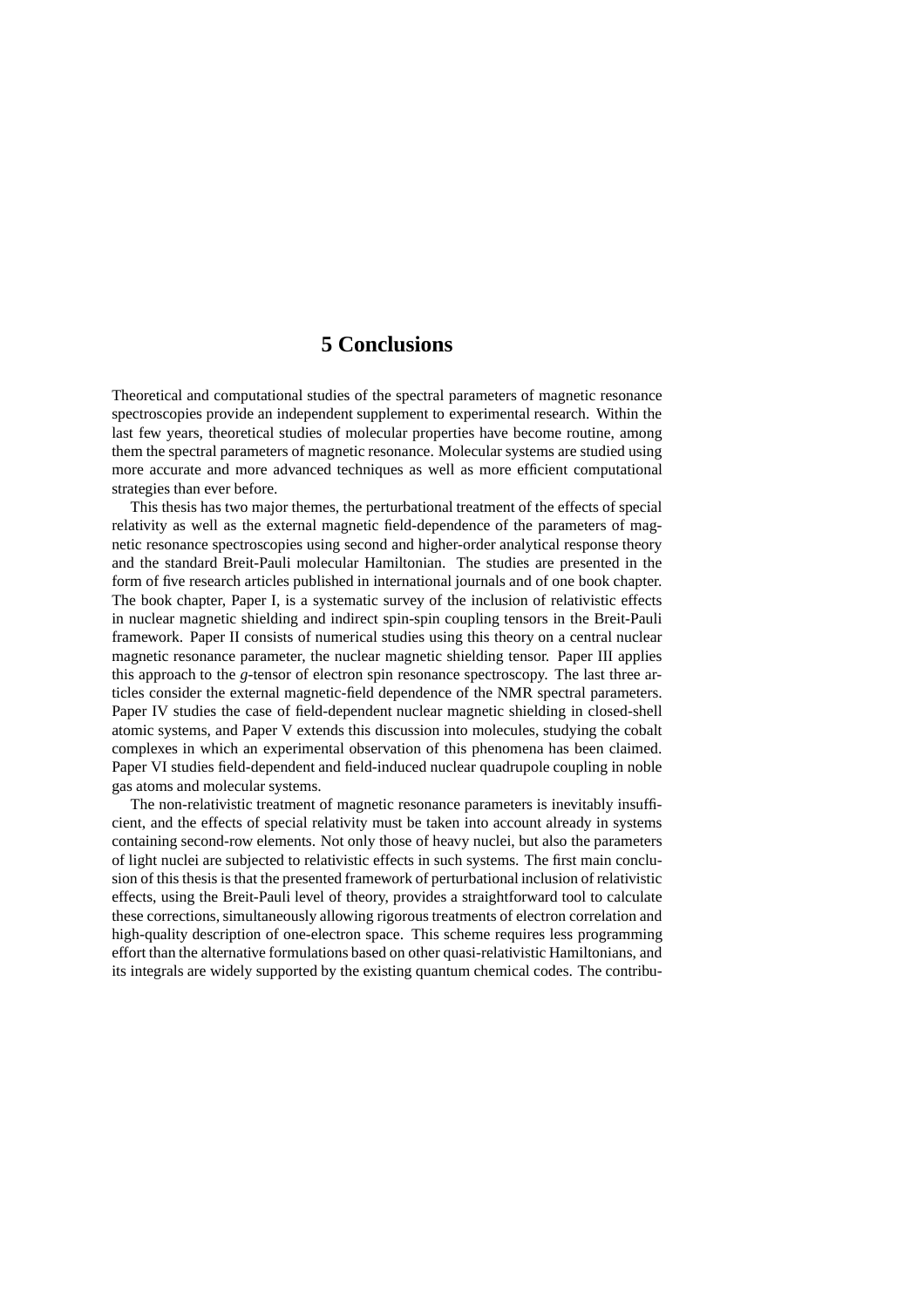tions are also straightforwardly interpretable with established chemical concepts. Despite the variational instability of the Breit-Pauli Hamiltonian, no divergencies or pertubation theory break-down occur in the calculation of nuclear shielding tensors in Paper II and *g*-tensors in Paper III. However, Paper I shows that these features limit the applicability of the scheme to spin-spin coupling tensors.

The second main conclusion is that the assumption of the field-independent nuclear magnetic shielding is, in the light of the results of this thesis, mostly justified. The calculations verify that these effects are vanishingly small in closed-shell atoms. In the case of molecules, the results qualitatively support the previous experimental observation. This effect, although certainly of experimentally observable magnitude in certain compounds, is small enough to be safely neglected in most nuclear magnetic resonance applications. The same conclusions apply to quadrupole coupling.

The Breit-Pauli framework provides a workable, practical method for the inclusion of the effects of special relativity in many molecular magnetic resonance properties, and it allows the identification of different physical mechanisms contributing to these complicated properties. This makes the presented approach a very valuable tool – after all, the main goal of computational chemistry is not to produce numbers, but to provide insight.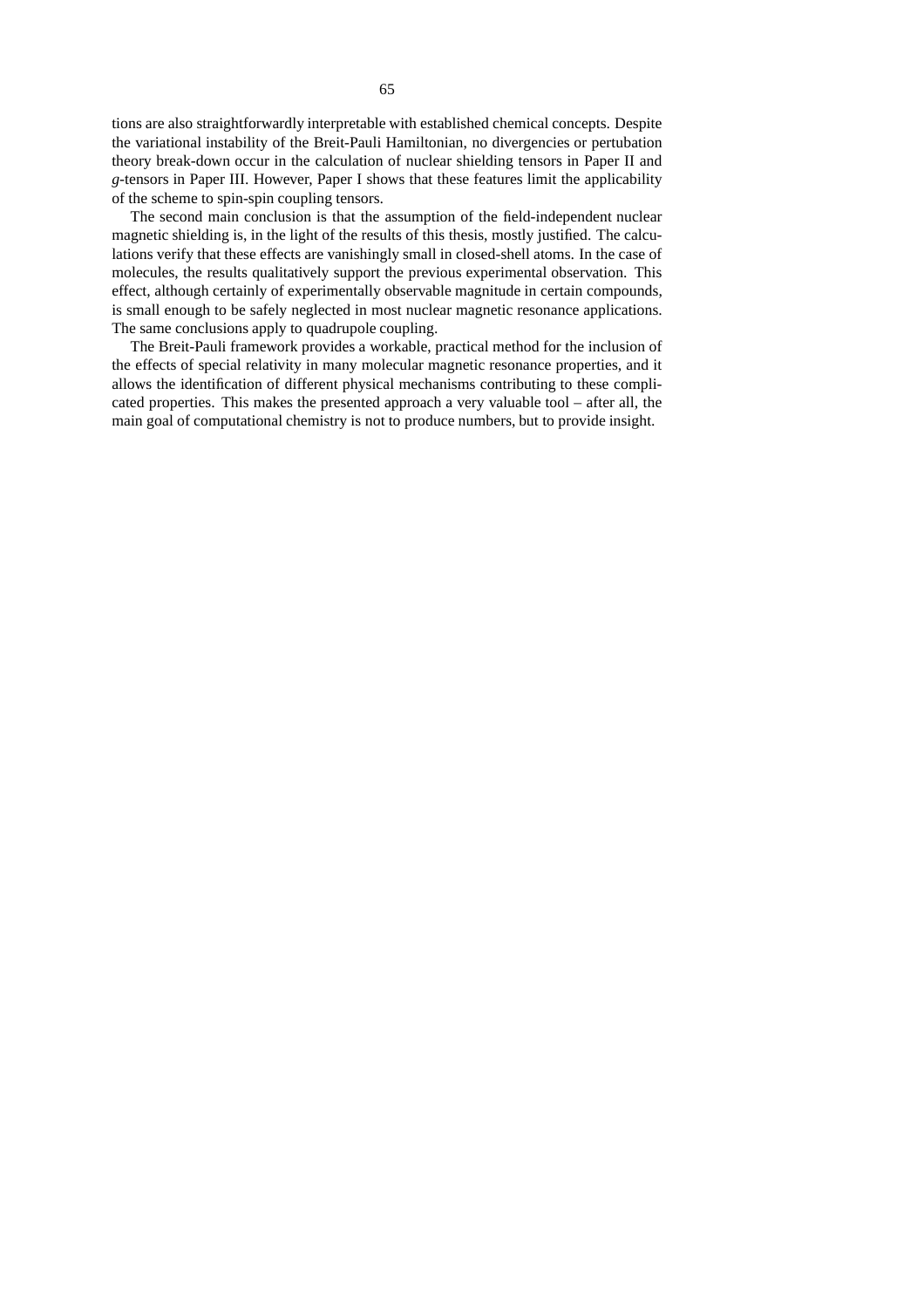# **References**

- [1] Slichter CP, (1992) Principles of Magnetic Resonance. Springer-Verlag, Berlin.
- [2] Abragam A, (1960) The Principles of Nuclear Magnetism. Oxford University Press, Oxford.
- [3] Weltner W, (1990) Magnetic Atoms and Molecules. Dover, New York.
- [4] McWeeny R, (1992) Methods of Molecular Quantum Mechanics, 2<sup>nd</sup> edition. Academic, London.
- [5] Parr RG & Yang W, (1989) Density-Functional Theory of Atoms and Molecules. Oxford University Press, Oxford.
- [6] Ramsey NF, (1950) Phys Rev 78: 699.
- [7] Ramsey NF, (1952) Phys Rev 86: 243.
- [8] Ramsey NF, (1953) Phys Rev 91: 303.
- [9] Pound RV, (1950) Phys Rev 79: 685.
- [10] Goudsmit S, (1931) Phys Rev 37: 663.
- [11] Breit G & Wills LA, (1933) Phys Rev 44: 470.
- [12] Soncini A, Faglioni F & Lazzeretti P, (2003) Phys Rev A 68: 033402.
- [13] Laubender G & Berger R, (2003) ChemPhysChem 4: 395.
- [14] Romero RH & Aucar GA, (2002) Phys Rev A 65: 053411.
- [15] Moss RE, (1973) Advanced Molecular Quantum Mechanics. Chapman & Hall.
- [16] Harriman JE, (1978) Theoretical Foundations of Electron Spin Resonance. Academic Press, New York.
- [17] Ramsey NF, (1970) Phys Rev A 1: 1320.
- [18] Bendall MR & Doddrell DM, (1979) J Magn Reson 33: 659.
- [19] Dirac PAM, (1928) Proc Roy Soc A 117: 610.
- [20] Dirac PAM, (1928) Proc Roy Soc A 118: 351.
- [21] Anderson CD, (1933) Phys Rev 43: 491.
- [22] Lévy-Leblond JM, (1967) Commun Math Phys 6: 216.
- [23] Salpeter EE & Bethe HA, (1951) Phys Rev 84: 1232.
- [24] Salpeter EE, (1952) Phys Rev 87: 328.
- [25] Breit G, (1929) Phys Rev 34: 553.
- [26] Gaunt JA, (1929) Proc Roy Soc (London) A 122: 513.
- [27] Brown GE & Ravenhall DG, (1951) Proc Roy Soc (London) A 208: 55.
- [28] Dyall KG & Fægri K, (1990) Chem Phys Lett 174: 25.
- [29] Stanton RE & Havriliak S, (1984) J Chem Phys 81: 1910.
- [30] Dyall KG, (1997) J Chem Phys 106: 9618.
- [31] Autschbach J & Schwarz WHE, (2000) Theor Chem Acc 104: 82.
- [32] Foldy LL & Wouthuysen SA, (1950) Phys Rev 78: 29.
- [33] Pauli W, (1958) In: Handbuch der Physik, volume 5. Springer, Berlin.
- [34] Davies DW, (1969) The Theory of the Electronic and Magnetic Properties of Molecules. Wiley, London.
- [35] Kutzelnigg W, (1988) Theor Chim Acta 73: 173.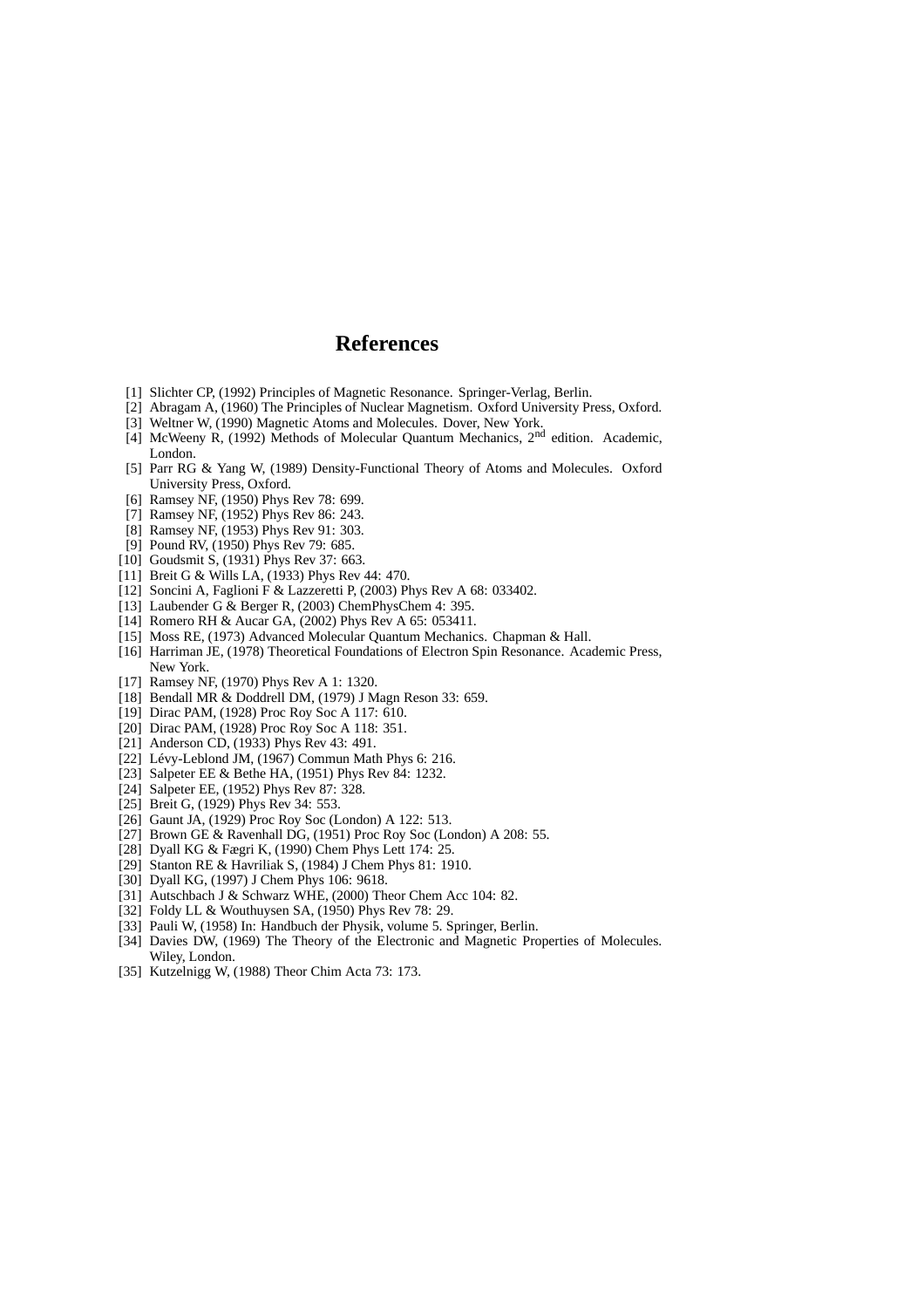- [36] Morrison JD & Moss RE, (1980) Mol Phys 41: 491.
- [37] Ketley IJ & Moss RE, (1983) Mol Phys 48: 1131.
- [38] Ketley IJ & Moss RE, (1983) Mol Phys 49: 1289.
- [39] Moss RE, (1984) Mol Phys 53: 269.
- [40] Farazdel A & Smith VH, (1986) Int J Quantum Chem. 29: 311.
- [41] Ziegler T, Tschinke V, Baerends EJ, Snijders JG & Ravenek W, (1989) J Phys Chem 93: 3050.
- [42] van Lenthe E, Baerends EJ & Snijders JG, (1993) J Chem Phys 99: 4597.
- [43] Chang C, Pelissier M & Durand P, (1986) Phys Scr 34: 394.
- [44] van Leeuwen R, van Lenthe E, Ehlers A, Baerends EJ & Snijders JG, (1994) J Chem Phys 101: 1272.
- [45] Barysz M & Sadlej AJ, (1997) Theor Chim Acta 97: 260.
- [46] Sundholm D, (2002) Theor Chem Acc 110: 144.
- [47] Sadlej AJ & Snijders JG, (1994) Chem Phys Lett 229: 435.
- [48] Dyall KG & van Lenthe E, (1999) J Chem Phys 111: 1366.
- [49] Filatov M & Cremer D, (2003) J Chem Phys 119: 11526.
- [50] Hess BA, (1985) Phys Rev A 32: 756.
- [51] Hess BA, (1986) Phys Rev A 33: 3742.
- [52] Sucher J, (1980) Phys Rev A 22: 348.
- [53] Douglas M & Kroll NM, (1974) Ann Phys (N.Y.) 82: 89.
- [54] Sewell GL, (1949) Proc Cambridge Phil Soc 45: 631.
- [55] Rutkowski A, (1986) J Phys B 19: 149, *Ibid.* 3431, *Ibid.* 3443.
- [56] Kutzelnigg W, (1989) Z Phys D 11: 15.
- [57] Dolg M, (2002) In: Grotendorst J (ed) Modern Methods and Algorithms of Quantum Chemistry, volume 1. John von Neumann Institute for Computing, Jülich.
- [58] Pyykkö P & Stoll H, (2000) In: Hinchliffe A (ed) Chemical Modelling: Applications and Theory, volume 1. R. S. C., Cambridge.
- [59] Helgaker T, Jørgensen P & Olsen J, (2000) Molecular Electronic-Structure Theory. John Wiley & Sons, Chichester.
- [60] Löwdin PO, (1962) Rev Mod Phys 34: 80.
- [61] Roothaan CCJ, (1951) Rev Mod Phys 23: 69.
- [62] Hall GG, (1951) Proc Roy Soc A 208: 328.
- [63] Pulay P, (1980) J Chem Phys 73: 393.
- [64] Pulay P, (1982) J Comp Chem 4: 556.
- [65] Almlöf J, Fægri K & Korsell K, (1982) J Comp Chem 3: 385.
- [66] Shavitt I, (1977) In: III HFS (ed) Methods of Electronic Structure Theory. Plenum Press, New York.
- [67] Čížek J, (1966) J Chem Phys 45: 4256.
- [68] Hurley AC, (1976) Electron correlation in small molecules. Academic Press, London.
- [69] Purvis CD & Bartlett RJ, (1982) J Chem Phys 76: 1910.
- [70] Noga J & Bartlett RJ, (1987) J Chem Phys 86: 7041.
- [71] Raghavachari K, Trucks GW, Pople JA & Head-Gordon M, (1989) Chem Phys Lett 157: 479.
- [72] Møller C & Plesset MS, (1934) Phys Rev 46: 618.
- [73] Pople JA, Binkley JS & Seeger R, (1976) Int J Quantum Chem Symp 10: 1.
- [74] Roos BO, Taylor PR & Siegbahn PEM, (1980) Chem Phys 48: 157.
- [75] Olsen J, Roos BO, Jørgensen P & Jensen HJA, (1988) J Chem Phys 89: 2185.
- [76] Malmqvist PÅ, Rendell A & Roos BO, (1990) J Chem Phys 94: 5477.
- [77] Hohenberg P & Kohn W, (1964) Phys Rev 136: 864.
- [78] Kohn W & Sham LJ, (1965) Phys Rev A 140: 1133.
- [79] von Barth U & Hedin L, (1972) J Phys C 5: 1629.
- [80] Rajagopal AK & Callaway J, (1973) Phys Rev B 7: 1912.
- [81] Vosko SJ, Wilk L & Nusair M, (1980) Can J Chem 58: 1200.
- [82] Ceperley DM & Alder BJ, (1980) Phys Rev Lett 45: 566.
- [83] Foulkes WMC, Mitas L, Needs RJ & Rajagopal G, (2001) Rev Mod Phys 73: 33.
- [84] Becke AD, (1988) Phys Rev A 38: 3098.
- [85] Lee C, Yang W & Parr RG, (1988) Phys Rev B 37: 385.
- [86] Perdew JP, (1986) Phys Rev B 33: 8822.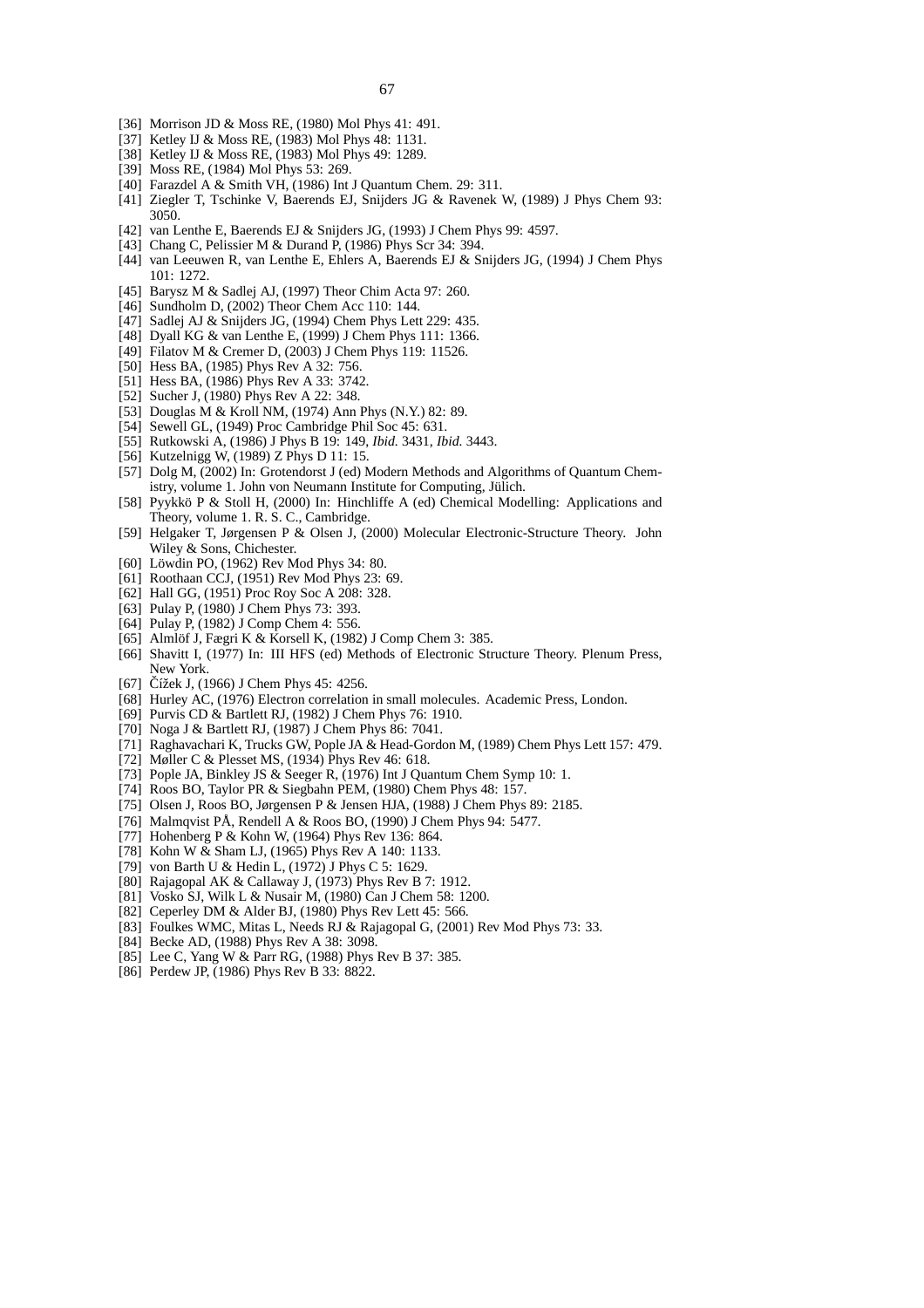- [87] Perdew JP, Chevary JA, Vosko SH, Jackson KA, Pederson MR, Singh DJ & Fiolhais C, (1992) Phys Rev B 46: 6671.
- [88] Becke AD, (1993) J Chem Phys 98: 5648.
- [89] Becke AD, (1993) J Chem Phys 98: 1372.
- [90] Stephens PJ, Devlin FJ, Chabalowski CF & Frisch MJ, (1994) J Phys Chem 98: 11623.
- [91] Engel E, (2003) In: Fiolhais C, Nogeira F & Marques MAL (eds) A Primer in Density Functional Theory. Springer, Berlin.
- [92] Jørgensen P & SimonsJ, (1981) Second Quantization Based Methods in Quantum Chemistry. Academic, New York.
- [93] Yeager DL & Jørgensen P, (1979) Chem Phys Lett 65: 77.
- [94] Dalgaard E, (1982) Phys Rev A 26: 42.
- [95] Olsen J & Jørgensen P, (1985) J Chem Phys 82: 3235.
- [96] Olsen J & Jørgensen P, (1995) In: Yarkony DR (ed) Modern Electronic Structure Theory, Part II. World Scientific, Singapore.
- [97] Helgaker T & Taylor PR, (1995) In: Yarkony DR (ed) Modern Electronic Structure Theory, volume 2. World Scientific, River Edge.
- [98] Ditchfi eld R, Hehre WJ & Pople JA, (1971) J Chem Phys 54: 724.
- [99] Krishnan R, Binkley JS, Seeger R & Pople JA, (1980) J Chem Phys 72: 650.
- [100] Schäfer A, Horn H & Ahlrichs R, (1992) J Chem Phys 97: 2571.
- [101] Schäfer A, Huber C & Ahlrichs R, (1994) J Chem Phys 100: 5829.
- [102] Weigend F, Furche F & Ahlrichs R, (2003) J Chem Phys 119: 12753.
- [103] Huzinaga S, (1971) Approximate Atomic Functions. University of Alberta, Edmonton.
- [104] Dunning TH, (1989) J Chem Phys 90: 1007.
- [105] Kendall RA, Dunning TH & Harrison RJ, (1992) J Chem Phys 96: 6796.
- [106] Woon DE & Dunning TH, (1993) J Chem Phys 98: 1358.
- [107] Peterson KA, Kendall RA & Dunning TH, (1993) J Chem Phys 99: 9790.
- [108] Peterson KA, Woon DE & Dunning TH, (1994) J Chem Phys 100: 7410.
- [109] Wilson A, van Mourik T & Dunning TH, (1997) J Mol Struct (THEOCHEM) 388: 339.
- [110] Helgaker T, Klopper W, Koch H & Noga J, (1997) J Chem Phys 106: 9639.
- [111] Halkier A, Helgaker T, Jørgensen P, Klopper W, Koch H, Olsen J & Wilson AK, (1998) Chem Phys Lett 286: 243.
- [112] Halkier A, Helgaker T, Jørgensen P, Klopper W & Olsen J, (1999) Chem Phys Lett 302: 437.
- [113] Halkier A, Klopper W, Helgaker T & Jørgensen P, (1999) J Chem Phys 111: 4425.
- [114] Widmark PO, Malmqvist PÅ & Roos BO, (1990) Theor Chim Acta 77: 291.
- [115] Widmark PO, Persson BJ & Roos BO, (1990) Theor Chim Acta 79: 419.
- [116] Strout DL & Scuseria GE, (1995) J Chem Phys 102: 8448.
- [117] Scuseria GE, (1999) J Phys Chem A 103: 4782.
- [118] Ayala PY & Scuseria GE, (1998) J Chem Phys 110: 3660.
- [119] Schütz M, Hetzer G & Werner HJ, (1999) J Chem Phys 111: 5691.
- [120] Scuseria GE & Ayala PY, (1998) J Chem Phys 111: 8330.
- [121] Schütz M & Werner HJ, (2001) J Chem Phys 114: 661.
- [122] London F, (1937) J de Physique et du Radium 8: 397.
- [123] Ditchfield R, (1972) J Chem Phys 56: 5688.
- [124] Wolinski K, Hinton JF & Pulay P, (1990) J Am Chem Soc 112: 8251.
- [125] Helgaker T & Jørgensen P, (1991) J Chem Phys 95: 2595.
- [126] Ruud K, Helgaker T, Kobayashi R, Jørgensen P, Bak KL & Jensen HJA, (1994) J Chem Phys 100: 8178.
- [127] Kutzelnigg W, (1980) Isr J Chem 19: 193.
- [128] Schindler M & Kutzelnigg W, (1982) J Chem Phys 76: 1919.
- [129] Hansen AE & Bouman TD, (1985) J Chem Phys 82: 5035.
- [130] Kutzelnigg W, (1989) J Mol Struct (THEOCHEM) 202: 11.
- [131] Kutzelnigg W, Fleischer U & Schindler M, (1990) In: Diehl P, Fluck E, Günther H, Kosfeld R & Seelig J (eds) NMR Basic Principles and Progress, volume 23. Springer-Verlag, Berlin.
- [132] Vaara J, Ruud K, Vahtras O, Ågren H & Jokisaari J, (1998) J Chem Phys 109: 1212.
- [133] Vaara J, Ruud K & Vahtras O, (1999) J Chem Phys 111: 2900.
- [134] Vaara J, Ruud K & Vahtras O, (1999) J Comput Chem 20: 1314.
- [135] Helgaker T, Jaszuński M, Ruud K & Górska A, (1998) Theor Chem Acc 99: 175.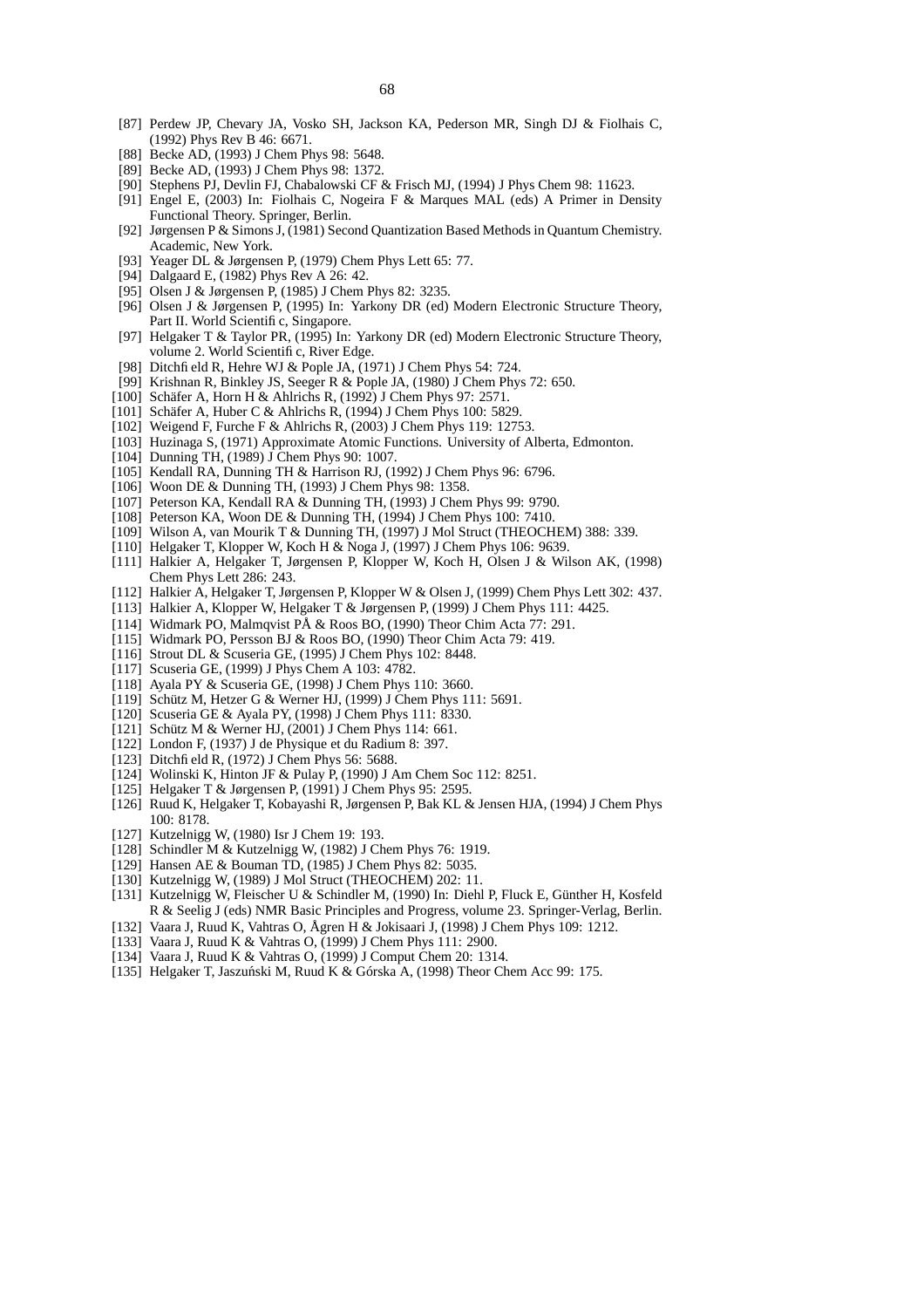- [136] Vaara J, Jokisaari J, Wasylishen RE & Bryce DL, (2002) Prog Nucl Magn Reson Spectrosc 41: 233.
- [137] Kaupp M, Bühl M & (editors) VGM, (2004) Calculation of NMR and EPR Parameters: Theory and Applications. Wiley-VCH, Weinheim.
- [138] Auer AA, Gauss J & Stanton JF, (2003) J Chem Phys 118: 10407.
- [139] Kupka T, Ruscic B & Botto RE, (2002) J Phys Chem A 106: 10396.
- [140] Vaara J & Pyykkö P, (2003) J Chem Phys 118: 2973.
- [141] Helgaker T, Jaszuński M & Ruud K, (1999) Chem Rev. 99: 293.
- [142] Chong DP, (1995) Can J Chem 73: 79.
- [143] Helgaker T, Jensen HJA, Jørgensen P, Olsen J, Ruud K, Ågren H, Auer AA, Bak KL, Bakken V, Christiansen O, Coriani S, Dahle P, Dalskov EK, Enevoldsen T, Fernandez B, Hättig C, Hald K, Halkier A, Heiberg H, Hettema H, Jonsson D, Kirpekar S, Kobayashi R, Koch H, Mikkelsen KV, Norman P, Packer MJ, Pedersen TB, Ruden TA, Sanchez A, Saue T, Sauer SPA, Schimmelpfennig B, Sylvester-Hvid KO, Taylor PR & Vahtras O DALTON, a molecular electronic structure program, release 1.2.1, 2001; pre-release 2.0, 2004.
- [144] Frisch MJ, Trucks GW, Schlegel HB, Scuseria GE, Robb MA, Cheeseman JR, Zakrzewski VG, Montgomery JA, Stratmann RE, Burant JC, Dapprich S, Millam JM, Daniels AD, Kudin KN, Strain MC, Farkas O, Tomasi J, Barone V, Cossi M, Cammi R, Mennucci B, Pomelli C, Adamo C, Clifford S, Ochterski J, Petersson GA, Ayala PY, Cui Q, Morokuma K, Malick DK, Rabuck AD, Raghavachari K, Foresman JB, Cioslowski J, Ortiz JV, Stefanov BB, Liu G, Liashenko A, Piskorz P, Komaromi I, Gomperts R, Martin RL, Fox DJ, Keith T, Al-Laham MA, Peng CY, Nanayakkara A, Gonzalez C, Challacombe M, Gill PMW, Johnson BG, Chen W, Wong MW, Andres JL, Head-Gordon M, Replogle ES & Pople JA, (1998) GAUSSIAN 98.
- [145] Ahlrichs R, Bär M, Baron HP, Bauernschmitt R, Böcker S, Deglmann P, Ehrig M, Eichkorn K, Elliott S, Furche F, Haase F, Häser M, Horn H, Hättig C, Huber C, Huniar U, Kattannek M, Köhn A, Kölmel C, Kollwitz M, May K, Ochsenfeld C, Öhm H, Schäfer A, Schneider U, Sierka M, Treutler O, Unterreiner B, von Arnim M, Weigend F, Weis P & Weiss H, (2002) TURBOMOLE, program package for *ab initio* electronic structure calculations, release 5.5.
- [146] Vaara J, (1997) Computational studies on the nmr parameters of molecular probes in liquids and solids. Ph.D. thesis, University of Oulu.
- [147] Rinkevicius Z, Vaara J, Telyatnyk L & Vahtras O, (2003) J Chem Phys 118: 2550.
- [148] Telyatnyk L, Vaara J, Rinkevicius Z & Vahtras O, (2004) J Phys Chem B 108: 1197.
- [149] Kutzelnigg W, Ottschofski E & Franke R, (1995) J Chem Phys 102: 1740.
- [150] Kutzelnigg W, (1990) Z Phys D 15: 27.
- [151] Visscher L, Enevoldsen T, Saue T, Jensen HJA & Oddershede J, (1999) J Comput Chem 20: 1262.
- [152] Kirpekar S, Jensen HJA & Oddershede J, (1997) Theor Chim Acta 95: 35.
- [153] Pyykkö P, (1978) Adv Quantum Chem 11: 353.
- [154] Autschbach J & Ziegler T, (2002) In: Grant DM & Harris RK (eds) Encyclopedia of Nuclear Magnetic Resonance, volume 9. Wiley, Chichester.
- [155] Edlund U, Lejon T, Pyykkö P, Venkatachalam TK & Buncel E, (1987) J Am Chem Soc 109: 5982.
- [156] Bouten R, Baerends EJ, van Lenthe E, Visscher L, Schreckenbach G & Ziegler T, (2000) J Phys Chem A 104: 5600.
- [157] Gómez SS, Romero RH & Aucar GA, (2002) J Chem Phys 117: 7942.
- [158] Wolff SK, Ziegler T, van Lenthe E & Baerends EJ, (1999) J Chem Phys 110: 7689.
- [159] Autschbach J & Ziegler T, (2000) J Chem Phys 113: 936.
- [160] Autschbach J & Ziegler T, (2000) J Chem Phys 113: 9410.
- [161] Fukui H & Baba T, (2002) J Chem Phys 117: 7836.
- [162] Ballard CC, Hada M, Kaneko H & Nakatsuji H, (1996) Chem Phys Lett 254: 170.
- [163] Fukuda R, Hada M & Nakatsuji H, (2003) J Chem Phys 118: 1015.
- [164] Fukuda R, Hada M & Nakatsuji H, (2003) J Chem Phys 118: 1027.
- [165] Fukui H & Baba T, (1998) J Chem Phys 108: 3854.
- [166] Baba T & Fukui H, (1999) J Chem Phys 110: 131.